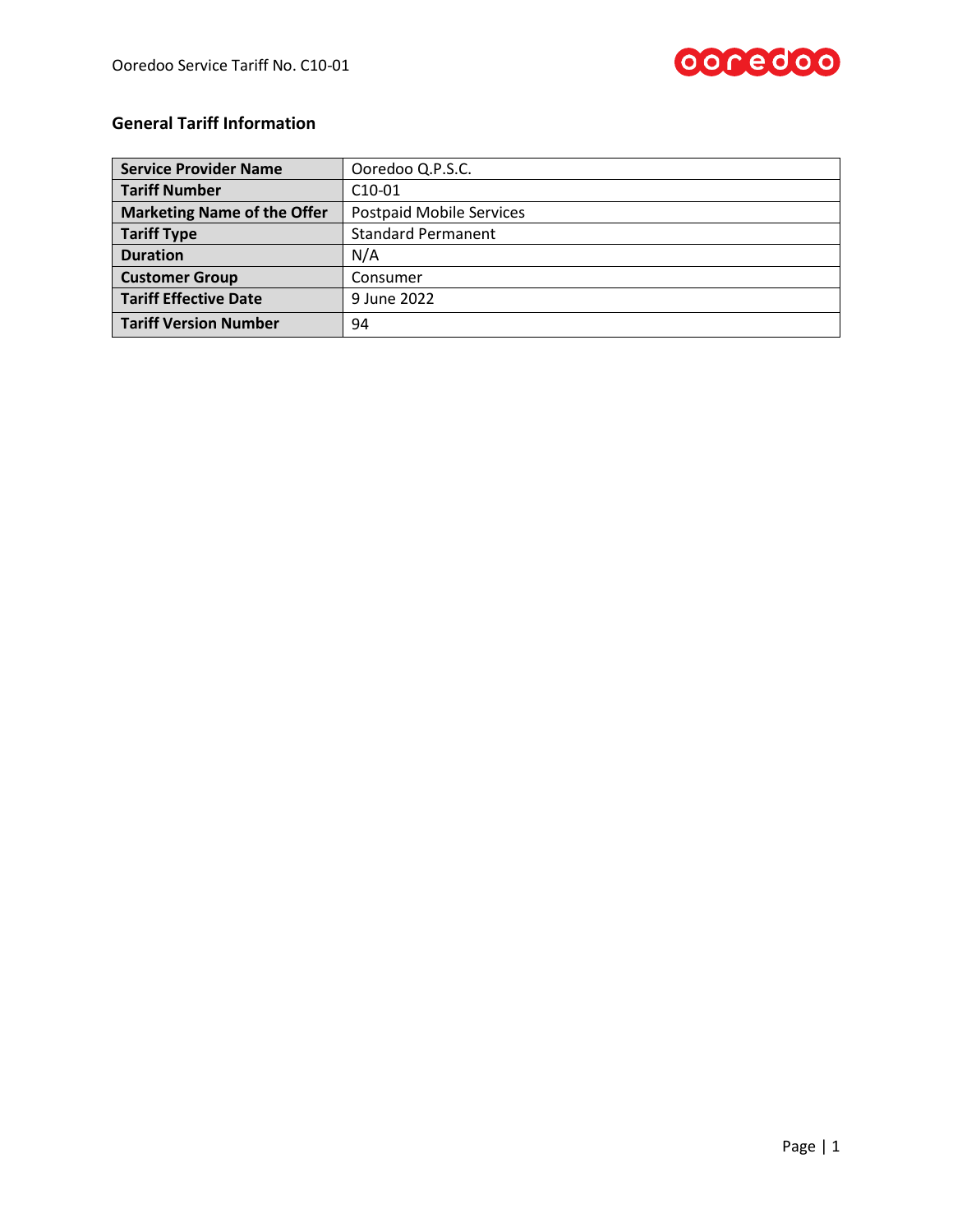

#### **1. Definitions**

- $1.1$ Mobile Device means cellular telephone equipment (including a mobile handset, wireless modem and/or other ancillary equipment) suitable for connection to the mobile telecommunications network.
- 1.2 OLO means Other Licensed Operator.
- 1.3 Post Paid Mobile Service means a post-paid public mobile telecommunications service offered by Ooredoo pursuant to the terms of this tariff.
- $1.4$ Ooredoo means OoredooQ.S.C. (formerly (Qtel) Q.S.C)
- 1.5 Roaming means utilizing Ooredoo-enable mobile device to access services on the mobile telecommunications network of an overseas mobile network operator.
- $1.6\phantom{00}$ Subscriber means the person or entity that enters into an agreement with Ooredoo to acquire the Post Paid Mobile Service.
- $1.7<sub>2</sub>$ Subscriber Identity Module Card (SIM Card) means an electronic card that contains the Subscriber's identity information and when placed in a Mobile Device, enables the Subscriber to register onto a mobile telecommunications network and receive the Post Paid Mobile Service.
- 1.8 Tariff means the current tariff document.
- $1.9$ User means the natural person who actually uses the Post Paid Mobile Service.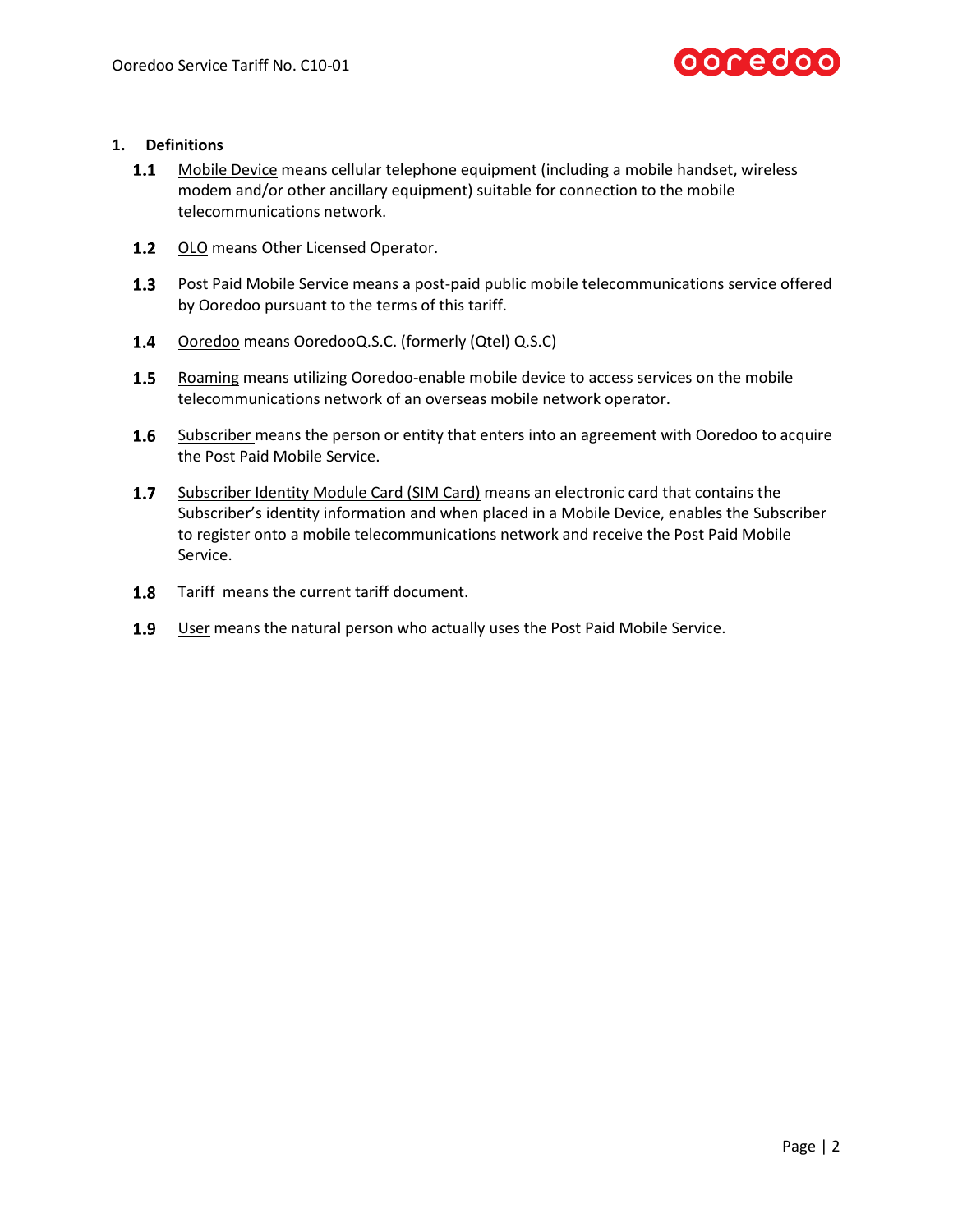

#### **2. Tariff Terms and Conditions**

- $2.1$ This Tariff is for a permanent standard service.
- $2.2$ This Tariff contains rates and charges applicable to the provision of the Post Paid Mobile Service.
- $2.3$ These terms and conditions are in addition to the terms and conditions specified in other tariffs and Ooredoo General Terms and Conditions where referenced.
- From time to time Ooredoo may publish promotions and readjustments by various means.  $2.4$ Such promotions and readjustments will automatically modify this Tariff.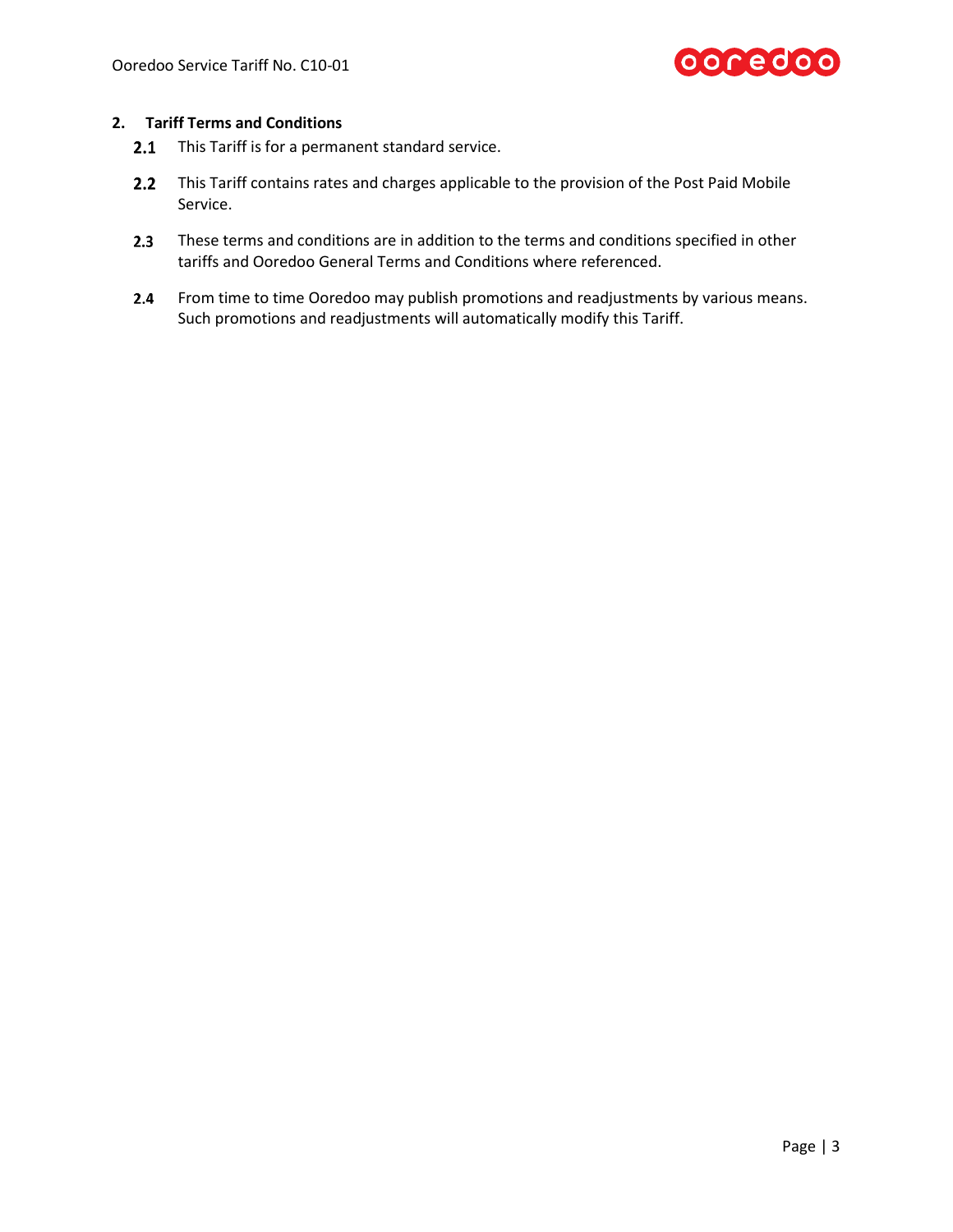

#### **3. Service Description**

The Post Paid Mobile Service provides Users with public mobile telecommunications services, including voice calling, messaging and data with a range of spending options.

- 3.1 Post-paid mechanism:
	- **3.1.1** Commencement of Post Paid Mobile Service: The Post Paid Mobile Service will commence from the time when the subscriber places their SIM Card into the device which is then registered into Ooredoo's mobile telecommunications network.
	- **3.1.2** Service validity: The Post Paid Mobile Service will continue to be active and valid subject to payment of the Subscriber's bill at the end of each monthly billing cycle.
	- **3.1.3** Service duration: The minimum contractual period for the Post Paid Mobile Service is 3 months.
	- **3.1.4** Post-paid timing: The Post Paid Mobile Service becomes payable at the end of each monthly billing cycle and is payable for each subsequent month, until the Subscriber elects to change or cancel their subscription.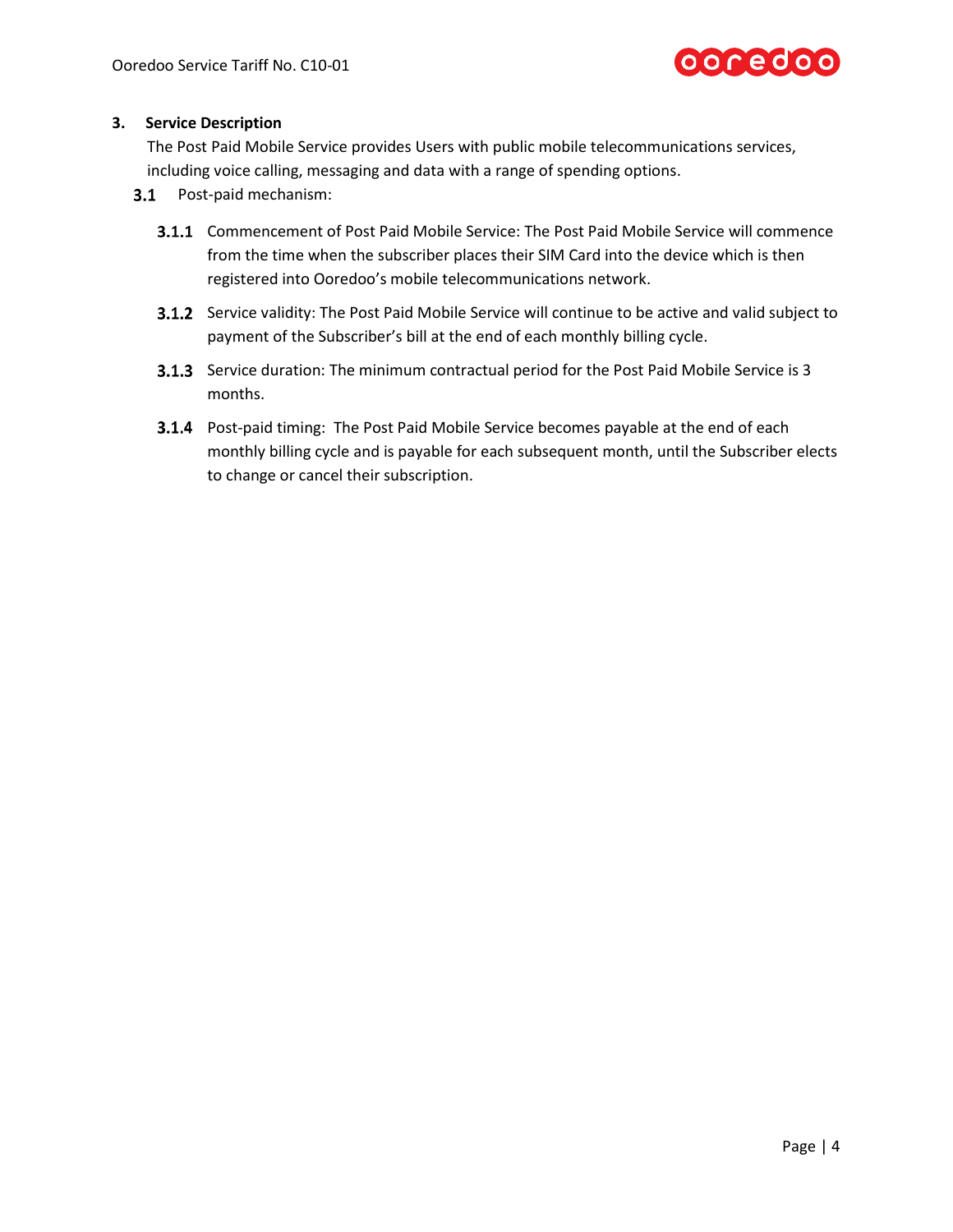

#### **4. Service Features**

- $4.1$ Standard Postpaid (Shahry Standard) $1$ 
	- **4.1.1** Description: Access to mobile telecommunication services, including calling, messaging and data.

#### 4.1.2 Charging:

4.1.2.1 Basic Service Rates are set out below

| <b>Service</b>                                        | Fees (QAR)      |
|-------------------------------------------------------|-----------------|
| Connection Fee (one-off fee)                          | 50              |
| Shahry Standard Monthly Rental Fee                    | 70              |
| Change of Ownership (except to corporate)             | 50              |
| Shahry Standard 12 month option (paid in advance)     | 300             |
| Change of Ownership to corporate                      | No charge       |
| Option to receive paper bills (per month/per account) | 5               |
| SIM Replacement                                       | 15 <sup>2</sup> |
| <b>Migration to Prepaid</b>                           | 50              |

**Rental -** there are two options:

- **a)** Monthly Plan QAR 50 per month. The customer can unsubscribe at any time. After a three (3) month commitment period this is no disconnection fees.
- **b)** Yearly plan QR300 for the year. A customers on the 12 month plan will be autorenewed on their 12 month anniversary. For customers who cancel their Yearly Subscription, the following refund will apply

| <b>Customer cancels yearly</b><br>subscription in month | <b>Customer refund in QR</b> |
|---------------------------------------------------------|------------------------------|
|                                                         | QR250                        |
| $\mathfrak z$                                           | QR200                        |
| 3                                                       | QR150                        |
| 4                                                       | QR100                        |
| 5                                                       | QR50                         |
| 6                                                       | No Refund                    |
| 7                                                       | No Refund                    |
| 8                                                       | No Refund                    |
| 9                                                       | No Refund                    |
| 10                                                      | No Refund                    |
| 11                                                      | No Refund                    |
| 12                                                      | No Refund                    |

l <sup>1</sup> These packs are no longer available for sale. Customers who are subscribed to these packs can still enjoy them until they unsubscribe or migrate to a newly available pack.

<sup>&</sup>lt;sup>2</sup> The SIM replacement will be free of charges if the replacement is from a physical SIM with an eSIM.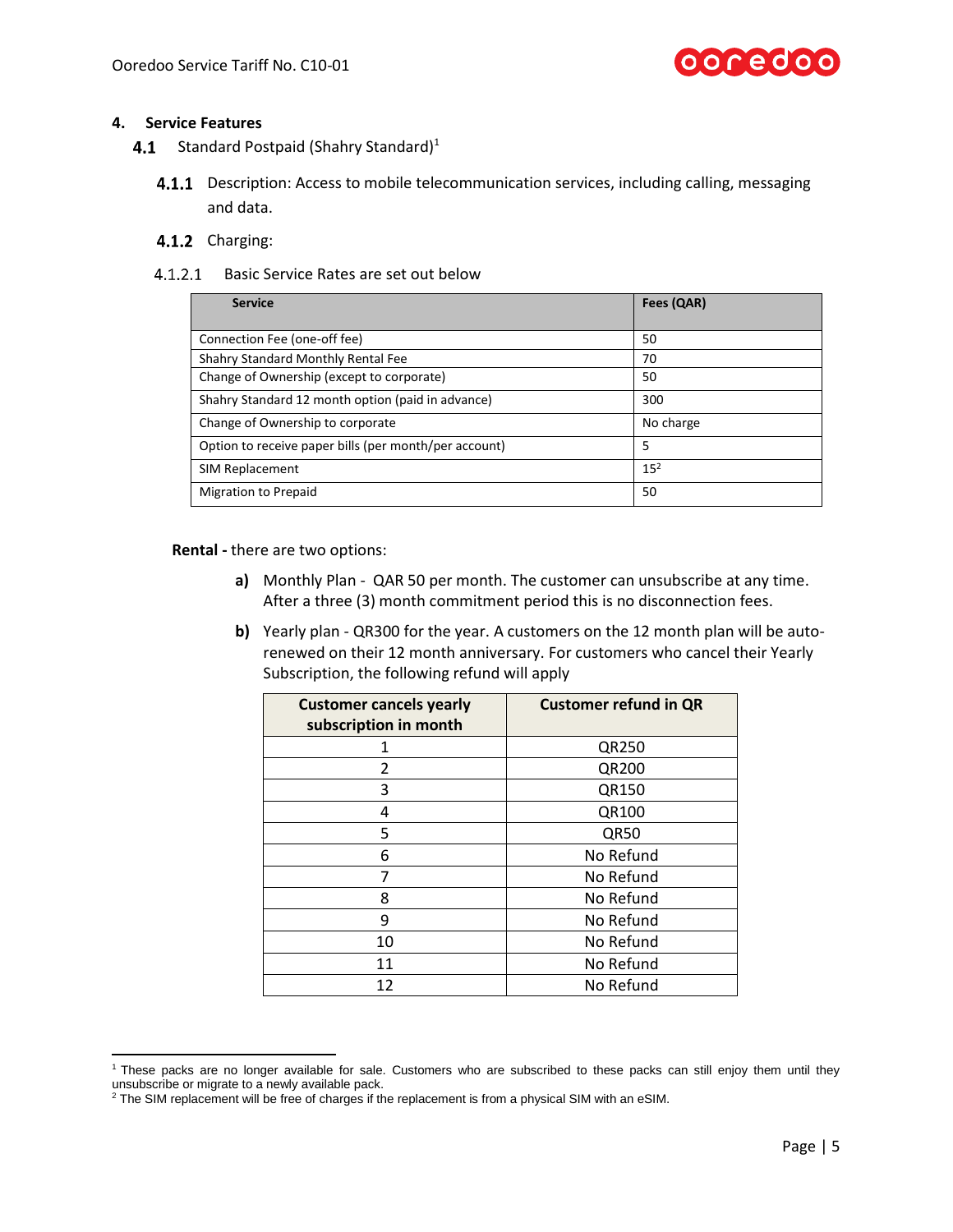l



### Local Calling – Standard Postpaid local calling rates are as follows:

| <b>Service</b>                              | Charge (QAR)/min |
|---------------------------------------------|------------------|
| Voice calls to a Ooredoo Mobile or          | 0.50             |
| to a Ooredoo landline                       |                  |
| Voice calls to OLO Mobile or to a           | 0.50             |
| OLO landline                                |                  |
| Video calls to a Ooredoo mobile             | 0.45             |
|                                             |                  |
| Video calls to OLO mobile                   | 0.45             |
| Voicemail <sup>3</sup> (all Qatar Networks) | 0.35             |
|                                             |                  |
| Postpaid Audiotext (9001xxx,                | $0 - 100$        |
| 9002xxx)                                    |                  |
| Three Digit Short Code voice calls          | $0 - 100$        |

 $^3$  Voicemail: The charges will consume first from the customer's pack they subscribed to and then will be charged for normal charges rate (out of bundle charges). Retrieving voicemail messages outside Qatar will be charged based on the applicable roaming charges (or from Ooredoo Passport Packs)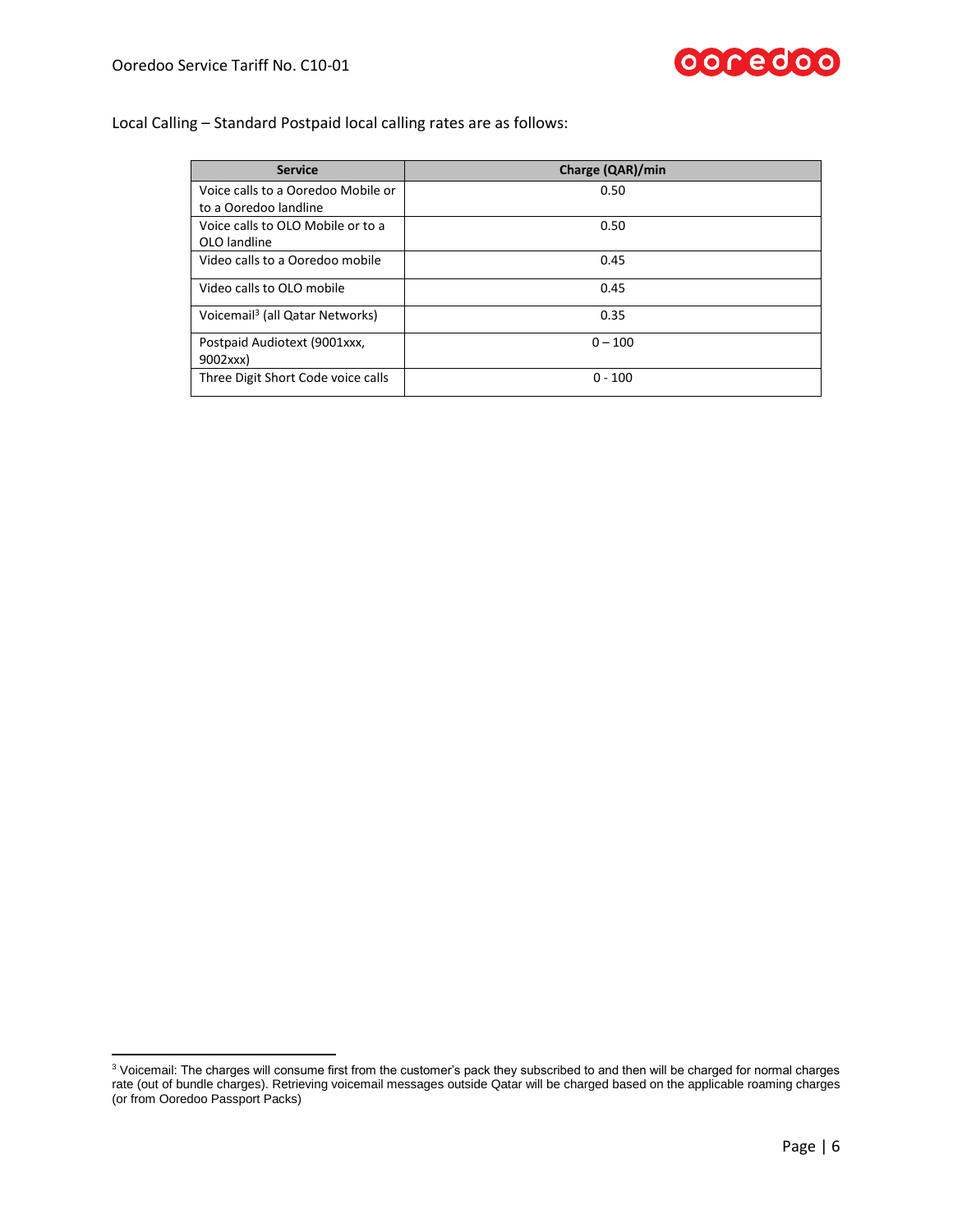

- <span id="page-6-1"></span>Postpaid Smart Packs (Shahry Smart Packs)**<sup>4</sup>**
	- **4.2.1** Description: includes a mix of calls, messages and data available at a discounted price when purchased together.
	- 4.2.2 Conditions:
	- $4.2.2.1$ National call minutes included in the smart pack are for calls to any fixed-line or mobile number in Qatar. Any unused minutes included in the chosen smart pack will roll over to the subsequent billing cycle.
	- $4.2.2.2$ Messages included in the Smart pack are valid for both SMS and MMS messages sent to any mobile subscriber. Any message credits unused at the end of a billing cycle may not be rolled over to a subsequent billing cycle.
	- $4.2.2.3$ Mobile internet usage entitlements are subject to applicable terms and conditions for the standard mobile internet service feature as are noted in Section [4.7.1.](#page-25-0) Any mobile internet usage credit unused at the end of the billing period may not be rolled over to a subsequent billing cycle.
	- $4.2.2.4$ select up to 1 'FREE' number on the Smart pack 100 and 2 'FREE' numbers on the Smart pack 150. Unlimited 'FREE' numbers on Smart packs 250, 450 and 750 to any fixed-line or mobile numbers in Qatar to which calls or SMS messaging are not charged (**Free Numbers**). The following conditions apply:
		- select their Free Numbers upon service inception;
		- may change their Free Number selections once per month by notification to  $\bullet$ Ooredoo, with immediate effect.
		- the same Free Number selections apply for both national call minutes and SMS messages
		- The Free Numbers entitlement does not apply if the Subscriber is placing calls while roaming outside the State of Qatar, or 'in-flight' at the time of the call.
		- Smart packs include an entitlement to receive some amount of incoming call minutes per month while roaming overseas without any applicable incoming roaming call charges. Any unused entitlement may not be rolled over to a subsequent billing cycle.
	- $4.2.2.5$ **Fair Usage Policy:** The Unlimited Service plan is offered for reasonable use only. Excessive and continued use of the service beyond that which, in Ooredoo's reasonable discretion, is used for normal consumer Service and which, as a result has the potential to negatively impact the quality of service available to other Ooredoo Subscribers may result in cancellation of the service or Service quality degradation or extra charges at standard rate. The Fair Usage limit for this plan is set at;
		- 10,000 Minutes local call minutes,  $\bullet$
		- 3,000 Local SMS/MMS,

<span id="page-6-0"></span> $\overline{\phantom{a}}$ 

Mobile Internet Data, 200G.

<sup>&</sup>lt;sup>4</sup> These packs are no longer available for sale. Customers who are subscribed to these packs can still enjoy them until they unsubscribe or migrate to a newly available pack.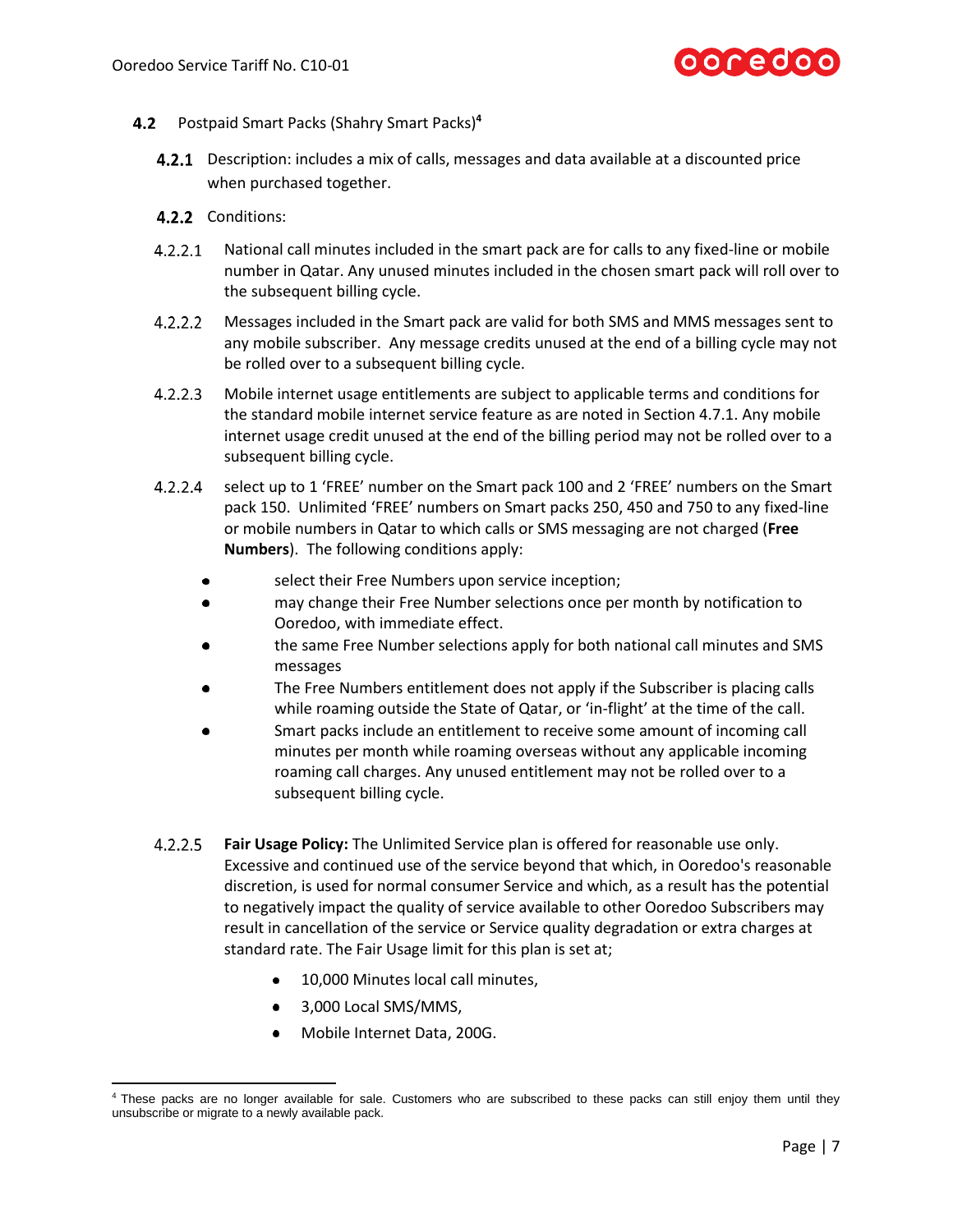#### 4.2.3 Charging for Postpaid Smart Packs:

|                                                         | <b>Smart</b> | Smart          | <b>Smart</b> | Smart           | <b>Smart</b>    | <b>Smart</b>            | Smart            | <b>Smart pack</b> | Al Nokhba              |
|---------------------------------------------------------|--------------|----------------|--------------|-----------------|-----------------|-------------------------|------------------|-------------------|------------------------|
|                                                         | Pack 15      | Pack 35        | Pack55       | <b>Pack 100</b> | <b>Pack 150</b> | <b>Pack 250</b>         | <b>Pack 450</b>  | 750               |                        |
| Price (QAR)                                             | 35           | 55             | 75           | 120             | 175             | 285                     | 515              | 845               | 825                    |
| Local calls /                                           | 50           | 120            | 200          | 500             | 1000            | 1500                    | 3300             | 6500              | Unlimited <sup>6</sup> |
| Messages <sup>5</sup>                                   |              |                |              |                 |                 |                         |                  |                   |                        |
| <b>Unlimited</b>                                        |              |                |              |                 |                 |                         |                  |                   |                        |
| <b>Local Calling</b>                                    |              |                |              |                 |                 |                         |                  |                   |                        |
| (To Ooredoo                                             |              |                |              |                 |                 | <b>Unlimited</b>        | <b>Unlimited</b> | <b>Unlimited</b>  |                        |
| and Vodafone                                            |              |                |              | $\mathbf{1}$    | $\overline{2}$  | 'Free                   | 'Free            | 'Free             | Unlimited <sup>7</sup> |
| in Qatar-                                               |              |                |              |                 |                 | Numbers'                | Numbers'         | Numbers'          |                        |
| 'FREE'                                                  |              |                |              |                 |                 |                         |                  |                   |                        |
| numbers)                                                |              |                |              |                 |                 |                         |                  |                   |                        |
| <b>Unlimited calls</b><br>to local<br>landline          | <b>NO</b>    | <b>NO</b>      | <b>NO</b>    | <b>NO</b>       | <b>YES</b>      | YES                     | YES              | YES               | YES                    |
| Data <sup>8</sup>                                       | 100MB        | 250MB          | 500MB        | 1GB             | 2GB             | 3GB                     | 25GB             |                   | Unlimited <sup>9</sup> |
| Data first<br>month <sup>10</sup>                       | <b>NO</b>    | N <sub>O</sub> | NO.          | NO.             | NO.             | Unlimited <sup>11</sup> |                  |                   |                        |
| <b>IRK (QAR 120)</b>                                    | 50           | 120            | 200          | 500             | 1000            | 1500                    | 3300             | 6500              | 6500                   |
| Free<br><b>BlackBerry</b>                               | <b>NO</b>    | <b>NO</b>      | NO.          | N <sub>O</sub>  | <b>NO</b>       | <b>YES</b>              | <b>YES</b>       | <b>YES</b>        | <b>YES</b>             |
| International<br>voice calling<br>minutes <sup>12</sup> |              |                |              |                 |                 | 100                     | 300              | 600               | 600                    |
| <b>Receiving</b><br>Roaming<br>minutes                  |              |                |              |                 |                 |                         | 60               | 300               | Unlimited              |

#### $4.2.3.1$ Smart Packs are charged at the rates set out below:

6 Subscribers to International Key in Al Nokhba pack gives you 6500 units to use for international minutes and SMS.

7 Fair Usage Policy (ref. [4.2.2.5\)](#page-6-0)

 $\overline{\phantom{a}}$ 

ooredoo

<sup>5</sup> Included call minutes within the Smart Packs are provided on a 'one month carry-over' basis.

<sup>8</sup> 'Carry-over' also applies to SMS, MMS and data included in the Smart packs.

<sup>9</sup> Fair Usage Policy, for data: After consuming 200GB of data you will be charged for PAYG standard rate.

<sup>10</sup> See above.

<sup>11</sup> Fair Usage Policy, for data: After consuming 200GB of data you will be charged for PAYG standard rate.

<sup>12</sup> Note 4: International minutes to 121 countries, (eligible countries be found on [www.ooredoo.qa\)](http://www.ooredoo.qa/)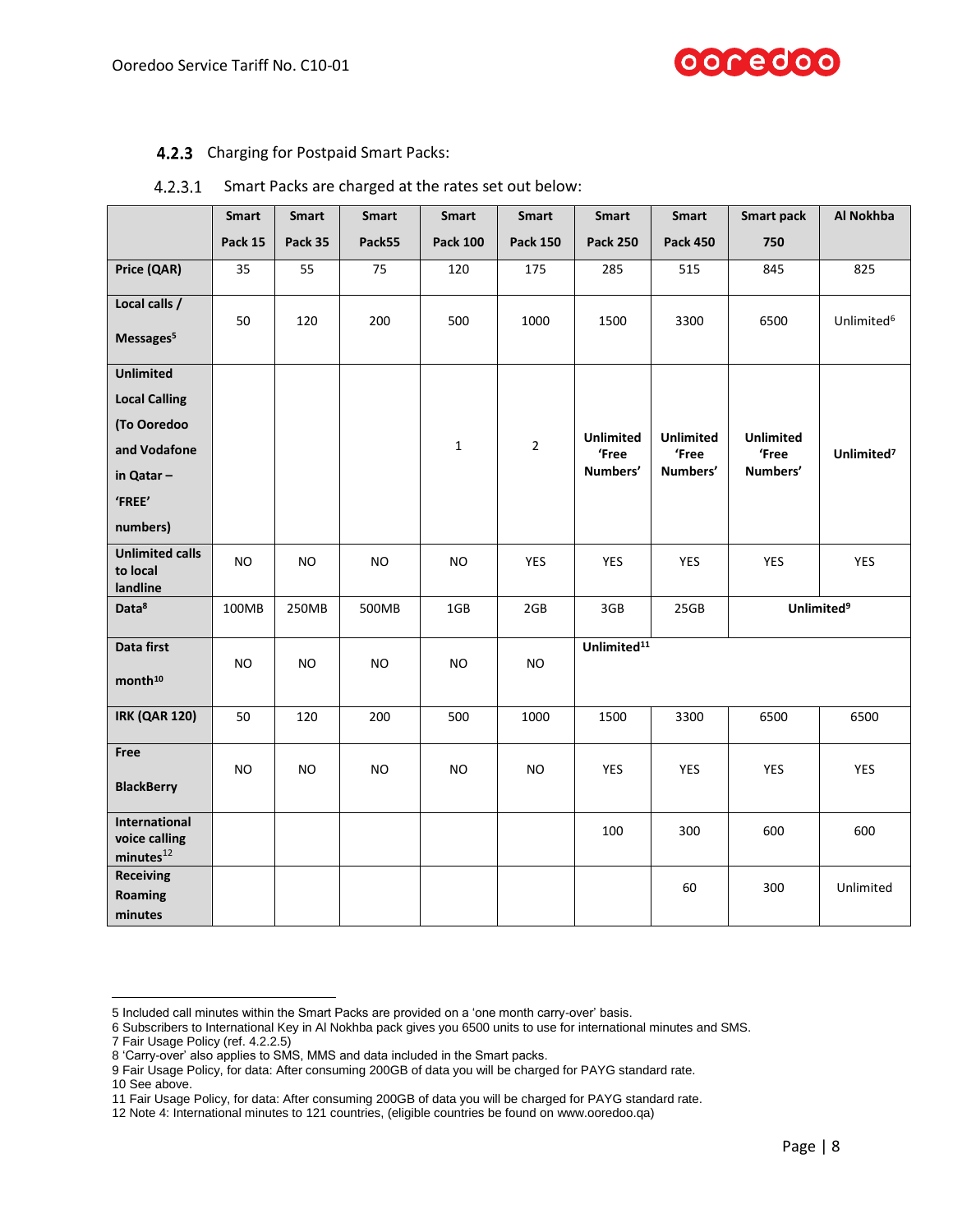

- $4.2.3.2$ If a Smart pack Subscriber exceeds the allowances under their specific pack, charges for all such excess usage will be at the standard rates specified in this Tariff.
- 4.2.4 Add-in Packs Available to Purchase Postpaid Smart Packs
- **International and Roaming Key** Subscribers can pay QAR120 per month extra on their  $4.2.4.1$ Smart Pack monthly rental to be eligible. This will allow customers to use the included local minutes and local messages for the following call types:
	- International Calls
	- Receive incoming roaming calls while roaming
	- Sending international messages (SMS/MMS)
	- Sending roaming messages whilst roaming (SMS/MMS)

This 'International and Roaming Key' will be an opt-in service and subscribers will need to text 'IR Key' to the short code 144 to enable the service. Likewise customers can opt-out by texting 'IR Key STOP' to the short code 144.

Ooredoo customers can use their packs allowance to call or SMS numers in Tunisia on the Ooredoo network only. All calls and SMS to other service providers' numbers in Tunisia will be charged at QR 1.66/min and QR -.6/SMS respectively.

 $4.2.4.2$ **BlackBerry Key** - Subscribers can pay QAR20 per month to be eligible. This will apply to all customers on the Smart Packs 15, 35, 55, 100 and 150 packs. The QAR20 fee is waived on Smart pack plans 250 to 750. This key gives access to the BlackBerry service and allows the Blackberry data usage to be deducted from the customer's respective plan.

> This 'Blackberry Key' will be an opt-in service and subscribers will need to text 'BB Key' to the short code 144 to enable the service. Likewise customers can opt-out by texting 'BB Key STOP' to the short code 144.

- **Landline Key -** Subscribers can pay QAR50 per month to be eligible. The Smart Pack 150  $4.2.4.3$ and above will have this feature free of charge. This key will allow the subscriber to make unlimited local calls to all landlines in Qatar.
- $4.2.4.4$ **Saver Key** - Subscribers can pay QAR10 per month to be eligible. This key will allow the customer to get a discounted rate to call the destinations below:

| Country               | Rate / Minute |
|-----------------------|---------------|
| India                 | QAR 0.15      |
| Bangladesh            | QAR 0.25      |
| Nepal (Nepal Telecom) | QAR 0.25      |
| Indonesia             | QAR 0.30      |
| Egypt                 | QAR 0.45      |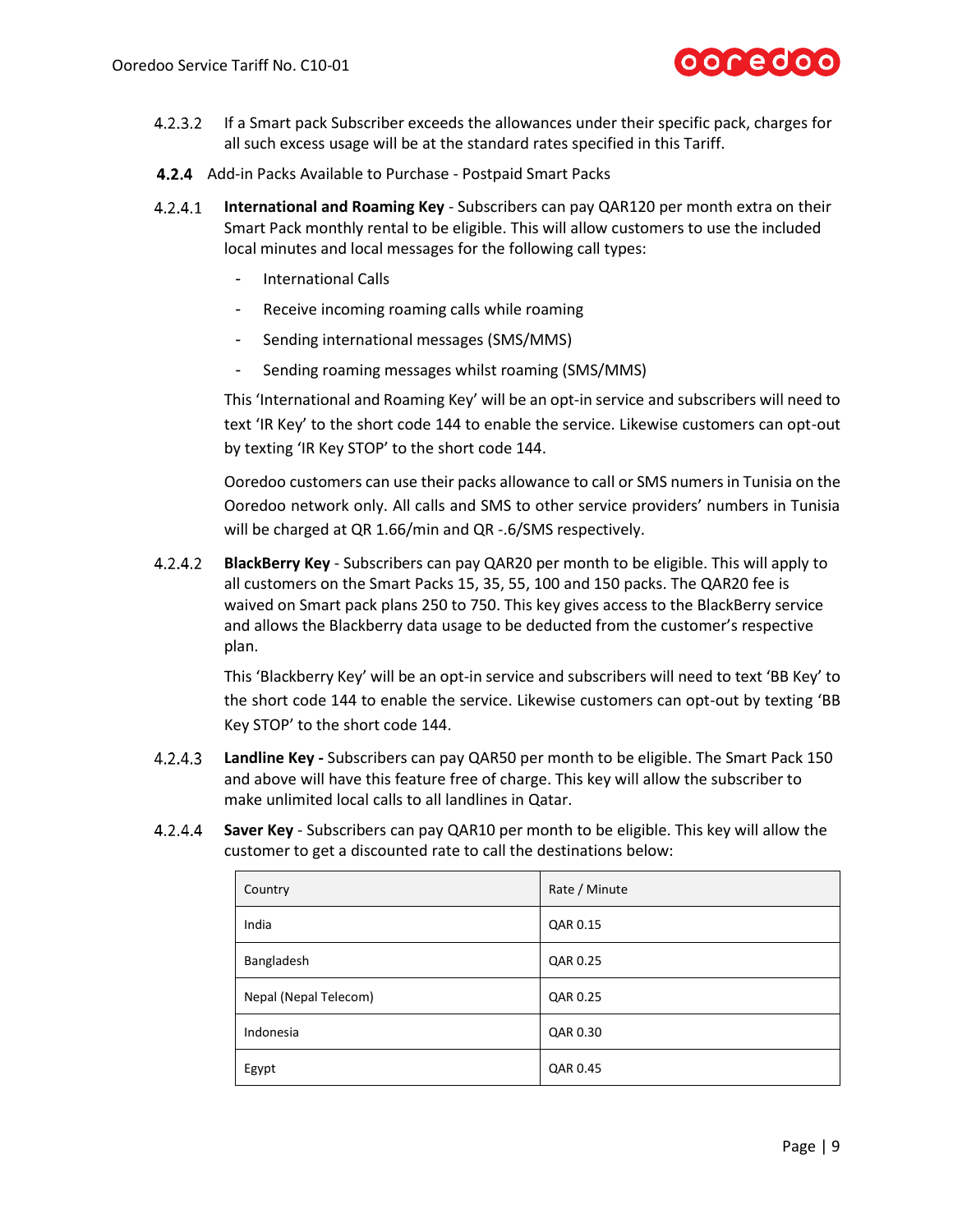

| Country                                                                                           | Rate / Minute |
|---------------------------------------------------------------------------------------------------|---------------|
| Philippines, KSA, UAE, Bahrain, Pakistan, Nepal<br>(Ncell), Sudan, Turkey, Thailand and Sri Lanka | QAR 0.55      |

This 'Saver Key' will be an opt-in service and subscribers will need to text "SSK" to the short code 114 to enable the service. Likewise customers can opt-out by texting 'STOP SSK' to the short code 114.

**QAR 35 International Packs:** customer may subscribe to the following packs at a price of QAR 35 for one destination with a bundled minutes and has a validity of one month:

| Calling destination          | <b>International Minutes</b> | Pack Code |
|------------------------------|------------------------------|-----------|
| Bangladesh - all networks    | 700                          | BGD35     |
| Egypt - all networks         | 220                          | EGY35     |
| India - all networks         | 800                          | IND35     |
| Nepal – Nepal Telecom number | 475                          | NTC35     |
| Pakistan - all networks      | 475                          | PAK35     |
| Philippines - all networks   | 160                          | PHL35     |
| Sri Lanka - all networks     | 160                          | LKA35     |

- The international minutes for all listed destination cannot be carried over to next month.
- Shahry International Pack is available for customers who are subscribed to any Qatarna Pack and Shahry Smart Pack 55 and above.
- Once subscriber deactivates the Shahry International Pack they can only reactivate the same international Pack after the validity of the deactivated pack is over.
- Shahry Exlusive or Shahry Super customers are not eligible for this offer.
- Shahry International Pack will be valid for one month and will auto renew after one month.
- Shahry International Pack subscribers will not be able to activate multiple packs for the same destination but can activate multiple packs for different destination.
- The International Pack minutes will be consumed before International Key allowance and the Shahry Smart Pack allowance available for Shahry Smart Pack 250, 450 and 750.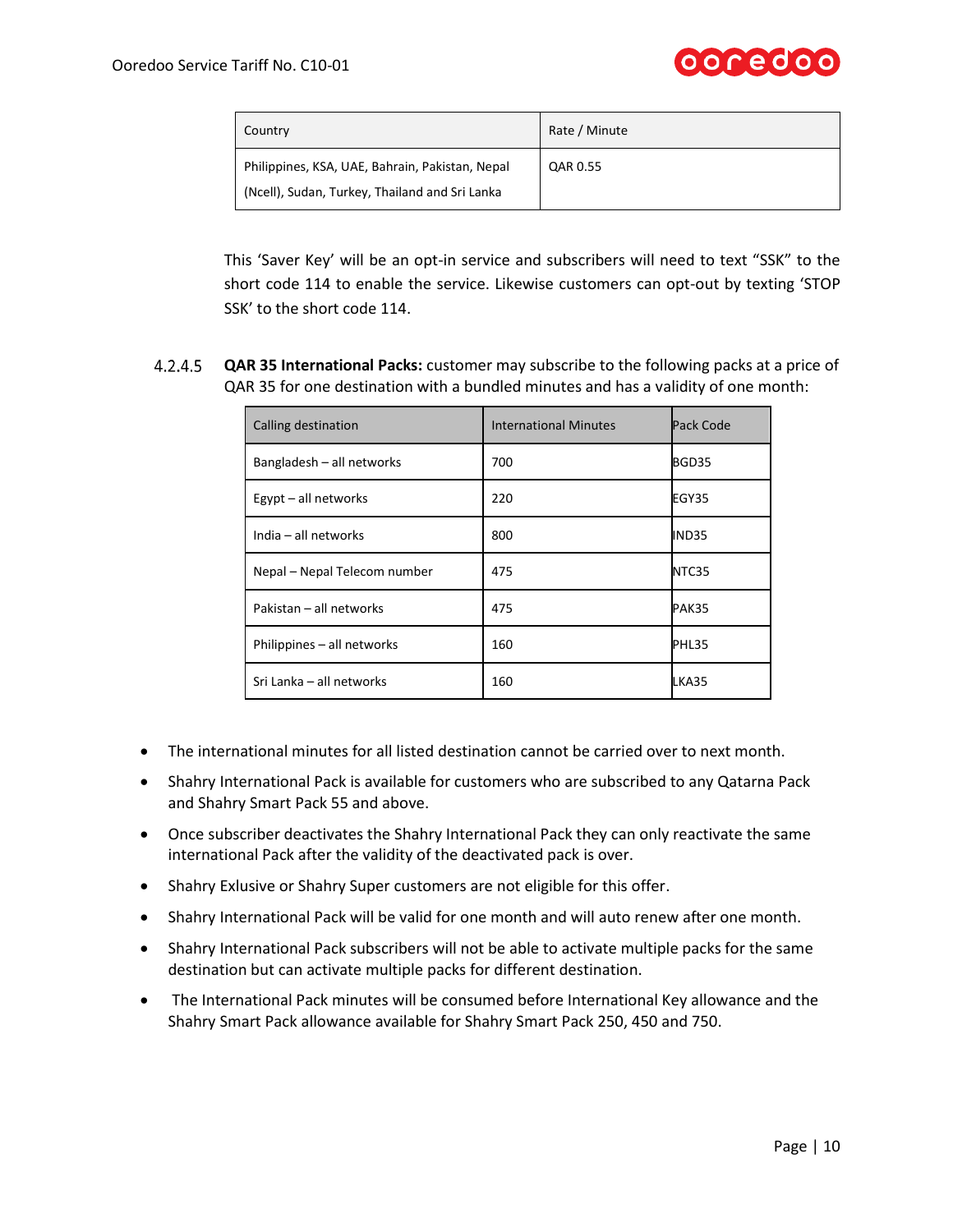

- Add-in Packs Not Available to Purchase Postpaid Smart Packs**<sup>13</sup>**
- $4.2.5.1$ **Shahry Super Pack:** For a retail price of QAR 175 per month a subscriber get the following:
	- Local voice calls from which is unlimited.
	- Mobile Data Pack is 1GB per month.
	- 200 International minutes to 121 countries (eligible countries be found on [www.ooredoo.qa\)](http://www.ooredoo.qa/)

Standard rates will apply after all inclusive allowance units have been consumed. Any remaining unused international Minutes and Data allowance will not be carried over to the next month. Subscribers will be charged as per the standard rate for calling another network, Video calls, SMS and MMS.

- 4.2.5.2 Shahry Young Person Discount
	- Applies to Shahry Smart Pack 100 and above.
	- Eligible subscribers till be getting 50% off Mobile Internet Packs 1GB, 3GB, 6GB and 15GB.
	- Discount validity is 12 consecutive months.
	- Eligible Customers:
		- Age between 18 to 26 years old.
		- Customers are required to present a valid QID to be eligible for the discount.
	- Eligible customers are able to take the discount on only one Shahry Smart Pack per QID.
	- Eligible customers will need to renew their discount after 12 consecutive months by presenting a valid QID in any of Ooredoo shops.
	- $\bullet$ Eligible customers will have one month grace period to renew the discount.
- **India Pack**: QAR10 per month will give customers 225 minutes to India.  $4.2.5.3$

This will be an opt-in service and subscribers will need to text 'IND' to the short code 114 to enable the service. Likewise customers can opt-out by texting 'IND STOP' to the short code 114.

#### **Conditions:**

- Any unused minutes will not be carried over.
- Customers are limited to one option a month.

#### **Shahry Super Packs:**

- Plan allowances are updated as per table provided in [4.14.2.](#page-36-0)
- Non telecom benefits will be available from 1<sup>st</sup> April 2022.  $\bullet$

<sup>&</sup>lt;sup>13</sup> The following packs are no longer available for sale. Customers who are subscribed to these pack can still enjoy the packs until they unsubscribe or migrate to a newly available pack.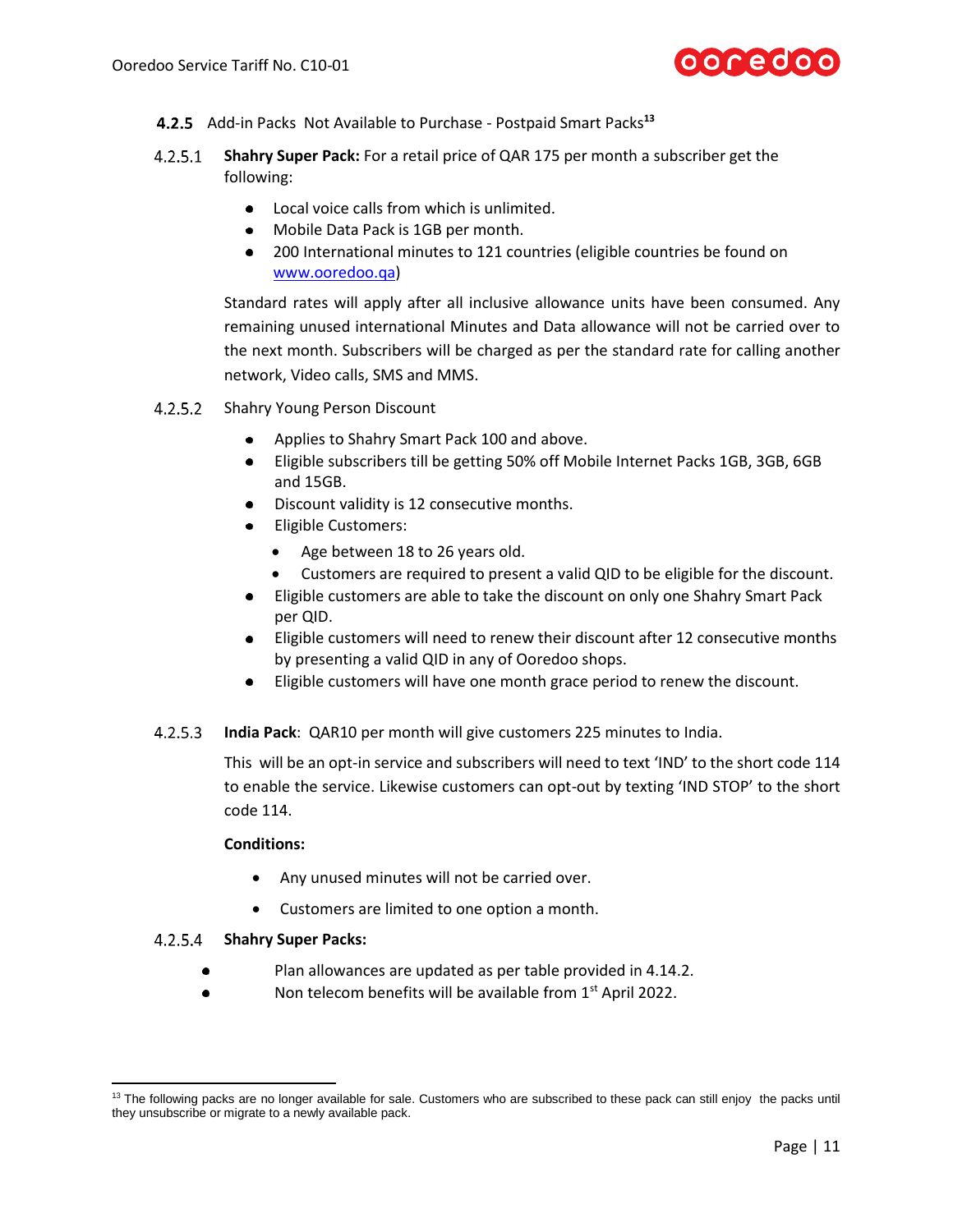

- <span id="page-11-0"></span>4.3 New Shahry Packs<sup>14</sup>
	- Plan allowances are updated as per table provided in [4.14.2.](#page-36-0)
	- Non telecom benefits will be available from 1<sup>st</sup> April 2022.
- 4.4 International Calling
	- **4.4.1** Description: International calling allows calls to be placed from Qatar to any international destinations chosen by the subscriber.
	- 4.4.2 Conditions:
	- 4.4.2.1 The billing interval for international calls is 60 seconds.
	- $4.4.2.2$ The peak rate for international services applies from 7am to 7pm on all weekdays (Saturday to Thursday), and the off-peak rate for international services applies from 7pm to 7am on all week days and all day on Friday for Shahry Standard.
	- 4.4.3 Charging:

 $\overline{a}$ 

 $4.4.3.1$ International rates reflect the combined standard international voice and video call rates plus the airtime calling rate during the applicable time frame.

| Country                 | Int'l rates/min (QR) - (peak/off-peak) |
|-------------------------|----------------------------------------|
| <b>ASCENSION ISLAND</b> | 10.00/10.00                            |
| <b>AFGHANISTAN</b>      | 2.20/1.80                              |
| ALBANIA                 | 2.00                                   |
| <b>ALGERIA</b>          | 2.50                                   |
| AMERICAN SAMOA          | 2.20/1.80                              |
| <b>ANDORRA</b>          | 2.20/1.80                              |
| ANGOLA                  | 2.20/1.80                              |
| <b>ANGUILLA</b>         | 3.99                                   |
| <b>ANTARCTICA</b>       | 5.00                                   |
| ANTIGUA AND BARBUDA     | 3.99                                   |
| ARGENTINA               | 2.20/1.80                              |
| <b>ARMENIA</b>          | 2.20/1.80                              |
| <b>ARUBA</b>            | 2.20/1.80                              |
| <b>AUSTRALIA</b>        | 2.20/1.80                              |
| <b>AUSTRIA</b>          | 2.20/1.80                              |
| AZERBAIJAN              | 2.20/1.80                              |
| <b>BAHAMAS</b>          | 3.99                                   |
| <b>BAHRAIN</b>          | 1.80/1.30                              |
| <b>BANGLADESH</b>       | 2.20/1.80                              |
| <b>BARBADOS</b>         | 3.99                                   |
| <b>BELARUS</b>          | 1.50                                   |
| <b>BELGIUM</b>          | 1.50                                   |
| <b>BELIZE</b>           | 2.20/1.80                              |
| <b>BENIN</b>            | 1.5                                    |
| <b>BERMUDA</b>          | 3.99                                   |
| <b>BHUTAN</b>           | 2.20/1.80                              |

 $4.4.3.2$ International calling rates for Shahry Standard customers are set out below:

<sup>&</sup>lt;sup>14</sup> New Shahry Packs Packs are no longer available for sale from 10 of December 2019. Customers who are still subscribed to New Shahry Packs can still enjoy the benefits of the packs until they change their pack or unsubscribe. Customers with 5G handset can access the 5G network.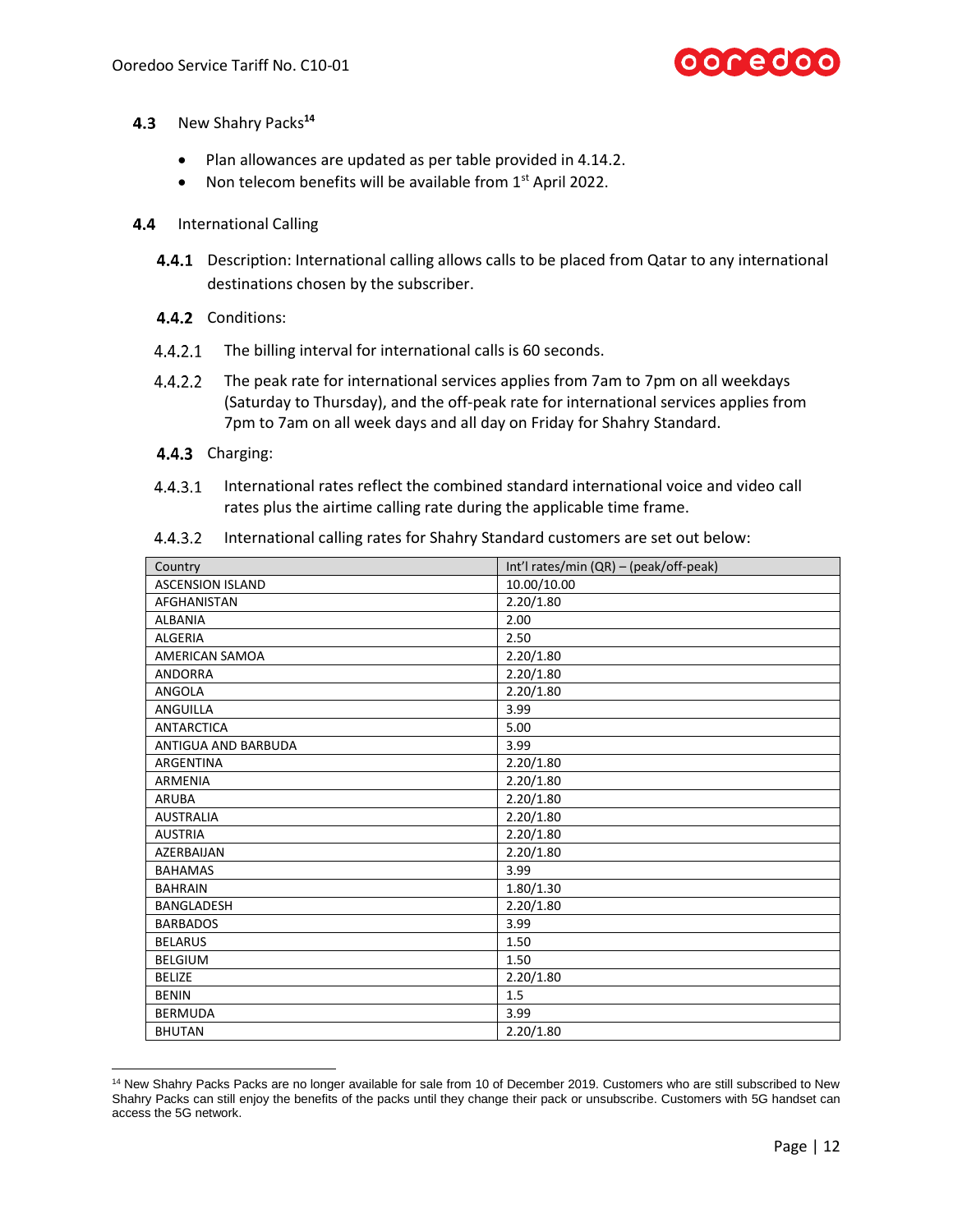

| Country                            | Int'l rates/min (QR) - (peak/off-peak) |
|------------------------------------|----------------------------------------|
| <b>BOLIVIA</b>                     | 2.20/1.80                              |
| <b>BOSNIA AND HERZEGOVINA</b>      | 2.00                                   |
| <b>BOTSWANA</b>                    | 2.20/1.80                              |
| <b>BRAZIL</b>                      | 2.20/1.80                              |
| <b>BRITISH VIRGIN ISLANDS</b>      | 3.99                                   |
| <b>BRUNEI Darussalam</b>           | 2.20/1.80                              |
| <b>BULGARIA</b>                    | 1.50                                   |
| <b>BURKINA FASO</b>                | 2.20/1.80                              |
| <b>BURUNDI</b>                     | 2.20/1.80                              |
| CAMBODIA                           | 2.20/1.80                              |
| CAMEROON                           | 1.50                                   |
| CANADA                             | 2.20/1.80                              |
| <b>CAPE VERDE</b>                  | 1.50                                   |
| <b>CAYMAN ISLANDS</b>              | 3.99                                   |
| CENTRAL AFRICAN REPUBLIC           | 4.00                                   |
| <b>CHAD</b>                        | 2.20/1.80                              |
| <b>CHILE</b>                       | 2.20/1.80                              |
| <b>CHINA</b>                       | 2.20/1.80                              |
| <b>CHRISTMAS ISLAND</b>            | 3.99                                   |
| <b>COCOS ISLANDS</b>               | 3.99                                   |
|                                    | 2.20/1.80                              |
| <b>COLOMBIA</b>                    |                                        |
| <b>COMOROS</b>                     | 2.50                                   |
| CONGO                              | 2.00<br>2.00                           |
| CONGO/Zaire<br><b>COOK ISLANDS</b> | 4.00                                   |
|                                    |                                        |
| <b>COSTA RICA</b><br>CROATIA       | 2.20/1.80<br>1.50                      |
| <b>CUBA</b>                        | 2.99                                   |
| <b>CYPRUS</b>                      | 2.20/1.80                              |
| <b>CZECH REPUBLIC</b>              | 2.20/1.80                              |
| <b>DENMARK</b>                     | 2.20/1.80                              |
| DIEGO GARCIA                       | 5.99                                   |
| <b>DJIBOUTI</b>                    | 1.50                                   |
| <b>DOMINICA</b>                    | 3.99                                   |
| DOMINICAN REPUBLIC                 | 3.99                                   |
| <b>EAST TIMOR (Timor-Leste)</b>    | 3.99                                   |
| <b>ECUADOR</b>                     | 2.20/1.80                              |
| <b>EGYPT</b>                       | 2.20/1.80                              |
| EL SALVADOR                        |                                        |
|                                    | 2.20/1.80<br>2.00                      |
| <b>EQUATORIAL GUINEA</b>           |                                        |
| ERITREA                            | 2.20/1.80                              |
| <b>ESTONIA</b>                     | 1.50                                   |
| <b>ETHIOPIA</b>                    | 2.20/1.80                              |
| FALKLAND ISLANDS MALVINAS          | 9.00                                   |
| <b>FAROE ISLANDS</b>               | 2.20/1.80                              |
| FIJI                               | 1.00                                   |
| <b>FINLAND</b>                     | 1.50                                   |
| <b>FRANCE</b>                      | 2.20/1.80                              |
| <b>FRENCH GUIANA</b>               | 2.20/1.80                              |
| FRENCH POLYNESIA/Tahiti            | 1.50                                   |
| <b>GABON</b>                       | 2.20/1.80                              |
| <b>GAMBIA</b>                      | 2.20/1.80                              |
| <b>GEORGIA</b>                     | 1.50                                   |
| <b>GERMANY</b>                     | 2.20/1.80                              |
| <b>GHANA</b>                       | 1.00                                   |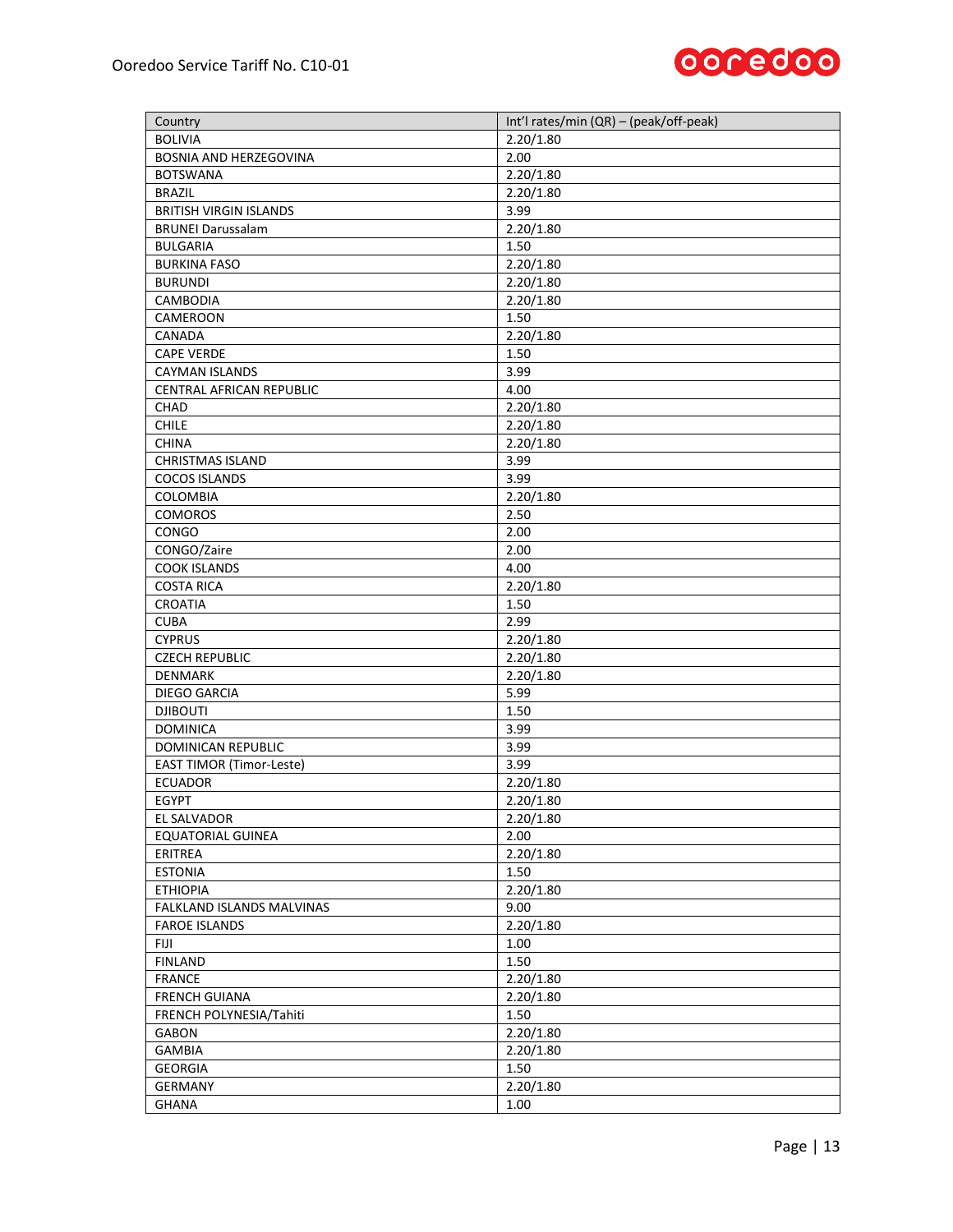

| Country                             | Int'l rates/min (QR) - (peak/off-peak) |
|-------------------------------------|----------------------------------------|
| <b>GIBRALTAR</b>                    | 2.20/1.80                              |
| GREECE                              | 2.20/1.80                              |
| GREENLAND                           | 2.20/1.80                              |
| <b>GRENADA</b>                      | 3.99                                   |
| <b>GUADELOUPE</b>                   | 2.20/1.80                              |
| GUAM                                | 3.99                                   |
| <b>GUATEMALA</b>                    | 2.20/1.80                              |
| <b>GUINEA</b>                       | 2.20/1.80                              |
| GUINEA-BISSAU                       | 3.00                                   |
| <b>GUYANA</b>                       | 2.20/1.80                              |
| <b>HAITI</b>                        | 1.50                                   |
| <b>HONDURAS</b>                     | 2.20/1.80                              |
| <b>HONG KONG</b>                    | 2.20/1.80                              |
| <b>HUNGARY</b>                      | 2.20/1.80                              |
| <b>ICELAND</b>                      | 2.20/1.80                              |
| <b>INDIA</b>                        | 2.20/1.80                              |
| <b>INDONESIA</b>                    | 2.20/1.80                              |
| <b>IRAN</b>                         | 2.20/1.80                              |
| <b>IRAQ</b>                         | 2.20/1.80                              |
| <b>IRELAND</b>                      | 2.20/1.80                              |
| <b>ISRAEL</b>                       | 2.20/1.80                              |
| <b>ITALY</b>                        | 2.20/1.80                              |
| <b>IVORY COAST</b>                  | 2.00                                   |
| <b>JAMAICA</b>                      | 3.99                                   |
| <b>JAPAN</b>                        | 2.20/1.80                              |
| <b>JORDAN</b>                       | 2.20/1.80                              |
| KAZAKHSTAN                          | 2.20/1.80                              |
| <b>KENYA</b>                        | 2.20/1.80                              |
| KIRIBATI                            | 10.00                                  |
| <b>KOREA NORTH</b>                  | 2.00                                   |
| <b>KOREA SOUTH</b>                  | 2.20/1.80                              |
| KUWAIT                              | 1.80/1.30                              |
| KYRGYZSTAN                          | 2.20/1.80                              |
| LAOS                                | 2.20/1.80                              |
| LATVIA                              | 2.20/1.80                              |
| LEBANON                             | 2.20/1.80                              |
| LESOTHO                             | 2.00                                   |
| LIBERIA                             | 2.00                                   |
| LIBYA                               | 1.50                                   |
| LIECHTENSTEIN                       | 2.20/1.80                              |
| LITHUANIA                           | 1.50                                   |
| LUXEMBOURG                          | 2.20/1.80                              |
|                                     |                                        |
| MACAO, CHINA<br>MACEDONIA           | 2.20/1.80<br>1.50                      |
|                                     |                                        |
| MADAGASCAR                          | 2.99                                   |
| MALAWI                              | 2.00                                   |
| MALAYSIA                            | 2.20/1.80                              |
| <b>MALDIVES</b>                     | 2.50                                   |
| MALI                                | 1.50                                   |
| MALTA                               | 2.00                                   |
| MARSHALL ISLANDS                    | 3.99                                   |
| <b>MARTINIQUE (French Antilles)</b> | 2.20/1.80                              |
| MAURITANIA                          | 2.20/1.80                              |
| <b>MAURITIUS</b>                    | 2.20/1.80                              |
| MAYOTTE                             | 2.20/1.80                              |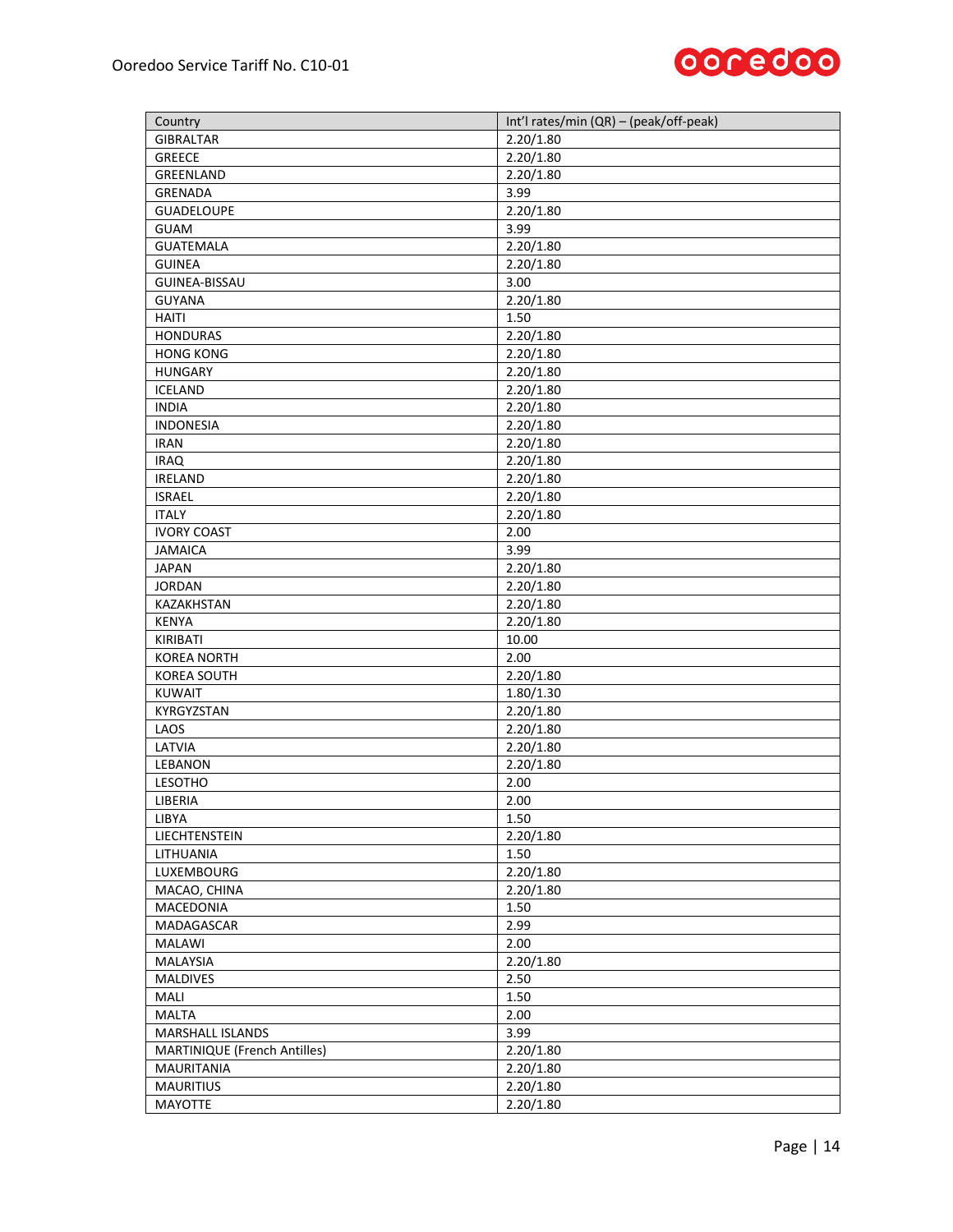

| Country                                        | Int'l rates/min (QR) - (peak/off-peak) |
|------------------------------------------------|----------------------------------------|
| <b>MEXICO</b>                                  | 2.00                                   |
| <b>MICRONESIA</b>                              | 2.20/1.80                              |
| MOLDOVA                                        | 1.50                                   |
| MONACO                                         | 2.20/1.80                              |
| MONGOLIA                                       | 2.20/1.80                              |
| <b>MONTENEGRO</b>                              | 1.50                                   |
| MONTSERRAT                                     | 3.99                                   |
| <b>MOROCCO</b>                                 | 2.20/1.80                              |
| MOZAMBIQUE                                     | 2.20/1.80                              |
| MYANMAR (Burma)                                | 2.20/1.80                              |
| <b>NAMIBIA</b>                                 | 2.20/1.80                              |
| <b>NAURU</b>                                   | 2.99                                   |
| <b>NEPAL</b>                                   | 2.20/1.80                              |
| NETHERLANDS                                    | 2.20/1.80                              |
| NETHERLANDS ANTILLES                           | 2.20/1.80                              |
| NEW CALEDONIA                                  | 1.00                                   |
| <b>NEW ZEALAND</b>                             | 2.20/1.80                              |
| <b>NICARAGUA</b>                               | 2.20/1.80                              |
| NIGER                                          | 1.50                                   |
| NIGERIA                                        | 2.20/1.80                              |
| <b>NIUE</b>                                    | 3.99                                   |
| <b>NORFOLK ISLAND</b>                          | 3.99                                   |
| NORTHERN MARIANA ISLANDS                       | 3.99                                   |
| <b>NORWAY</b>                                  | 2.20/1.80                              |
| <b>OMAN</b>                                    | 1.80/1.30                              |
| PAKISTAN                                       | 2.20/1.80                              |
| PALAU                                          | 2.00                                   |
| PALESTINE                                      | 2.20/1.80                              |
| PANAMA                                         | 2.20/1.80                              |
| PAPUA NEW GUINEA                               | 3.50                                   |
| PARAGUAY                                       | 2.20/1.80                              |
| PERU                                           | 2.20/1.80                              |
| <b>PHILIPPINES</b>                             | 2.20/1.80                              |
| <b>POLAND</b>                                  | 2.20/1.80                              |
| PORTUGAL                                       | 2.00                                   |
| PUERTO RICO                                    | 3.99                                   |
| REUNION                                        | 2.00                                   |
| <b>ROMANIA</b>                                 | 2.20/1.80                              |
| <b>RUSSIA</b>                                  | 2.20/1.80                              |
| <b>RWANDA</b>                                  | 2.20/1.80                              |
| SAINT BARTHELEMY                               | 3.99                                   |
| <b>SAINT HELENA</b>                            | 4.99                                   |
| SAINT KITTS AND NEVIS                          | 3.99                                   |
| SAINT LUCIA                                    | 3.99                                   |
| SAINT MARTIN                                   | 3.99                                   |
|                                                | 3.99                                   |
| SAINT PIERRE AND MIQUELON                      |                                        |
| SAINT VINCENT AND THE GRENADINES<br>SAN MARINO | 3.99<br>6.00                           |
|                                                |                                        |
| SAO TOME AND PRINCIPE                          | 3.99<br>1.80/1.30                      |
| SAUDI ARABIA                                   |                                        |
| SENEGAL                                        | 1.50                                   |
| SERBIA                                         | 1.50<br>2.50                           |
| SEYCHELLES                                     |                                        |
| SIERRA LEONE                                   | 2.20/1.80                              |
| SINGAPORE                                      | 2.20/1.80                              |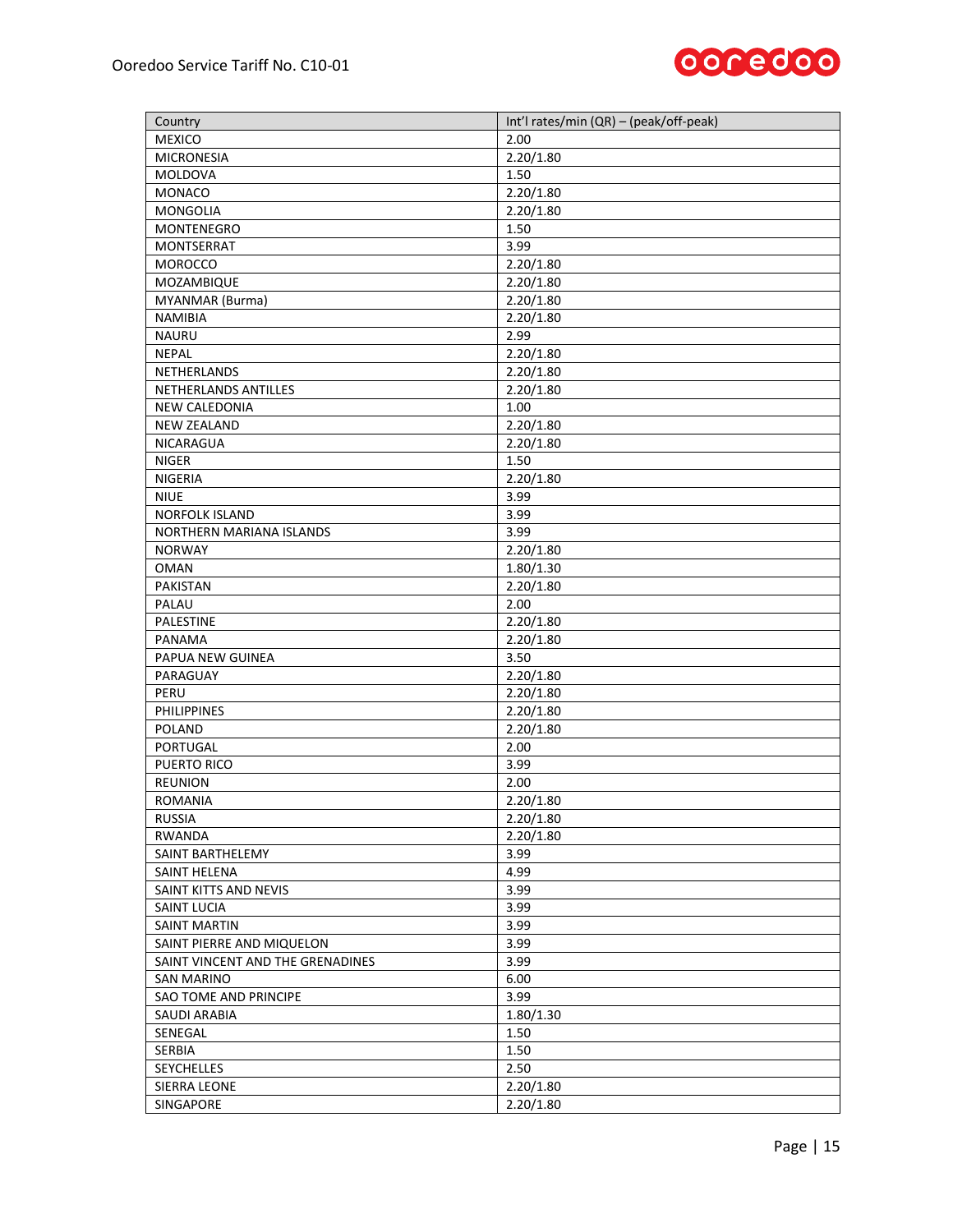

| Country                       | Int'l rates/min (QR) - (peak/off-peak) |  |  |  |
|-------------------------------|----------------------------------------|--|--|--|
| SLOVAKIA                      | 2.20/1.80                              |  |  |  |
| SLOVENIA                      | 1.50                                   |  |  |  |
| SOLOMON ISLANDS               | 4.00                                   |  |  |  |
| SOMALIA                       | 2.20/1.80                              |  |  |  |
| SOUTH AFRICA                  | 2.20/1.80                              |  |  |  |
| SOUTH SUDAN                   | 2.50                                   |  |  |  |
| SPAIN                         | 2.20/1.80                              |  |  |  |
| <b>SRI LANKA</b>              | 2.20/1.80                              |  |  |  |
| SUDAN                         | 2.20/1.80                              |  |  |  |
| SURINAME                      | 9.00                                   |  |  |  |
| SWAZILAND                     | 1.50                                   |  |  |  |
| SWEDEN                        | 1.50                                   |  |  |  |
| SWITZERLAND                   | 1.50                                   |  |  |  |
| <b>SYRIA</b>                  | 2.20/1.80                              |  |  |  |
| <b>TAJIKISTAN</b>             | 2.20/1.80                              |  |  |  |
| TAIWAN, CHINA                 | 2.20/1.80                              |  |  |  |
| <b>TANZANIA</b>               | 1.50                                   |  |  |  |
| THAILAND                      | 2.20/1.80                              |  |  |  |
| <b>TOGO</b>                   | 1.50                                   |  |  |  |
| <b>TOKELAU</b>                | 7.50                                   |  |  |  |
| <b>TONGA</b>                  | 3.50                                   |  |  |  |
| TRINIDAD AND TOBAGO           | 3.99                                   |  |  |  |
| <b>TUNISIA</b>                | 2.50                                   |  |  |  |
| <b>TURKEY</b>                 | 2.20/1.80                              |  |  |  |
| TURKMENISTAN                  | 2.20/1.80                              |  |  |  |
| TURKS AND CAICOS ISLANDS      | 3.99                                   |  |  |  |
| TUVALU                        | 3.99                                   |  |  |  |
| <b>UGANDA</b>                 | 1.50                                   |  |  |  |
| <b>UKRAINE</b>                | 1.50                                   |  |  |  |
| UNITED ARAB EMIRATES          | 1.80/1.30                              |  |  |  |
| UNITED KINGDOM                | 1.50                                   |  |  |  |
| UNITED STATES OF AMERICA      | 2.20/1.80                              |  |  |  |
| UNITED STATES VIRGIN ISLANDS  | 3.99                                   |  |  |  |
| <b>URUGUAY</b>                | 2.20/1.80                              |  |  |  |
| <b>UZBEKISTAN</b>             | 2.20/1.80                              |  |  |  |
| VANUATU                       | 3.50                                   |  |  |  |
| VATICAN                       | 2.20/1.80                              |  |  |  |
| VENEZUELA                     | 2.20/1.80                              |  |  |  |
| VIETNAM                       | 2.50                                   |  |  |  |
| WALLIS AND FUTUNA             | 2.99                                   |  |  |  |
| WESTERN SAMOA / SAMOA COUNTRY | 3.99                                   |  |  |  |
| <b>YEMEN</b>                  | 2.20/1.80                              |  |  |  |
| ZAMBIA                        | 2.00                                   |  |  |  |
| ZIMBABWE                      | 2.00                                   |  |  |  |

<span id="page-15-0"></span> $4.4.3.3$ International calling rates for Shahry Smart Pack **(ref. [4.2\)](#page-6-1)** and New Shahry Smart Packs **(ref. [4.3\)](#page-11-0)** customers are set out below: The all-inclusive rates apply to specific calling destinations (including airtime and any surcharges).

| Country (English)       | Standard International Rate (QR/Min) |
|-------------------------|--------------------------------------|
| <b>ASCENSION ISLAND</b> | 10.00                                |
| AFGHANISTAN             | 0.99                                 |
| ALBANIA                 | 2.00                                 |
| ALGERIA                 | 2.50                                 |
| AMERICAN SAMOA          | 1.66                                 |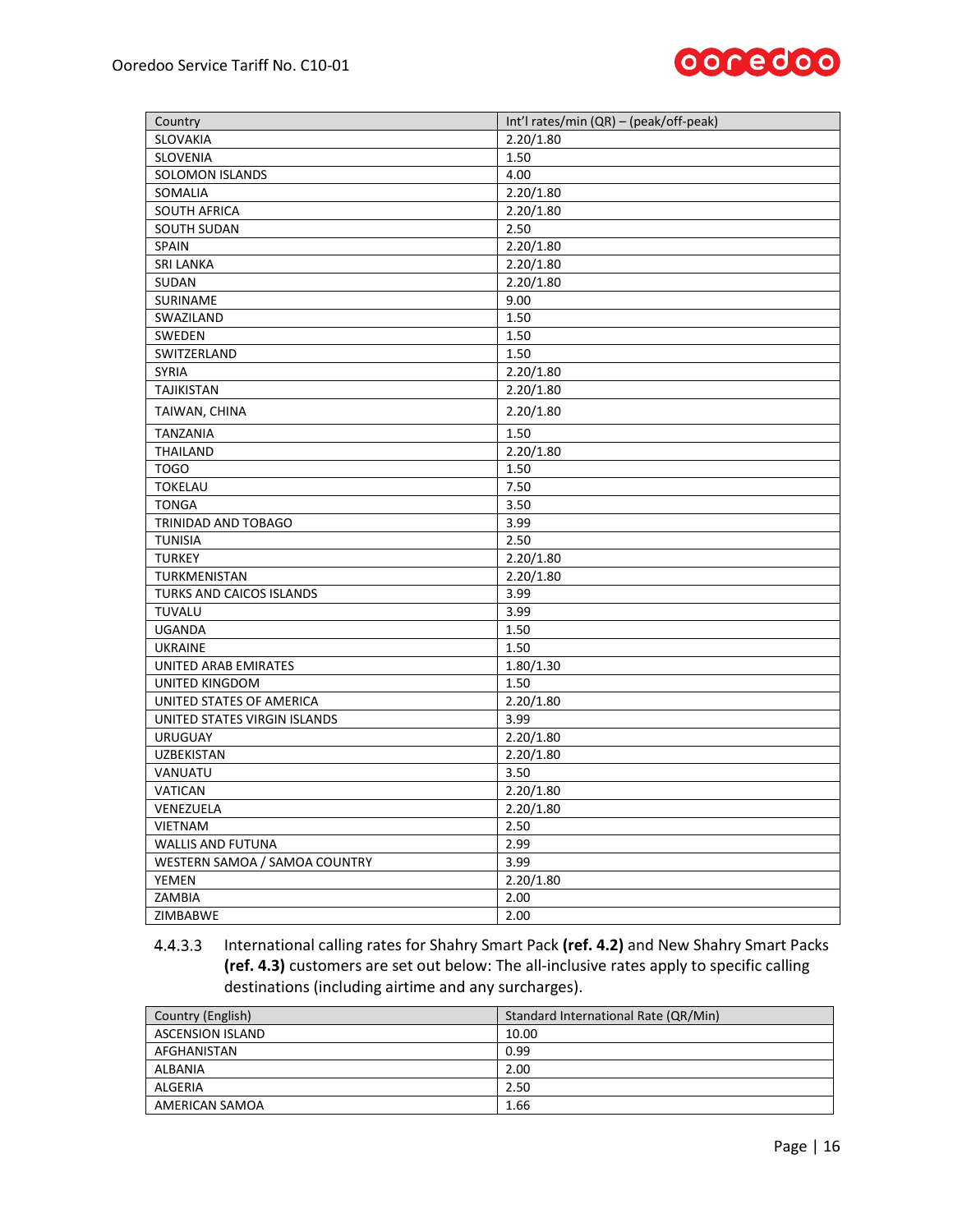

| Country (English)             | Standard International Rate (QR/Min) |
|-------------------------------|--------------------------------------|
| ANDORRA                       | 0.99                                 |
| ANGOLA                        | 0.99                                 |
| ANGUILLA                      | 0.99                                 |
| <b>ANTARCTICA</b>             | 5.00                                 |
| ANTIGUA AND BARBUDA           | 0.99                                 |
| ARGENTINA                     | 0.99                                 |
| ARMENIA                       | 0.99                                 |
| <b>ARUBA</b>                  | 0.99                                 |
| <b>AUSTRALIA</b>              | 0.99                                 |
| <b>AUSTRIA</b>                | 0.99                                 |
| AZERBAIJAN                    | 1.66                                 |
| <b>BAHAMAS</b>                | 1.50                                 |
| <b>BAHRAIN</b>                | 0.99                                 |
| BANGLADESH                    | 0.99                                 |
| <b>BARBADOS</b>               | 1.50                                 |
| <b>BELARUS</b>                | 1.50                                 |
| <b>BELGIUM</b>                | 1.50                                 |
| <b>BELIZE</b>                 | 0.99                                 |
| <b>BENIN</b>                  | 1.50                                 |
| <b>BERMUDA</b>                | 0.99                                 |
| <b>BHUTAN</b>                 | 0.99                                 |
| <b>BOLIVIA</b>                | 0.99                                 |
| BOSNIA AND HERZEGOVINA        | 2.00                                 |
| <b>BOTSWANA</b>               | 0.99                                 |
| <b>BRAZIL</b>                 | 0.99                                 |
| <b>BRITISH VIRGIN ISLANDS</b> | 0.99                                 |
| <b>BRUNEI Darussalam</b>      | 0.99                                 |
| <b>BULGARIA</b>               | 1.50                                 |
| <b>BURKINA FASO</b>           | 1.50                                 |
| <b>BURUNDI</b>                | 1.99                                 |
| CAMBODIA                      | 0.99                                 |
| CAMEROON                      | 1.50                                 |
| CANADA                        | 0.99                                 |
| <b>CAPE VERDE</b>             | 1.50                                 |
| <b>CAYMAN ISLANDS</b>         | 0.99                                 |
| CENTRAL AFRICAN REPUBLIC      | 4.00                                 |
| CHAD                          | 2.50                                 |
| <b>CHILE</b>                  | 0.99                                 |
| <b>CHINA</b>                  | 0.99                                 |
| <b>CHRISTMAS ISLAND</b>       | 1.50                                 |
| <b>COCOS ISLANDS</b>          | 1.50                                 |
| <b>COLOMBIA</b>               | 0.99                                 |
| <b>COMOROS</b>                | 2.00                                 |
| CONGO                         | 2.00                                 |
| CONGO/Zaire                   | 4.00                                 |
| <b>COOK ISLANDS</b>           | 1.99                                 |
| <b>COSTA RICA</b>             | 1.50                                 |
| CROATIA                       | 0.99                                 |
| <b>CUBA</b>                   | 2.99                                 |
| <b>CYPRUS</b>                 | 0.99                                 |
| <b>CZECH REPUBLIC</b>         | 0.99                                 |
| <b>DENMARK</b>                | 0.99                                 |
| DIEGO GARCIA                  | 3.50                                 |
| <b>DJIBOUTI</b>               | 1.50                                 |
| <b>DOMINICA</b>               | 0.99                                 |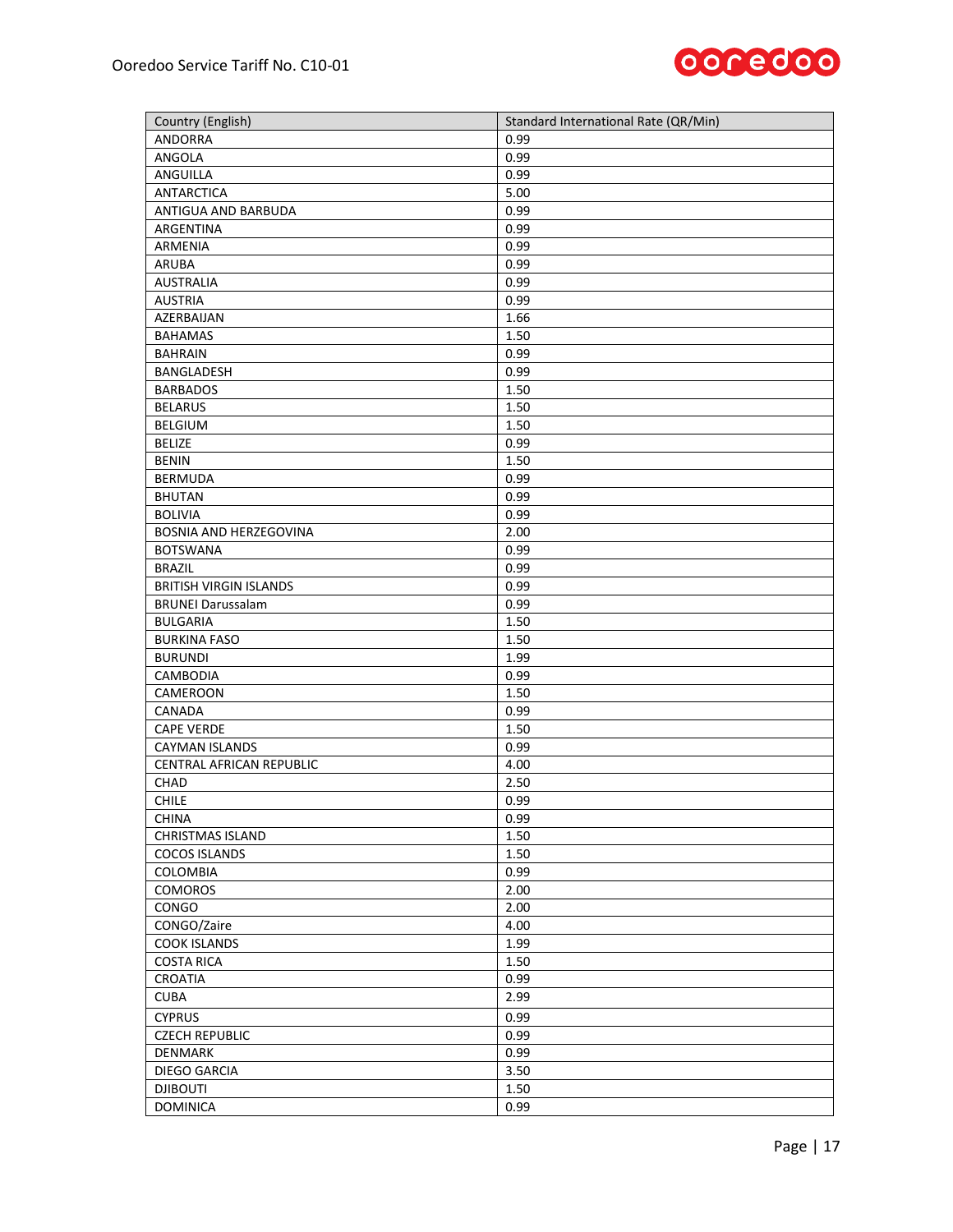

| Country (English)               | Standard International Rate (QR/Min) |
|---------------------------------|--------------------------------------|
| DOMINICAN REPUBLIC              | 2.50                                 |
| <b>EAST TIMOR (Timor-Leste)</b> | 3.50                                 |
| <b>ECUADOR</b>                  | 0.99                                 |
| <b>EGYPT</b>                    | 0.99                                 |
| EL SALVADOR                     | 0.99                                 |
| <b>EQUATORIAL GUINEA</b>        | 2.00                                 |
| ERITREA                         | 0.99                                 |
| <b>ESTONIA</b>                  | 1.50                                 |
| <b>ETHIOPIA</b>                 | 0.99                                 |
| FALKLAND ISLANDS MALVINAS       | 9.00                                 |
| <b>FAROE ISLANDS</b>            | 0.99                                 |
| FIJI                            | 1.00                                 |
| <b>FINLAND</b>                  | 1.50                                 |
| <b>FRANCE</b>                   | 0.99                                 |
| <b>FRENCH GUIANA</b>            | 0.99                                 |
| FRENCH POLYNESIA/Tahiti         | 1.50                                 |
| <b>GABON</b>                    | 1.66                                 |
| <b>GAMBIA</b>                   | 1.99                                 |
| <b>GEORGIA</b>                  | 1.50                                 |
| <b>GERMANY</b>                  | 0.99                                 |
| <b>GHANA</b>                    | 1.50                                 |
| <b>GIBRALTAR</b>                | 0.99                                 |
| <b>GREECE</b>                   | 0.99                                 |
| GREENLAND                       | 1.99                                 |
| <b>GRENADA</b>                  | 0.99                                 |
| <b>GUADELOUPE</b>               | 0.99                                 |
| <b>GUAM</b>                     | 3.50                                 |
| <b>GUATEMALA</b>                | 0.99                                 |
| <b>GUINEA</b>                   | 1.66                                 |
| GUINEA-BISSAU                   | 3.00                                 |
| <b>GUYANA</b>                   | 0.99                                 |
| <b>HAITI</b>                    | 1.50                                 |
| <b>HONDURAS</b>                 | 0.99                                 |
| <b>HONG KONG</b>                | 0.99                                 |
| <b>HUNGARY</b>                  | 0.99                                 |
| <b>ICELAND</b>                  | 0.99                                 |
| <b>INDIA</b>                    | 1.25                                 |
| <b>INDONESIA</b>                | 0.99                                 |
| <b>IRAN</b>                     | 0.99                                 |
| <b>IRAQ</b>                     | 0.99                                 |
|                                 | 0.99                                 |
| IRELAND                         |                                      |
| <b>ITALY</b>                    | 0.99                                 |
| <b>IVORY COAST</b>              | 2.00                                 |
| <b>JAMAICA</b>                  | 1.50                                 |
| <b>JAPAN</b>                    | 0.99                                 |
| <b>JORDAN</b>                   | 0.99                                 |
| KAZAKHSTAN                      | 0.99                                 |
| <b>KENYA</b>                    | 0.99                                 |
| KIRIBATI                        | 10.00                                |
| <b>KOREA NORTH</b>              | 2.00                                 |
| <b>KOREA SOUTH</b>              | 0.99                                 |
| <b>KUWAIT</b>                   | 0.99                                 |
| KYRGYZSTAN                      | 0.99                                 |
| LAOS                            | 0.99                                 |
| LATVIA                          | 1.99                                 |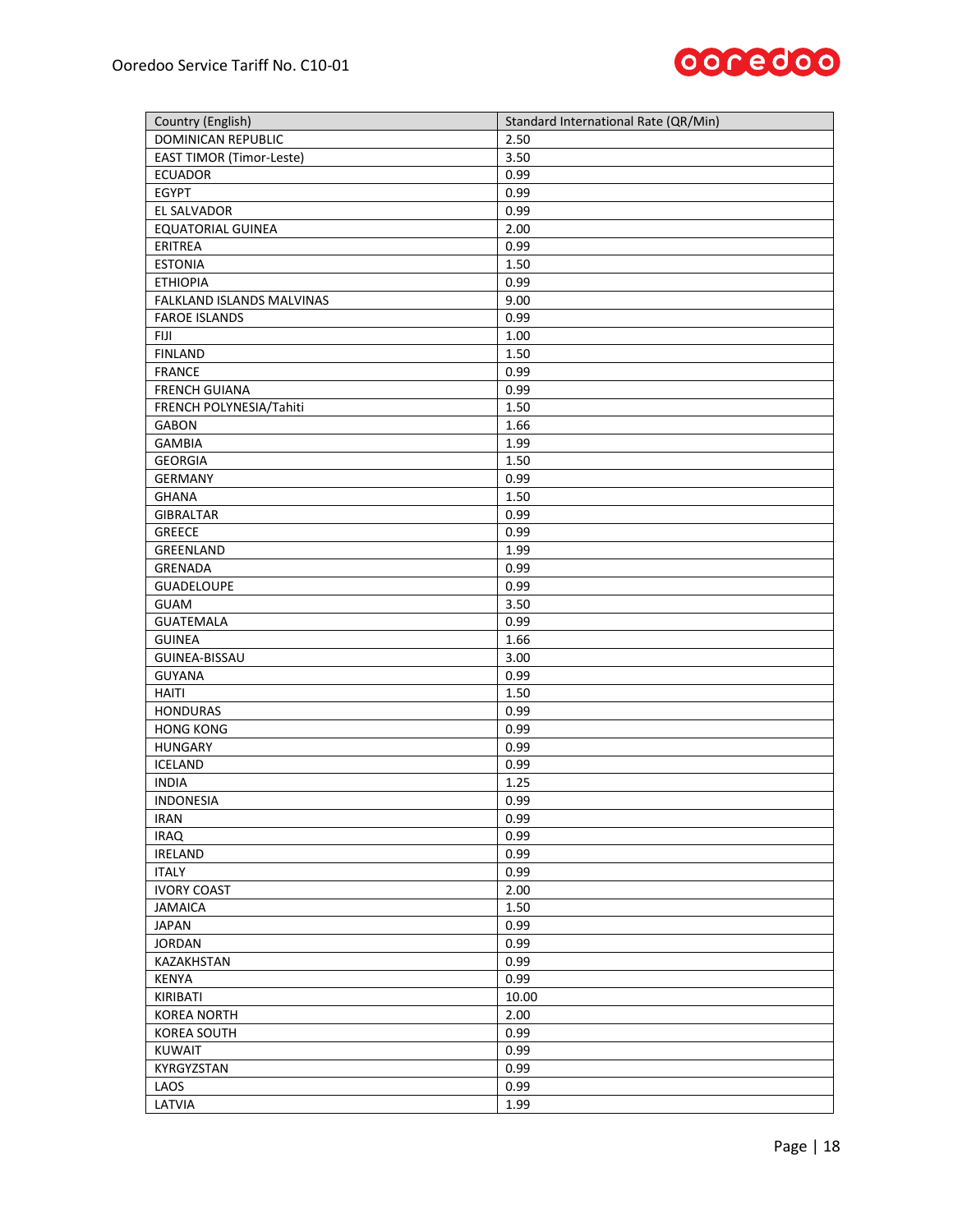

| Country (English)            | Standard International Rate (QR/Min) |
|------------------------------|--------------------------------------|
| LEBANON                      | 0.99                                 |
| LESOTHO                      | 2.00                                 |
| LIBERIA                      | 2.00                                 |
| <b>LIBYA</b>                 | 1.50                                 |
| LIECHTENSTEIN                | 0.99                                 |
| LITHUANIA                    | 1.50                                 |
| LUXEMBOURG                   | 0.99                                 |
| MACAO, CHINA                 | 0.99                                 |
| MACEDONIA                    | 1.50                                 |
| <b>MADAGASCAR</b>            | 2.50                                 |
| <b>MALAWI</b>                | 2.00                                 |
| <b>MALAYSIA</b>              | 0.99                                 |
| MALDIVES                     | 2.99                                 |
| MALI                         | 1.50                                 |
| <b>MALTA</b>                 | 2.00                                 |
| MARSHALL ISLANDS             | 0.99                                 |
| MARTINIQUE (French Antilles) | 0.99                                 |
| <b>MAURITANIA</b>            | 2.50                                 |
| <b>MAURITIUS</b>             | 0.99                                 |
| MAYOTTE                      | 0.99                                 |
| <b>MEXICO</b>                | 2.00                                 |
| <b>MICRONESIA</b>            | 0.99                                 |
| MOLDOVA                      | 1.50                                 |
| MONACO                       | 0.99                                 |
| MONGOLIA                     | 0.99                                 |
| MONTENEGRO                   | 1.50                                 |
| MONTSERRAT                   | 0.99                                 |
| <b>MOROCCO</b>               | 1.50                                 |
| MOZAMBIQUE                   | 0.99                                 |
| MYANMAR (Burma)              | 0.99                                 |
| <b>NAMIBIA</b>               | 0.99                                 |
| <b>NAURU</b>                 | 2.99                                 |
| <b>NEPAL</b>                 | 0.99                                 |
| NETHERLANDS                  | 0.99                                 |
| NETHERLANDS ANTILLES         | 0.99                                 |
| NEW CALEDONIA                | 1.00                                 |
| <b>NEW ZEALAND</b>           | 0.99                                 |
| <b>NICARAGUA</b>             | 0.99                                 |
| <b>NIGER</b>                 | 1.50                                 |
| <b>NIGERIA</b>               | 0.99                                 |
| <b>NIUE</b>                  | 2.50                                 |
| <b>NORFOLK ISLAND</b>        | 3.50                                 |
| NORTHERN MARIANA ISLANDS     | 3.99                                 |
| <b>NORWAY</b>                | 0.99                                 |
| <b>OMAN</b>                  | 0.99                                 |
| PAKISTAN                     | 0.99                                 |
| PALAU                        | 2.00                                 |
| PALESTINE (972)              | 0.99                                 |
| PALESTINE (970)              | 0.99                                 |
| PANAMA                       | 0.99                                 |
| PAPUA NEW GUINEA             | 3.50                                 |
| PARAGUAY                     | 0.99                                 |
| PERU                         | 0.99                                 |
| <b>PHILIPPINES</b>           | 0.99                                 |
| POLAND                       | 0.99                                 |
|                              |                                      |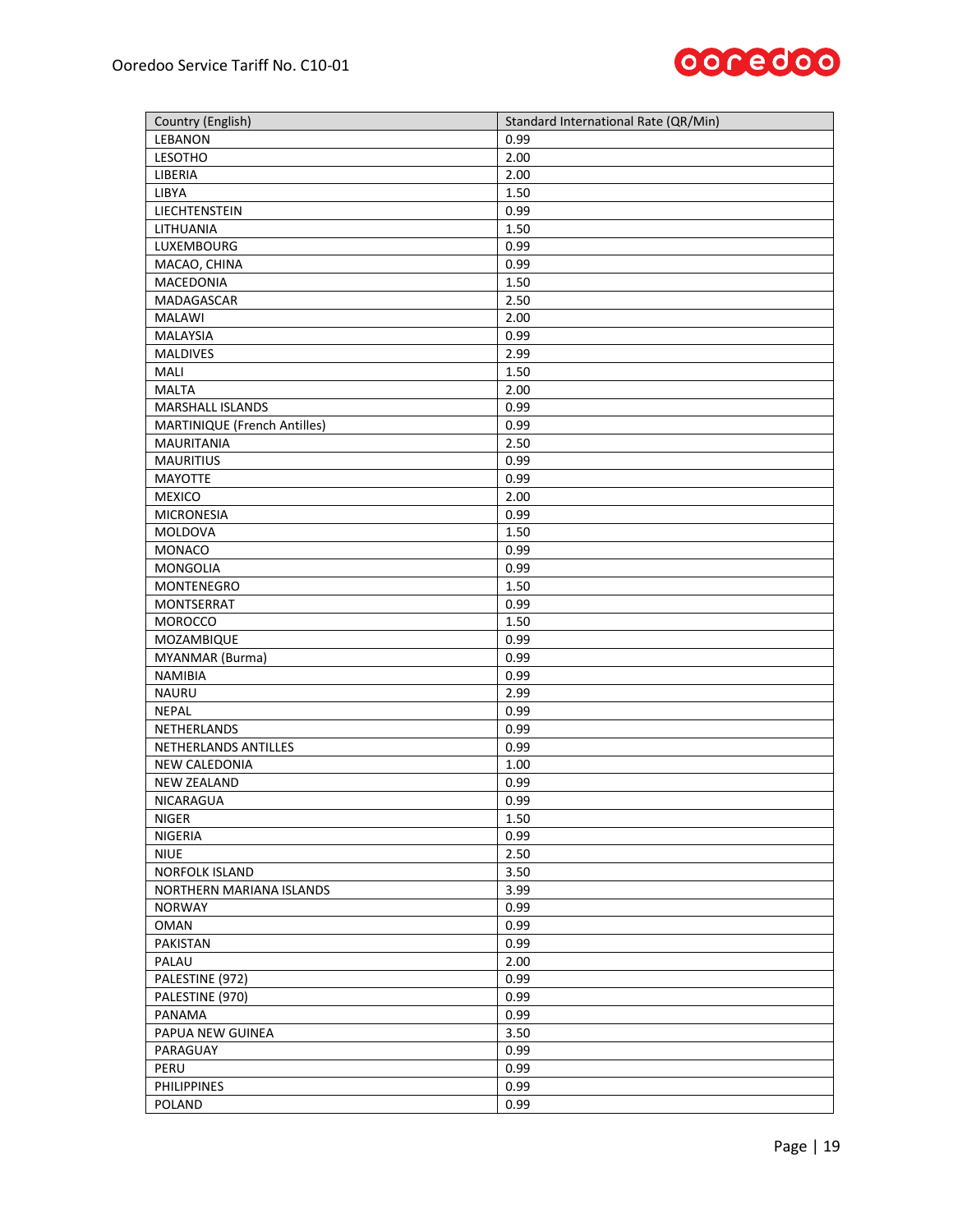

| Country (English)                | Standard International Rate (QR/Min) |
|----------------------------------|--------------------------------------|
| PORTUGAL                         | 2.00                                 |
| PUERTO RICO                      | 0.99                                 |
| <b>REUNION</b>                   | 2.00                                 |
| <b>ROMANIA</b>                   | 0.99                                 |
| <b>RUSSIA</b>                    | 0.99                                 |
| <b>RWANDA</b>                    | 0.99                                 |
| SAINT BARTHELEMY                 | 3.99                                 |
| SAINT HELENA                     | 2.80                                 |
| SAINT KITTS AND NEVIS            | 2.50                                 |
| SAINT LUCIA                      | 0.99                                 |
| <b>SAINT MARTIN</b>              | 0.99                                 |
| SAINT PIERRE AND MIQUELON        | 2.50                                 |
| SAINT VINCENT AND THE GRENADINES | 0.99                                 |
| <b>SAN MARINO</b>                | 6.00                                 |
| SAO TOME AND PRINCIPE            | 2.50                                 |
| <b>SAUDI ARABIA</b>              | 0.99                                 |
| SENEGAL                          | 1.50                                 |
| SERBIA                           | 1.50                                 |
| SEYCHELLES                       | 2.50                                 |
| SIERRA LEONE                     | 1.99                                 |
| <b>SINGAPORE</b>                 | 0.99                                 |
| SLOVAKIA                         | 0.99                                 |
| SLOVENIA                         | 1.50                                 |
| SOLOMON ISLANDS                  | 4.00                                 |
| SOMALIA                          | 1.50                                 |
| <b>SOUTH AFRICA</b>              | 0.99                                 |
| SOUTH SUDAN                      | 2.50                                 |
| SPAIN                            | 0.99                                 |
| <b>SRI LANKA</b>                 | 0.99                                 |
| SUDAN                            | 0.99                                 |
| SURINAME                         | 9.00                                 |
| SWAZILAND                        | 1.50                                 |
| SWEDEN                           | 1.50                                 |
| SWITZERLAND                      | 1.50                                 |
| <b>SYRIA</b>                     | 1.25                                 |
| TAIWAN, CHINA                    | 0.99                                 |
| <b>TAJIKISTAN</b>                | 0.99                                 |
| TANZANIA                         | 1.50                                 |
| THAILAND                         | 0.99                                 |
| TOGO                             | 1.50                                 |
| <b>TOKELAU</b>                   | 7.50                                 |
| <b>TONGA</b>                     | 3.50                                 |
| TRINIDAD AND TOBAGO              | 0.99                                 |
| <b>TUNISIA</b>                   | 2.50                                 |
| <b>TURKEY</b>                    | 0.99                                 |
| TURKMENISTAN                     | 0.99                                 |
| TURKS AND CAICOS ISLANDS         | 0.99                                 |
| TUVALU                           | 3.50                                 |
| <b>UGANDA</b>                    | 1.50                                 |
| <b>UKRAINE</b>                   | 1.50                                 |
| UNITED ARAB EMIRATES             | 0.99                                 |
| UNITED KINGDOM                   | 1.50                                 |
| UNITED STATES OF AMERICA         | 0.99                                 |
| UNITED STATES VIRGIN ISLANDS     | 0.99                                 |
| <b>URUGUAY</b>                   | 0.99                                 |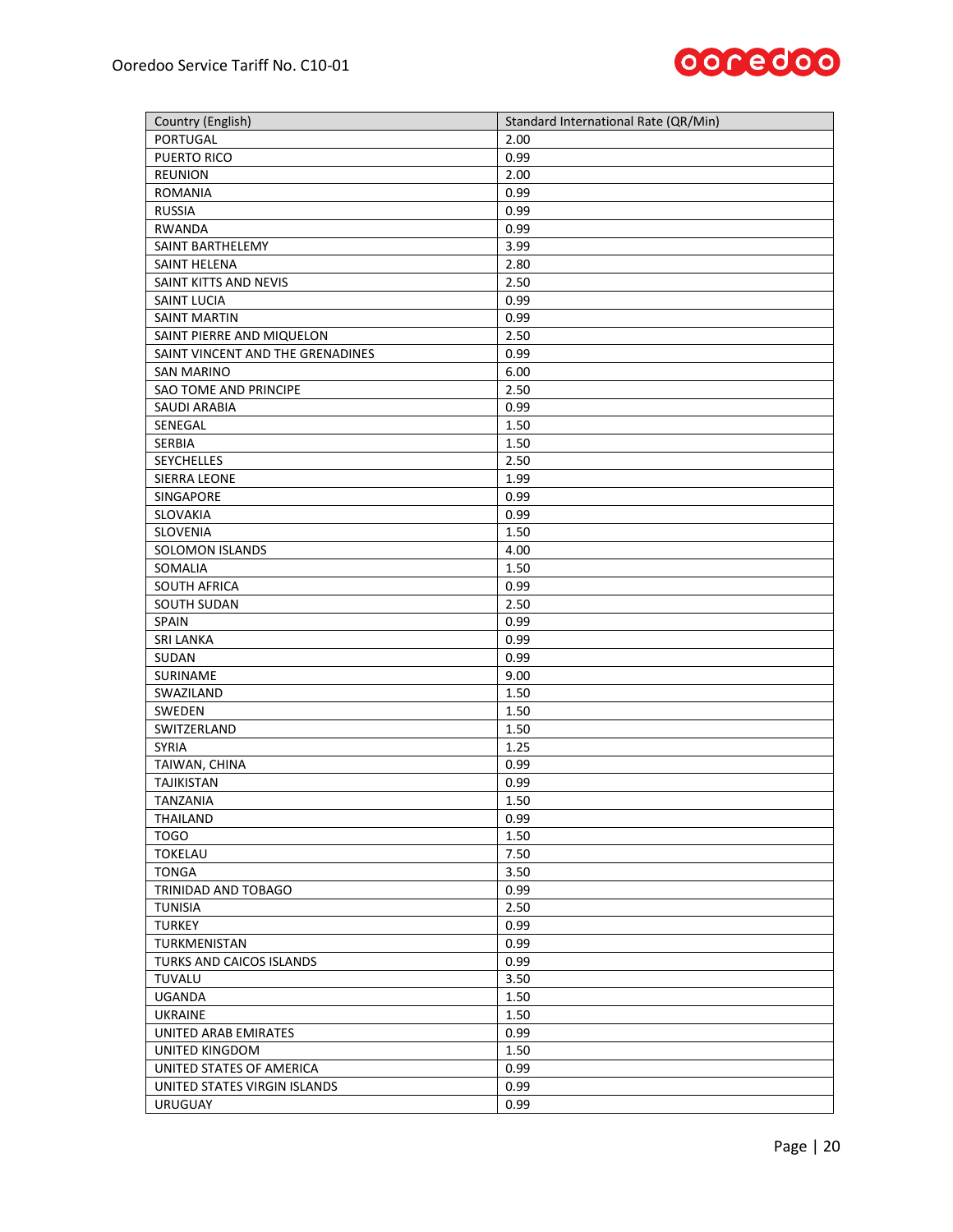

| Country (English)             | Standard International Rate (QR/Min) |
|-------------------------------|--------------------------------------|
| <b>UZBEKISTAN</b>             | 0.99                                 |
| <b>VANUATU</b>                | 3.50                                 |
| <b>VATICAN</b>                | 0.99                                 |
| VENEZUELA                     | 0.99                                 |
| <b>VIETNAM</b>                | 2.50                                 |
| <b>WALLIS AND FUTUNA</b>      | 2.50                                 |
| WESTERN SAMOA / SAMOA COUNTRY | 3.99                                 |
| YEMEN                         | 0.99                                 |
| ZAMBIA                        | 2.00                                 |
| ZIMBABWE                      | 2.00                                 |

<span id="page-20-0"></span>Countries Included in the Bundle in Shahry Smart Packs (ref[. 4.2\)](#page-6-1) and New Shahry Smart Pack (ref[. 4.3\)](#page-11-0). more information can be found a[t www.ooredoo.qa.](http://www.ooredoo.qa/)

| Country           |               |                             |                             |        |
|-------------------|---------------|-----------------------------|-----------------------------|--------|
| Afghanistan       | Finland       | Lithuania                   | Russia                      | Zambia |
| Andorra           | France        | Luxembourg                  | San Marino                  |        |
| Angola            | French Guiana | Macao, China                | Saudi Arabia                |        |
| Argentina         | Georgia       | Malawi                      | Singapore                   |        |
| Armenia           | Germany       | Malaysia                    | Slovakia                    |        |
| Aruba             | Ghana         | Malta                       | Slovenia                    |        |
| Australia         | Gibraltar     | Martinique                  | South Africa                |        |
| Austria           | Greece        | <b>Mauritius</b>            | Spain                       |        |
| <b>Bahrain</b>    | Guadeloupe    | Mayotte                     | Sri Lanka                   |        |
| Bangladesh        | Guatemala     | Mexico                      | Sudan                       |        |
| Belgium           | Honduras      | Mongolia                    | Suriname                    |        |
| Bhutan            | Hong Kong     | Mozambique                  | Swaziland                   |        |
| <b>Bolivia</b>    | Hungary       | Namibia                     | Sweden                      |        |
| <b>Botswana</b>   | Iceland       | Nepal                       | Switzerland                 |        |
| <b>Brazil</b>     | India         | Netherlands                 | Syria                       |        |
| Brunei Darussalam | Indonesia     | <b>Netherlands Antilles</b> | Taiwan, China               |        |
| <b>Bulgaria</b>   | Iran          | New Caledonia               | Tajikistan                  |        |
| Cambodia          | Iraq          | New Zealand                 | Thailand                    |        |
| Canada            | Ireland       | Nigeria                     | Turkev                      |        |
| China             | Italy         | Norway                      | Turkmenistan                |        |
| Colombia          | Japan         | Oman                        | Ukraine                     |        |
| Costa Rica        | Jordan        | Pakistan                    | <b>United Arab Emirates</b> |        |
| Cyprus            | Kazakhstan    | Palestine                   | United Kingdom              |        |
| Czech Rep.        | Kenya         | Panama                      | <b>United States</b>        |        |
| Denmark           | Korea South   | Paraguay                    | Uruguay                     |        |
| Ecuador           | Kuwait        | Peru                        | Uzbekistan                  |        |
| Egypt             | Kyrgyzstan    | Philippines                 | Vatican                     |        |
| El Salvador       | Lao P.D.R.    | Poland                      | Venezuela                   |        |
| Estonia           | Lebanon       | Portugal                    | Viet Nam                    |        |
| Faroe Islands     | Liechtenstein | Romania                     | Yemen                       |        |

- 4.5 Optional International Packs
	- 4.5.1 Description: Optional International Packs enable a Subscriber to pre-pay for a bundle of call minutes and messaging services that can be used for any international destination at lower than standard international rates.
	- 4.5.2 Validity: International Packs are valid for a period of 1 month.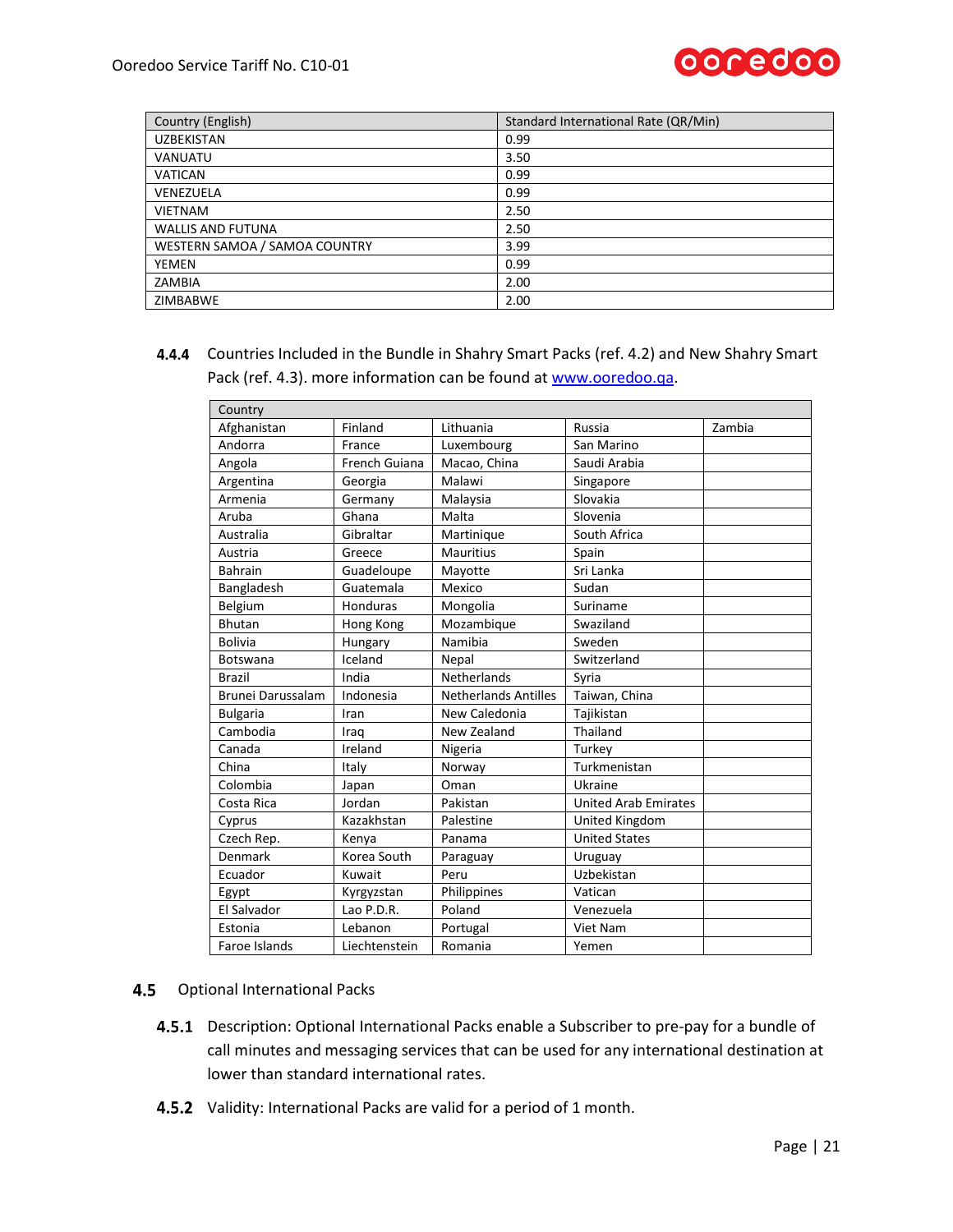

- 4.5.3 Conditions:
- $4.5.3.1$ Optional International Pack credit is not valid for calls or messages made while roaming or for premium-rated numbers.
- $4.5.3.2$ Optional International Pack credit may not be transferred to another user or carried over to subsequent months.

#### 4.5.4 Charging:

4.5.4.1 International pack service is charged at the rates set out below:

| <b>International Pack Price (QAR)</b>        | 50  | 100 | 130 | 200 | 300 | 500  | 575  |
|----------------------------------------------|-----|-----|-----|-----|-----|------|------|
| call<br>Included<br>International<br>minutes | 75  | 160 | 215 | 350 | 545 | 1000 | 1150 |
| Included International SMS                   | N/A | N/A | 25  | 50  | 100 | N/A  | 200  |

- $4.5.4.2$ The subscriber will continue to be charged the applicable monthly fee for the relevant Optional International Pack until their selection is revoked, upgraded or downgraded.
- $4.5.4.3$ Once a subscriber has consumed their usage allowance in any given month, all subsequent international service usage is charged at standard international service charges as set out in section **[0.](#page-15-0)** The monthly billing cycle for the International Packs is independent of any other monthly billing cycle which may apply in respect of the Subscriber.

<span id="page-21-0"></span>Ooredoo customers subscribed to the Optional International Pack can use their packs allowance to call or SMS numbers in Tunisia on the Ooredoo network only. All calls and SMS to other service providers' numbers in Tunisia will be charged at QR 1.66/min and QR 0.6/SMS respectively.

- 4.6 International Roaming:
	- **4.6.1** Description: Ooredoo offers Roaming to its Subscribers, which includes the ability to make and receive voice calls and SMS messages and use data services in certain countries outside Qatar.
	- 4.6.2 Conditions:
	- $4.6.2.1$ Roaming is offered by Ooredoo's international roaming partners. Ooredoo is not responsible for quality of service or coverage made available to Users while Roaming.
	- $4.6.2.2$ Charges apply for all incoming and outgoing calls and messages at the roaming rate applicable for the country in which Roaming is provided.
	- $4.6.2.3$ Roaming service is only available in areas that are covered by Ooredoo roaming partners. Ooredoo is not responsible for those networks and some services may not be available while roaming. Ooredoo does not make any representations regarding the quality of service or reliability experienced by Users while Roaming.
	- $4.6.2.4$ 'Special case' charge rates are applied to calls made while roaming on services supported by satellite. This includes the Ooredoo In-Flight Service.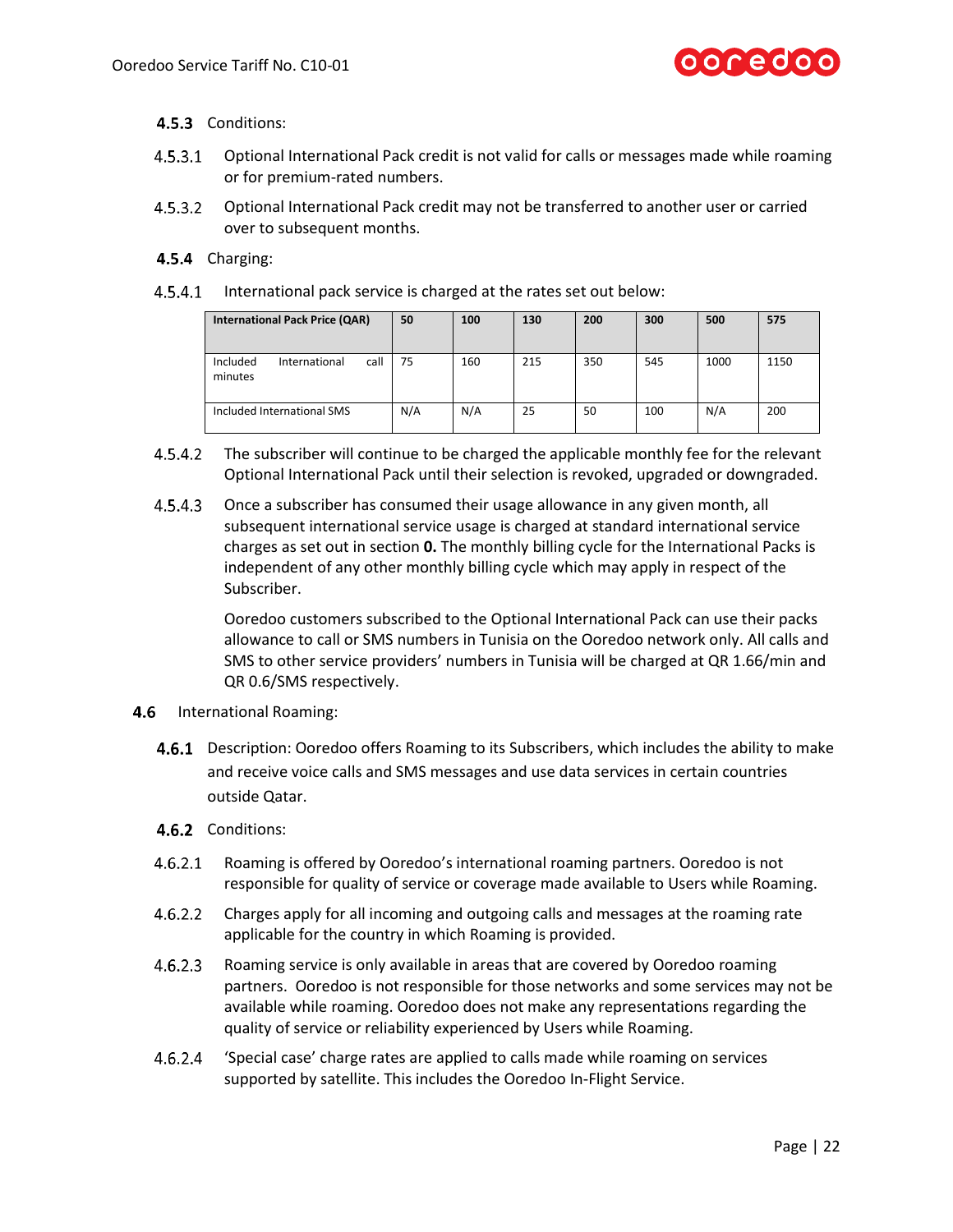

- $4.6.2.5$ Calls made to destinations which are other than 'local' or 'Qatar' will be charged at QAR17 per minute unless specifically noted. Ooredoo may implement surcharges to specific international calling routes while roaming on specific operators or within specific countries.
- $4.6.2.6$ Roaming Wireless Data usage will not be deducted from any allowance or bundle that a Subscriber may have active on their service. All Roaming data usage is charged at the applicable Roaming rate.

| 4.6.2.7 The list of roaming countries available to Subscribers as listed below: |
|---------------------------------------------------------------------------------|
|                                                                                 |

| GCC                                                                                                                                 | Bahrain, Kuwait, Oman, Saudi Arabia, UAE                                                                                                                                                                                                                                                                                                                                                                                                                                                                                                                                                                                                                          |  |  |  |
|-------------------------------------------------------------------------------------------------------------------------------------|-------------------------------------------------------------------------------------------------------------------------------------------------------------------------------------------------------------------------------------------------------------------------------------------------------------------------------------------------------------------------------------------------------------------------------------------------------------------------------------------------------------------------------------------------------------------------------------------------------------------------------------------------------------------|--|--|--|
| Algeria, Djibouti, Egypt, Iraq, Jordan, Lebanon, Libya, Mauritania, Morocco,<br>M.E.N.A.<br>Palestine, Sudan, Syria, Tunisia, Yemen |                                                                                                                                                                                                                                                                                                                                                                                                                                                                                                                                                                                                                                                                   |  |  |  |
| Americas                                                                                                                            | Saint Kitts, Saint Lucia, Saint Vincent and the Grenadines, Suriname, Trinidad &<br>Tabago, Turks and Caicos, Puerto Rico, Montserrat, Netherlands, Antilles,<br>Nicaragua, Mexico, Guyana, Haiti, Honduras, Antigua & Barbuda, Aruba,<br>Bahamas, Barbados, Bolivia, British Virgin Islands, Colombia, Costa Rica,<br>Curacao, Dominica, Dominican Republic, Ecuador, Grenada, Argentina, Brazil,<br>Canada, Chile, Cuba, El Salvador, Guatemala, Jamaica, Panama, Paraguay, Peru,<br>Uruguay, USA, Venezuela                                                                                                                                                    |  |  |  |
| Europe                                                                                                                              | San Marino, Moldova, Monaco, Montenegro, Isle of Man, Kosova, Guernsey,<br>Albania, Armenia, Austria, Azerbaijan, Belarus, Belgium, Bosnia, Bulgaria,<br>Croatia, Cyprus, Czech Republic, Denmark, Estonia, Faroe Island, Finland,<br>France, Georgia, Germany, Gibraltar (UK), Greece, Greenland, Hungary, Iceland,<br>Ireland, Italy, Kazakhstan, Kyrgyz Republic, Latvia, Liechtenstein, Lithuania,<br>Luxembourg, Macedonia, Malta, Netherlands, Norway, Poland, Portugal,<br>Romania, Russia, Serbia & Montenegro, Slovak Republic, Slovenia, Spain &<br>Balearic Islands, Sweden, Switzerland, Tajikistan, Turkey, Turkmenistan, UK,<br>Ukraine, Uzbekistan |  |  |  |
| Asia & Oceania                                                                                                                      | Fiji, French Polynesia, Laos, Papua New Guinea, Samoa, Tonga, Afghanistan,<br>Australia, Bangladesh, Brunei, Cambodia, China, Guam, Guinea, Hong Kong,<br>India, Iran, Indonesia, Japan, Korea South, Macau, Malaysia, Maldives,<br>Mongolia, Nepal, New Zealand, Pakistan, Philippines, Singapore, Sri Lanka,<br>Taiwan, Thailand, Vietnam                                                                                                                                                                                                                                                                                                                       |  |  |  |
| Africa & Rest of World                                                                                                              | Lesotho, Mdagascar, Malawi, Mali, Namibia, Niger, Republic of Congo, Rwanda,<br>Sao Tome and Principe, Somalia, Swaziland, Togo, Zambia, Zimbabwe, Angola,<br>Benin, Botswana, Burkina Faso, Burundi, Cameroon, Cape Verde, Central African<br>Republic, Chad, Comores, Guinea Bissau, Ivory Coast, Anguilla, Congo, Côte<br>d'Ivoire, Ethiopia, Gambia, Ghana, Kenya, Liberia, Mauritius, Mozambique,<br>Nigeria, Senegal, Seychelles, Sierra Leone, South Africa, Tanzania, Uganda                                                                                                                                                                              |  |  |  |
| Satellite, Thuraya &<br>'Special Cases'                                                                                             | THURAYA, AT&T-WIRELESS MARITIME, Manx Telecom Maritime Services, Aero<br>Mobile, In-Flight Roaming                                                                                                                                                                                                                                                                                                                                                                                                                                                                                                                                                                |  |  |  |

#### <span id="page-22-0"></span>4.6.3 Charging:

- 4.6.3.1 All Roaming calls are charged each 60 seconds.
- All Roaming SMS messages are charged for each message or message part sent.
- $4.6.3.3$ MMS messages are charged using the applicable Wireless Data Roaming rate.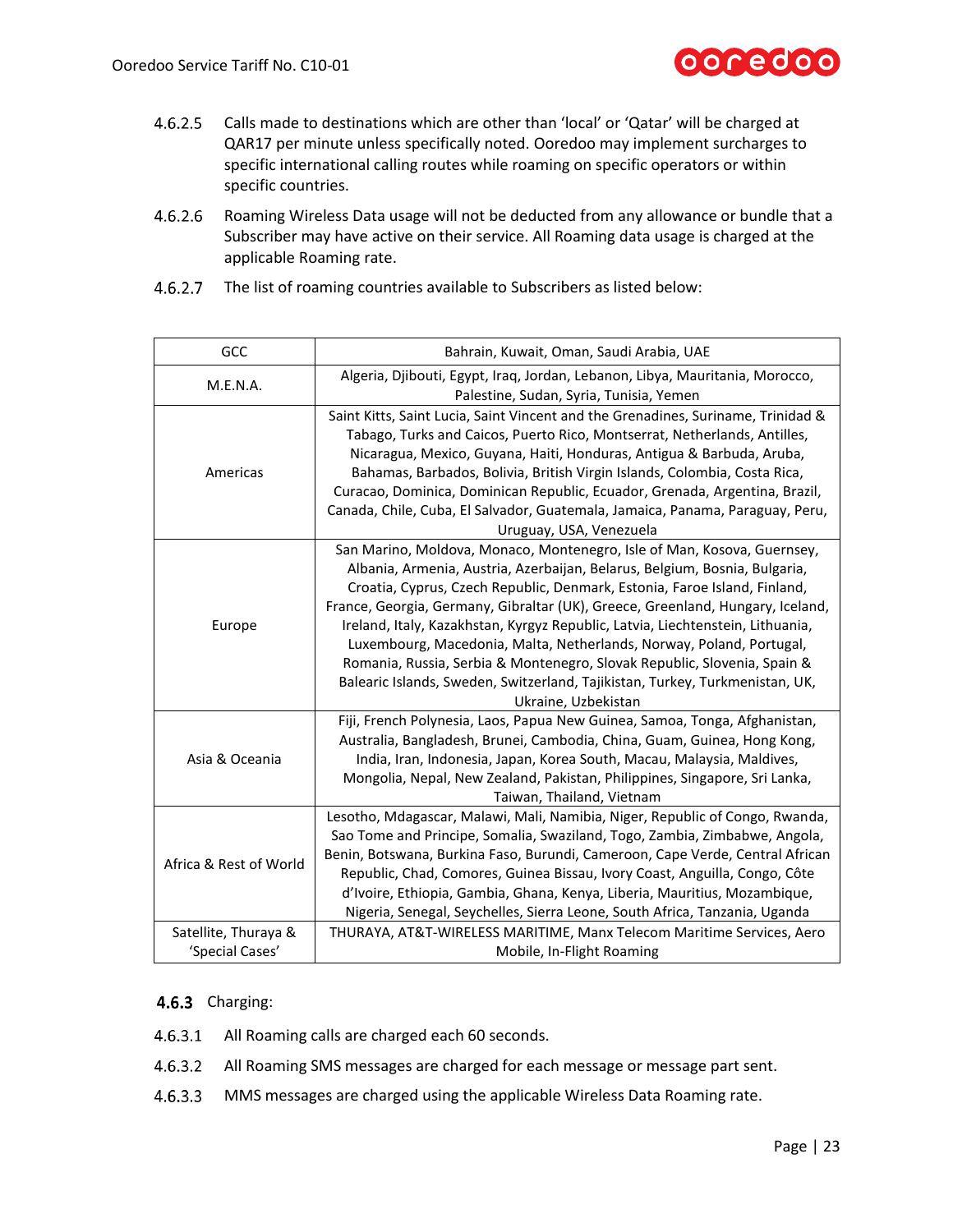

#### Where Outbound roaming is available, the following rates apply:

| Zone              | Roaming<br>Local<br>Voice<br>(QAR/min.) | Roaming<br>Terminated<br>Voice<br>(QAR/min.) | Roaming<br>Voice Calls to<br>Qatar<br>(QAR/min.) | Roaming<br>Voice Calls to<br>GCC Zone<br>(QAR/min.) | Roaming<br>Voice<br>International<br>& All Other<br>Calls<br>(QAR/min.) | <b>SMS</b><br>(QAR/SMS) | Wireless<br>Data<br>(QAR/MB) | <b>Roaming Voice</b><br>Calls to Ooredoo<br>Customer service<br>$(+97444380000)$<br>QR/Min |
|-------------------|-----------------------------------------|----------------------------------------------|--------------------------------------------------|-----------------------------------------------------|-------------------------------------------------------------------------|-------------------------|------------------------------|--------------------------------------------------------------------------------------------|
| GCC <sup>15</sup> | 0.85                                    | 0.80                                         |                                                  | 1                                                   | Ŧ                                                                       | 0.20                    | 1.00                         | No charge                                                                                  |

| Zone                                                                                               | Roaming<br>Local<br>Voice<br>(QAR/min.) | Roaming<br>Terminated<br>Voice<br>(QAR/min.) | Roaming<br>Voice Calls to<br>Qatar<br>(QAR/min.) | Roaming<br>Voice Calls to<br>GCC Zone<br>(QAR/min.) | Roaming<br>Voice<br>International<br>& All Other<br>Calls<br>(QAR/min.) | <b>SMS</b><br>(QAR/SMS) | Wireless<br>Data<br>(QAR/MB) | Roaming<br><b>Voice Calls</b><br>to Ooredoo<br>Customer<br>service<br>$(+974)$<br>44380000)<br>QR/Min |
|----------------------------------------------------------------------------------------------------|-----------------------------------------|----------------------------------------------|--------------------------------------------------|-----------------------------------------------------|-------------------------------------------------------------------------|-------------------------|------------------------------|-------------------------------------------------------------------------------------------------------|
| <b>MENA</b><br><b>Americas</b><br>Europe<br>Asia & Oceania<br><b>Africa &amp; Rest</b><br>of World | 5                                       | 3                                            | 17                                               | 17                                                  | 17                                                                      | $\overline{2}$          | 55                           | No Charge                                                                                             |
| Satellite,<br>Thurawal&<br>'Special Cases'                                                         | 30                                      | 30                                           | 30                                               | 30                                                  | 30                                                                      | $\overline{2}$          | 75                           | 30                                                                                                    |
| Lebanon<br>(effective from<br>3rd September<br>2019)                                               | 5                                       | 5                                            | 5                                                | 5                                                   | 5                                                                       | 5                       | 5                            | No Charge                                                                                             |
| On Air<br>(effective from<br>16 <sup>th</sup> October<br>2019)                                     | 15                                      | 15                                           | 15                                               | 15                                                  | 15                                                                      | 15                      | 15                           | No Charge                                                                                             |
| <b>Monaco</b><br>(effective from<br>31 <sup>st</sup> October<br>2019)                              | 5                                       | 5                                            | 5                                                | 5                                                   | 5                                                                       | 5                       | 5                            | No Charge                                                                                             |

These rates apply when:

- No Ooredoo Passport partners are available in the roaming country; or
- The subscriber roams to the country without first obtaining an Ooredoo Passport (see Section **[0](#page-21-0)** above); or
- The Ooredoo Passport bundled minutes or data (see Section **[0](#page-21-0)** above) have been fully consumed when roaming.

 $\overline{\phantom{a}}$ <sup>15</sup> The roaming prices in the table are in effect from  $1<sup>st</sup>$  of April 2018.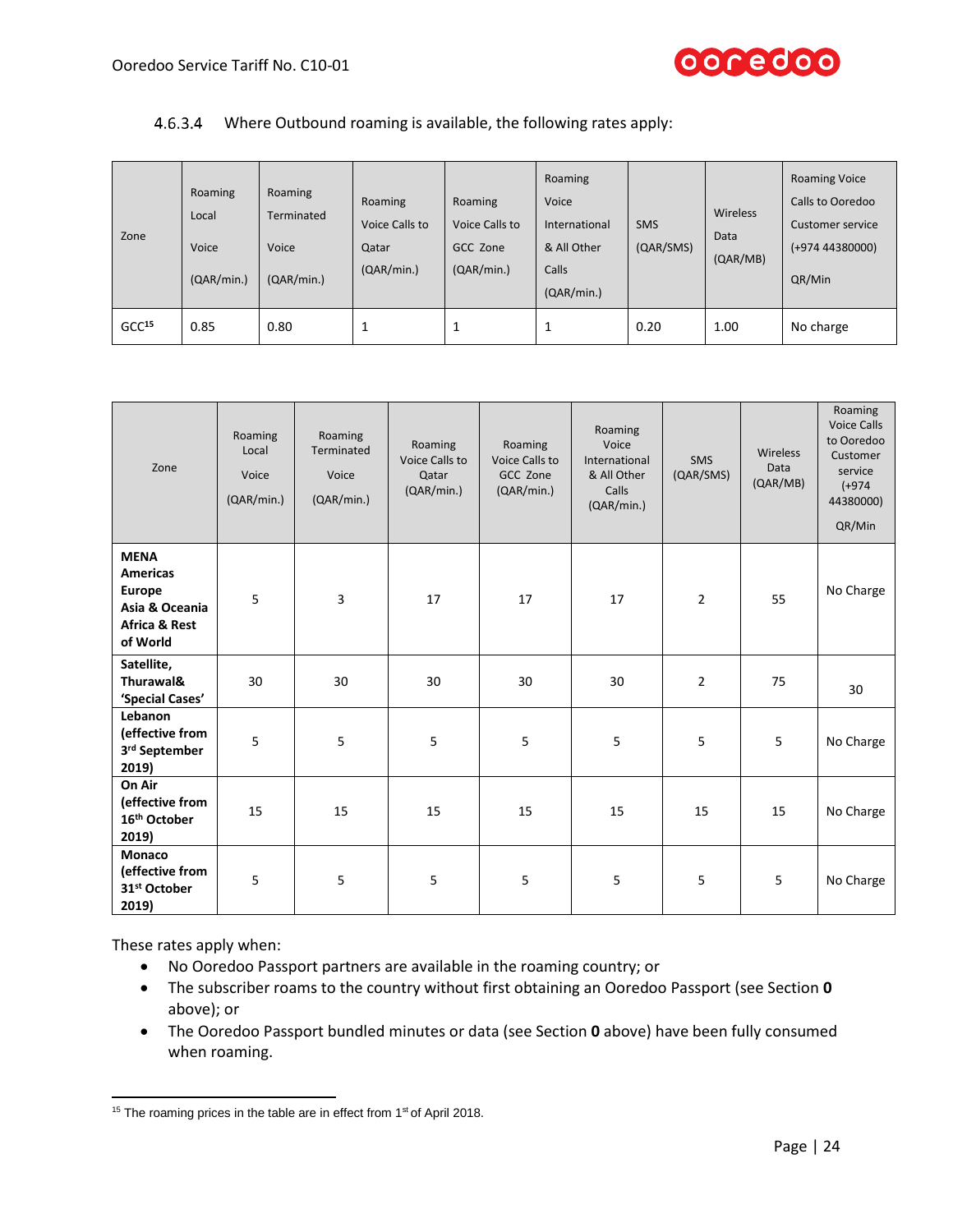

 $4.6.3.5$ Surcharges are applied to specific call types to specific countries or operators that modify the international roaming rates to the 'all inclusive' charge rates that are listed in the table below:

| <b>Exception</b><br>Case              | Roaming<br>Local<br>(QAR/min.) | Roaming<br><b>Terminated</b><br>(QAR/min.) | Roaming<br><b>Calls to</b><br>Qatar<br>(QAR/min.) | Roaming<br><b>Calls to</b><br>Ooredoo<br>Zone<br>(QAR/min.) | Roaming<br>International<br>& All Other<br>Calls<br>(QAR/min.) | <b>SMS</b><br>(QAR/SMS) | <b>Wireless</b><br><b>Data</b><br>(QAR/MB) |
|---------------------------------------|--------------------------------|--------------------------------------------|---------------------------------------------------|-------------------------------------------------------------|----------------------------------------------------------------|-------------------------|--------------------------------------------|
| <b>Australia</b>                      | $\overline{a}$                 | $\overline{a}$                             | $\blacksquare$                                    | ÷,                                                          | ÷,                                                             | $\overline{a}$          | 55                                         |
| Cuba                                  | 5                              | $\blacksquare$                             | 17                                                | $\overline{a}$                                              | $\blacksquare$                                                 | $\overline{a}$          | $\overline{a}$                             |
| Morocco                               | 5                              | $\overline{a}$                             | 17                                                |                                                             | ÷                                                              |                         |                                            |
| Canada                                | $\overline{a}$                 | 3                                          | $\blacksquare$                                    |                                                             |                                                                |                         |                                            |
| <b>USA</b>                            | $\sim$                         | 3                                          | $\blacksquare$                                    | $\blacksquare$                                              | ÷,                                                             |                         |                                            |
| <b>Seychelles</b>                     | $\overline{a}$                 | 3                                          | $\overline{a}$                                    | $\overline{a}$                                              | ÷                                                              |                         |                                            |
| India                                 | $\overline{a}$                 | 3                                          | $\blacksquare$                                    | ÷                                                           | ۷                                                              |                         |                                            |
| Sri Lanka                             | $\overline{a}$                 | $\overline{a}$                             | 17                                                | $\overline{a}$                                              | ۳                                                              |                         |                                            |
| Czech<br>Republic                     | $\blacksquare$                 | $\overline{a}$                             | 17                                                | ä,                                                          | $\blacksquare$                                                 | $\blacksquare$          | Ĭ.                                         |
| Malta                                 |                                | $\overline{a}$                             | 17                                                |                                                             | ÷                                                              |                         | L,                                         |
| Italy                                 | Ĭ.                             | L,                                         | 17                                                | ÷.                                                          | ÷,                                                             | ÷.                      | L,                                         |
| Russia                                | $\blacksquare$                 | ÷.                                         | 17                                                | $\overline{a}$                                              | ÷                                                              | $\blacksquare$          | $\overline{a}$                             |
| Senegal                               | $\overline{a}$                 | $\overline{a}$                             | $\overline{a}$                                    | $\overline{a}$                                              | $\overline{a}$                                                 | L.                      | 55                                         |
| Kazakhstan,<br>Serbia &<br>Montenegro |                                | L,                                         | 17                                                |                                                             |                                                                |                         | $\blacksquare$                             |
| Switzerland                           | $\blacksquare$                 | $\blacksquare$                             | 17                                                | $\blacksquare$                                              | ÷,                                                             | $\blacksquare$          | $\blacksquare$                             |
| Tajikistan                            | $\overline{a}$                 | $\overline{a}$                             |                                                   | $\overline{a}$                                              | ÷                                                              | $\overline{a}$          | 55                                         |
| Uzbekistan,<br>Macedonia,<br>Moldova  |                                |                                            | 17                                                |                                                             |                                                                |                         |                                            |

Calls made to destinations which are other than 'local' or 'Qatar' will be charged at  $\bullet$ QAR17 per minute unless specifically noted. Ooredoo may implement surcharges to specific international calling routes while roaming on specific operators or within specific countries.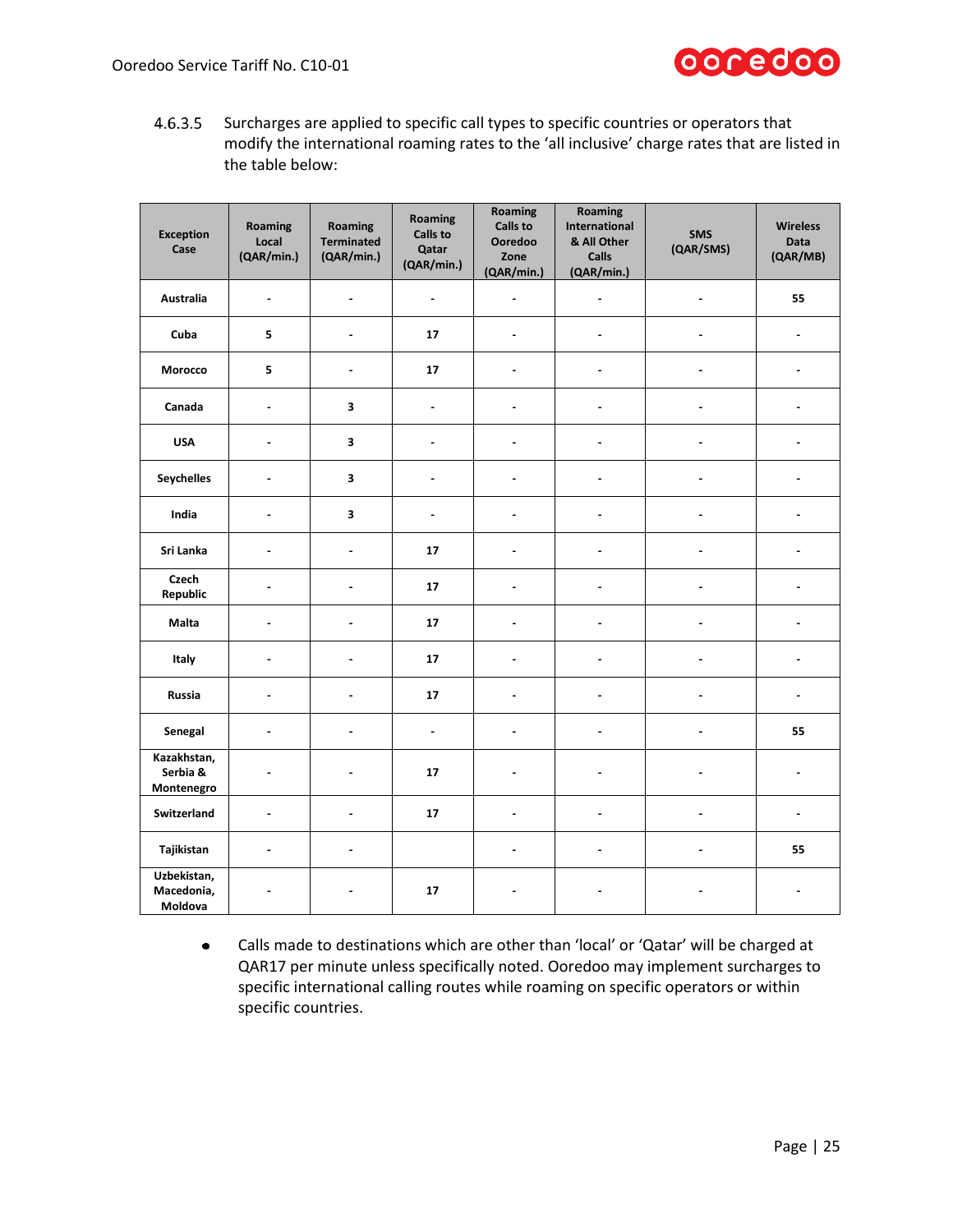- <span id="page-25-0"></span>4.7 Data Services
	- 4.7.1 Mobile Internet:
	- $4.7.1.1$ **Description**: This service feature that allows Users to browse the Internet and WAP sites over their Mobile Device.
	- 4712 Conditions:
	- $4.7.1.3$ The service feature is available only when a data enabled device is within the covered service area. An updated 3G network coverage map can be found at: [http://www.ooredoo.qa/documents/Coverage-map.pdf.](http://www.ooredoo.qa/documents/Coverage-map.pdf)
		- Certain factors may interfere with actual service quality and availability and connection may be interrupted, dropped, refused or limited.
		- Ooredoo will not be liable for any service limits due to these conditions that may arise from time to time, subject to our statutory and licence obligations and requirements.
		- The Unlimited Service plan is offered for "reasonable" use only. Excessive use of the service beyond that which in Ooredoo's reasonable discretion, is used for normal consumer service and which, as a result has the potential to negatively impact the quality of service available to other Ooredoo subscribers, may result in the suspension, speed throttling, traffic shaping or termination of the service.
	- **Charging**: The charge rates for Mobile Internet service are set out below
		- Pay as you go (PAYG) rates

| <b>Service</b>  | <b>Charges (QAR)</b> |
|-----------------|----------------------|
| Mobile Internet | 0.99/MB              |

| <b>Tariff Plan</b>                      | <b>Monthly Charge (QAR)</b> | <b>Bundle Limit (MB)</b> | <b>Out of Bundle Cost (QAR)</b> |
|-----------------------------------------|-----------------------------|--------------------------|---------------------------------|
| Mobile Internet 1GB                     | 60                          | 1000                     | 0.1/MB                          |
| Mobile Internet 3GB                     | 80                          | 3000                     | 0.1/MB                          |
| Mobile Internet 6GB                     | 100                         | 6000                     | 0.1/MB                          |
| Mobile Internet 15GB                    | 200                         | 15000                    | 0.1/MB                          |
| Mobile Internet Unlimited <sup>17</sup> | 500                         | N/A                      | N/A                             |

Mobile Internet (MIP) options are listed below<sup>16</sup>:

<span id="page-25-1"></span>4.7.2 Mobile Data Scratch Card Vouchers "Data Recharge"

l <sup>16</sup> These packs are no longer available for sale. Customers who are subscribed to these packs can still enjoy them until they unsubscribe or or change to the new Endless Internet Pack.

<sup>&</sup>lt;sup>17</sup> Fair Usage Policy, for data: After reaching the usage of 400GB in a given bill cycle the maximum data transfer speed will be reduced on 3G network to 1Mbps and on 4G network to 2Mbps until the renewal date of data pack. After reaching the usage of 500GB the maximum speed will be reduced on 3G network to 256Kbps and on 4G network to 512Mbps until the renewal date of data pack.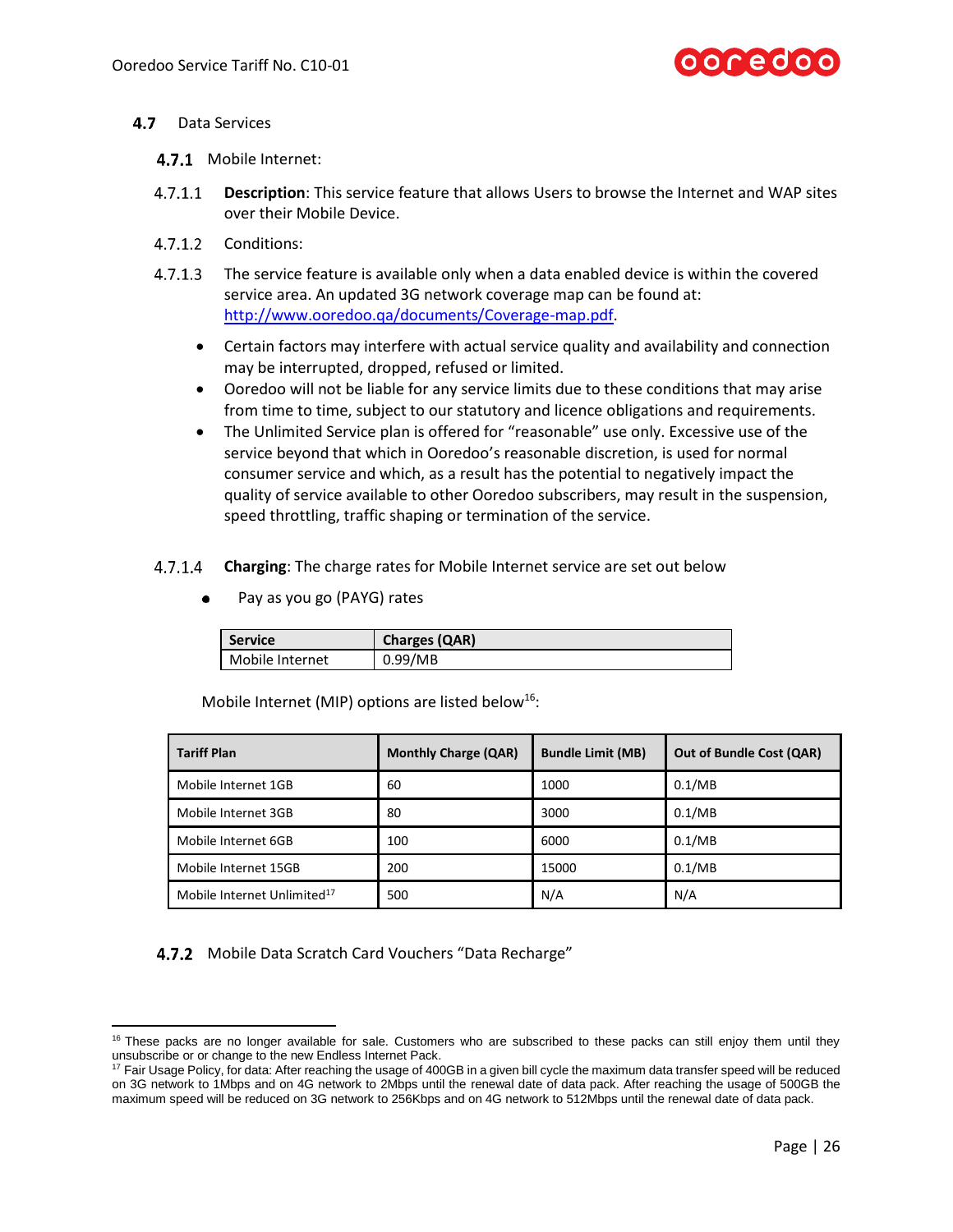

- $4.7.2.1$ **Description**: A service feature that allows Users to browse the Internet and WAP sites over their Mobile Device.
- 4.7.2.2 Conditions:
	- $\bullet$ Customers are required to enter a digit code via SMS or USSD to add Mobile Data.
	- Scratch Card Vouchers will be consumed first if the customer has an existing Mobile  $\bullet$ Data Pack.
	- Customers will resume their Mobile Data Pack or pay standard Pay As You Go rates when the data allowance or validity is completed.
- $4.7.2.3$ **Charging**: The charge rates for Mobile Internet service are set out below which include BlackBerry:

| Data Recharge         | Amount (MB) | Price (QAR) | Validity            |
|-----------------------|-------------|-------------|---------------------|
| Mobile Internet 500MB | 500         | 10          | 1 day <sup>18</sup> |
| Mobile Internet 1Gb   | 1000        | 30          | 14 days             |
| Mobile Internet 2.5GB | 2,500       | 60          | 28 days             |
| Mobile Internet 4GB   | 4.000       | 80          | 28 days             |
| Mobile Internet 7 GB  | 7,000       | 100         | 28 days             |
| Mobile Internet 14 GB | 14,000      | 150         | 28 days             |
| Mobile Internet 20 GB | 20,000      | 200         | 42 days             |

#### 4.7.3 Endless Internet Packs

- $4.7.3.1$ **Description:** The Endless Data Pack has a unique Data Safety Key feature (see below) where customers will not be charged for out of bundle charges when subscribing to these packs.
- **Charges:** The following table are the Endless Data Packs:

| Data Pack           | Monthly Charge (QAR) | Bundle allowance (MB)   |
|---------------------|----------------------|-------------------------|
| Data Pack 250MB     | 20                   | 250                     |
| Data Pack 6GB       | 70                   | 6,000                   |
| Data Pack 8GB       | 90                   | 8,000                   |
| Data Pack 10GB      | 110                  | 10,000                  |
| Data Pack 12GB      | 130                  | 12,000                  |
| Data Pack 14GB      | 150                  | 14,000                  |
| Data Pack 17GB      | 175                  | 17,000                  |
| Data Pack 20GB      | 200                  | 20,000                  |
| Data Pack 25GB      | 225                  | 25,000                  |
| Data Pack 30GB      | 250                  | 30,000                  |
| Data Pack 37GB      | 300                  | 37,000                  |
| Data Pack 45GB      | 350                  | 45,000                  |
| Data Pack 55GB      | 400                  | 55,000                  |
| Data Pack Unlimited | 500                  | Unlimited <sup>19</sup> |

l <sup>18</sup> Same day until Midnight

<sup>&</sup>lt;sup>19</sup> Fair Usage Policy, for data: After reaching the usage of 400GB in a given bill cycle the maximum data transfer speed will be reduced on 3G network to 1Mbps and on 4G network to 2Mbps until the renewal date of data pack. After reaching the usage of 500GB the maximum speed will be reduced on 3G network to 256Kbps and on 4G network to 512Mbps until the renewal date of data pack.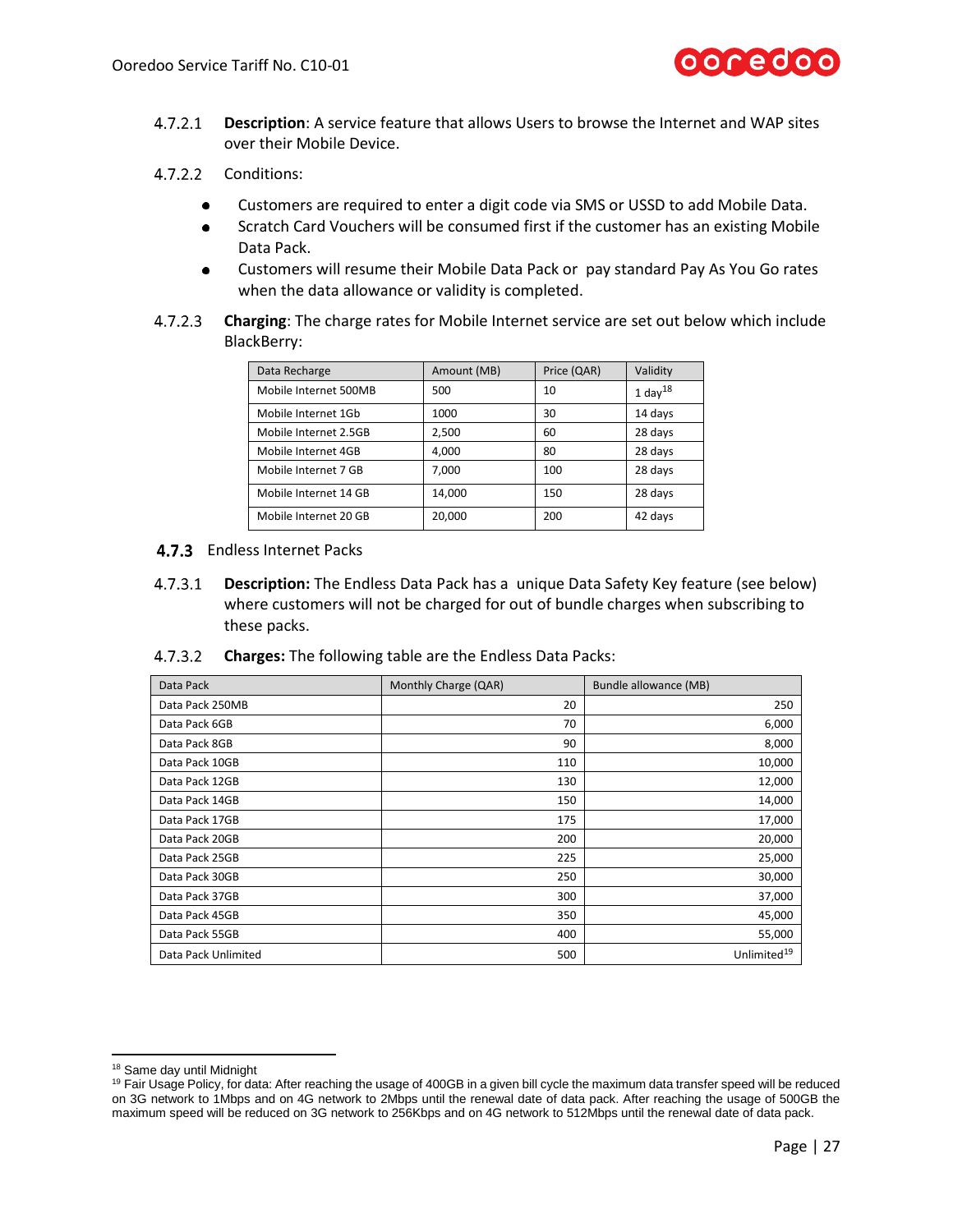

- **Data Safety Key (DSK):** The DSK will be activated whenever a customer's data charges at standard local data rate of QAR 0.99/MB reach QAR 70. The DSK will automatically add the 6GB Endless Internet Pack at no additional charge. The 6GB will be valid until the end of a given bill cycle. If the 6GB is consumed before the end of the bill cycle, the data speed will be reduced to the level of up to 64Kbps. The Automatic activation for the DSK will occur:
	- When the New Shahry Pack allowance is 100% consumed and there are no additional data packs activated by the customer and the customer has consumed QAR 70 of data at the standard local PAYG data rate (QAR 0.99/MB) or;
	- o When the Mobile Internet Pack is 100% consumed and there are no additional data packs activated by the customer and the customer has consumed QAR 70 of data at the standard local PAYG data rate (QAR 0.99/MB).

#### 4.7.3.3 Conditions:

- $\bullet$ Subscribers to these packs will not have any more out of bundle charges when they consumed the data allowance within these packs.
- Once reaching the data allowance, subscribers can still use internet data. However, the data speed will be reduced to the level of up to 64 Kbps.
- Subscribers can restore the speed by purchasing the speed boosters **(ref.** Error! Reference source not found.**)**, top up with Data Scratch Card **(ref[. 0\)](#page-25-1)** or wait until the next bill cycle.

#### 4.7.4 Additional Services<sup>20</sup>

| Service                   | Set-Up Fee (QAR) | Monthly Fee<br>(QAR) | Usage Fee (QAR)                                   |
|---------------------------|------------------|----------------------|---------------------------------------------------|
| Mobile Email              | 50               | 50                   | No charge                                         |
| GSM Data/Fax              | 50               | 15                   | Per applicable calling rate in<br>section 4.1.2.2 |
| Mobinet (3 month minimum) | No charge        | 20                   | QAR 0.01/Kb (First 2MB free usage<br>per month)   |

 $\overline{\phantom{a}}$ <sup>20</sup> BlackBerry Global BIS and BES will no longer be offered to new customers from the 28<sup>th</sup> of January, 2015.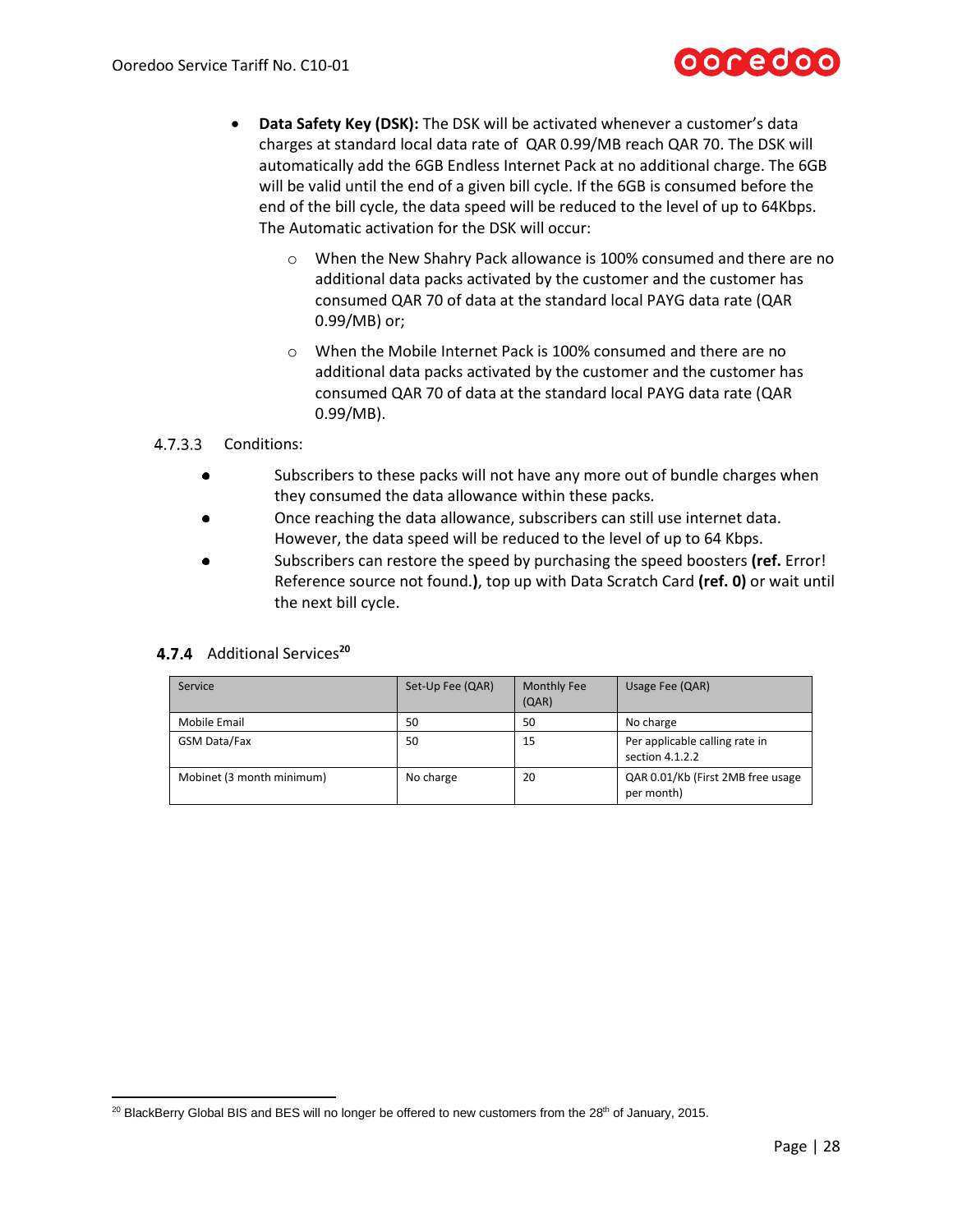

- **4.8** Device & Smartphone Plans
	- 4.8.1 Device & Smartphone Data Plan
	- $4.8.1.1$ **Description:** An optional feature that allows customers to get up to 36 GB of free data upon purchase of a selected Smartphone or Mobile Broadband Devices.
	- 4.8.1.2 Conditions:
		- Customers can get benefit of FREE data of up to 36GB.
		- This optional feature is limited to selected devices and is a subject to the  $\bullet$ availability of these devices.
		- Data will be first consumed from the FREE data allowance. Once the FREE data allowance is used up or its validity period is expired, customers will start consuming their data allowance within the Shahry Smart Pack or Mobile Internet Packs.
		- Customers will be notified via SMS when the FREE data is used up or the validity period has expired.
- 4.8.3. MyKi Devices Packs
	- 4.8.3.1. These packs are dedicated to the use on MyKi Touch Watch and MyKi Pet tracking devices with support of MyKi Touch App and Myki Pet App, both available for iOS and Android users.
	- Users of the above devices can subscriber to the following packs from Ooredoo:

|                           | MiKy Touch Pack | MyKi Pet Pack |
|---------------------------|-----------------|---------------|
| Monthly Fee [QAR]         | 35              | 35            |
| Local Data allowance [MB] | 500             | 500           |
| Voice Allowance [minutes] | 500             |               |

#### 4.8.3.3. Conditions

- Subcribers to MyKi device packs can opt to pay an annual fee of QAR340 for the first  $\bullet$ year. This will be charged upfront. In case customer deactivates the service after three month mimum service period he/she will be charged prorated amount for the service usage period (up to end of the billing period for the month in which service was terminated) and remaining amount of annual fee will be returned back to customer.
- After first year customer will be charged a monthly fee of QR 35.
- $\bullet$  . To subscribe to MyKi Packs, customer needs to purchase the MyKi device (MyKi Touch or MyKi Pet)
- Once Local Data allowance is consumed, customers will be able to continue using the internet at a lower speed (64Kbps).
- Once voice allowance is consumed, Customers will be charged at normal rate (QR 0.50/minute).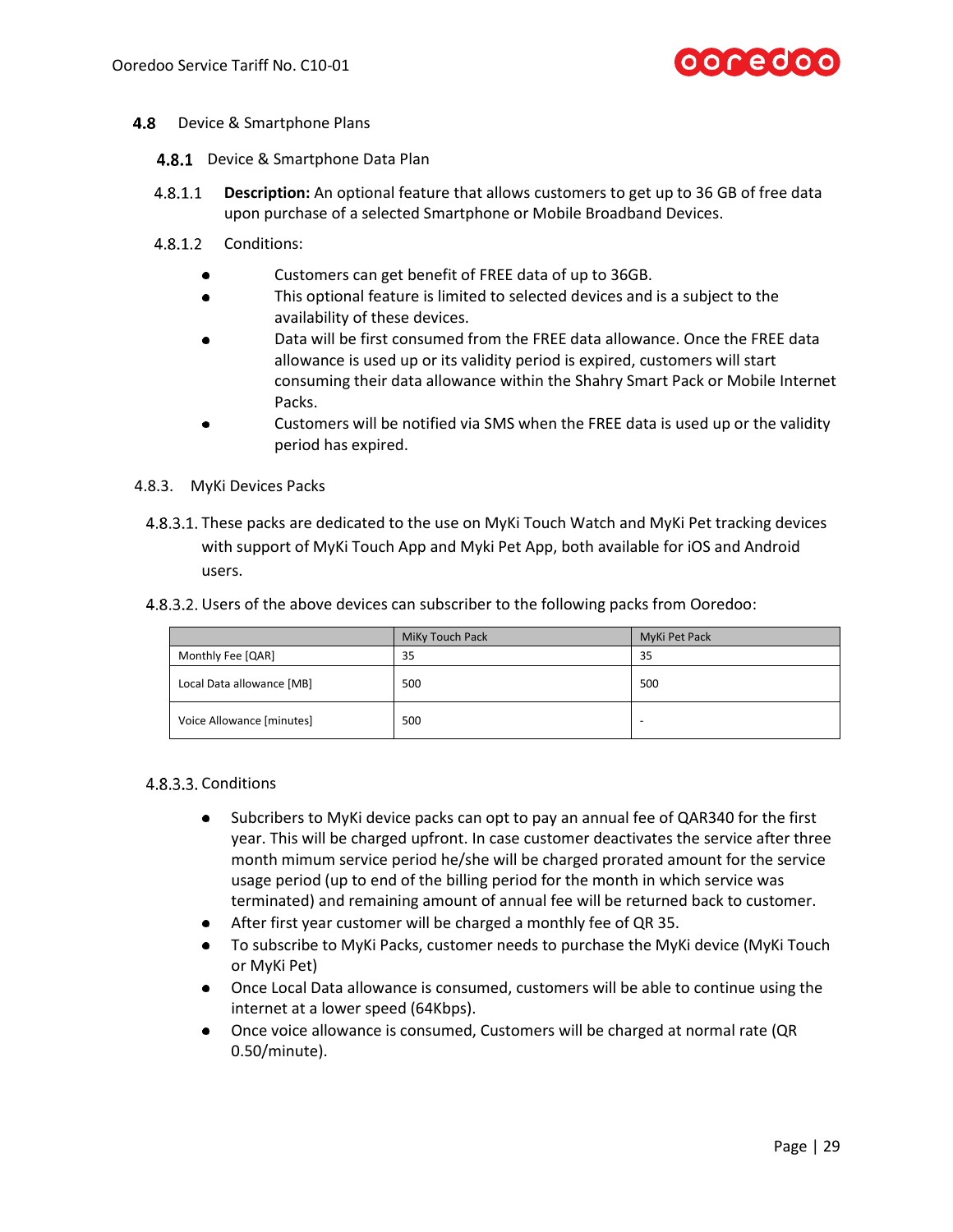

- The use of MyKi devices are subject to terms and conditions of MyKi device supplier and can be found on [https://myki.watch/.](https://myki.watch/) By using the MyKi device and related service you agree to the MyKi device supplier Terms and Conditions.
- $4.8.1.3$ Apple Watch Wireless Plan
- $4.8.1.4$ Supported Apple Watch models (cellular) can be paired with a mobile number and a mobile tariff plan (New Shahry and Qatarna Plans). Customers who activate and pair Apple Watch with their mobile device and Ooredoo tariff plan can make and receive local calls, send and receive local SMS, make and receive international calls and use local data directly using Apple watch without the need of paired mobile device proximity.
- $4.8.1.5$ Supported Apple Watch models and pairing instructions can be found on [www.ooredoo.qa](http://www.ooredoo.qa/)
- 4.8.1.6 Charges:
- $4.8.1.7$ One Time activations fee: QAR 50
- 4.8.1.8 Recurring monthly rental fee: QAR 30
- 4.8.1.9 All mobile service usage made on Apple Watch after pairing it with the user's tariff plan will be charged and deducted according to the rates of the Ooredoo mobile tariff plan to which user subscribes to.
- 4.9 Messaging
	- 4.9.1 Short Message Service (SMS)
	- **Description:** A service feature that allows a User to send and receive a text message to  $4.9.1.1$ another Mobile Device through a Short Message Service (also referred to as text messaging).
	- 4.9.2 Multimedia Messaging (MMS)
	- **Description**: A service feature that allows a User to send and receive a multimedia  $4.9.2.1$ message to and from another Mobile Device through a Multimedia Message Service.
	- 4.9.3 Voice SMS:
	- $4.9.3.1$ **Description:** Voice SMS allows a User to record and store short voice messages for later retrieval by the recipient. SMS notification is sent to the intended recipient, who has the option of listening to the associated voice message.
	- 4.9.3.2 Conditions:
		- Voice SMS messages may be sent or retrieved by Users that are Roaming.  $\bullet$
		- Storage and replay of messages: Up to 25 voice SMS messages of 30 seconds  $\bullet$ maximum duration each can be stored per intended recipient.
		- For sending or retrieving a voice SMS from/to an Ooredoo mobile customer outside Qatar, the Subscriber is charged at the standard voice SMS rate per message plus the applicable roaming mobile voice call charge per minute.
	- 4.9.4 Charging: Rates are set out in the table below: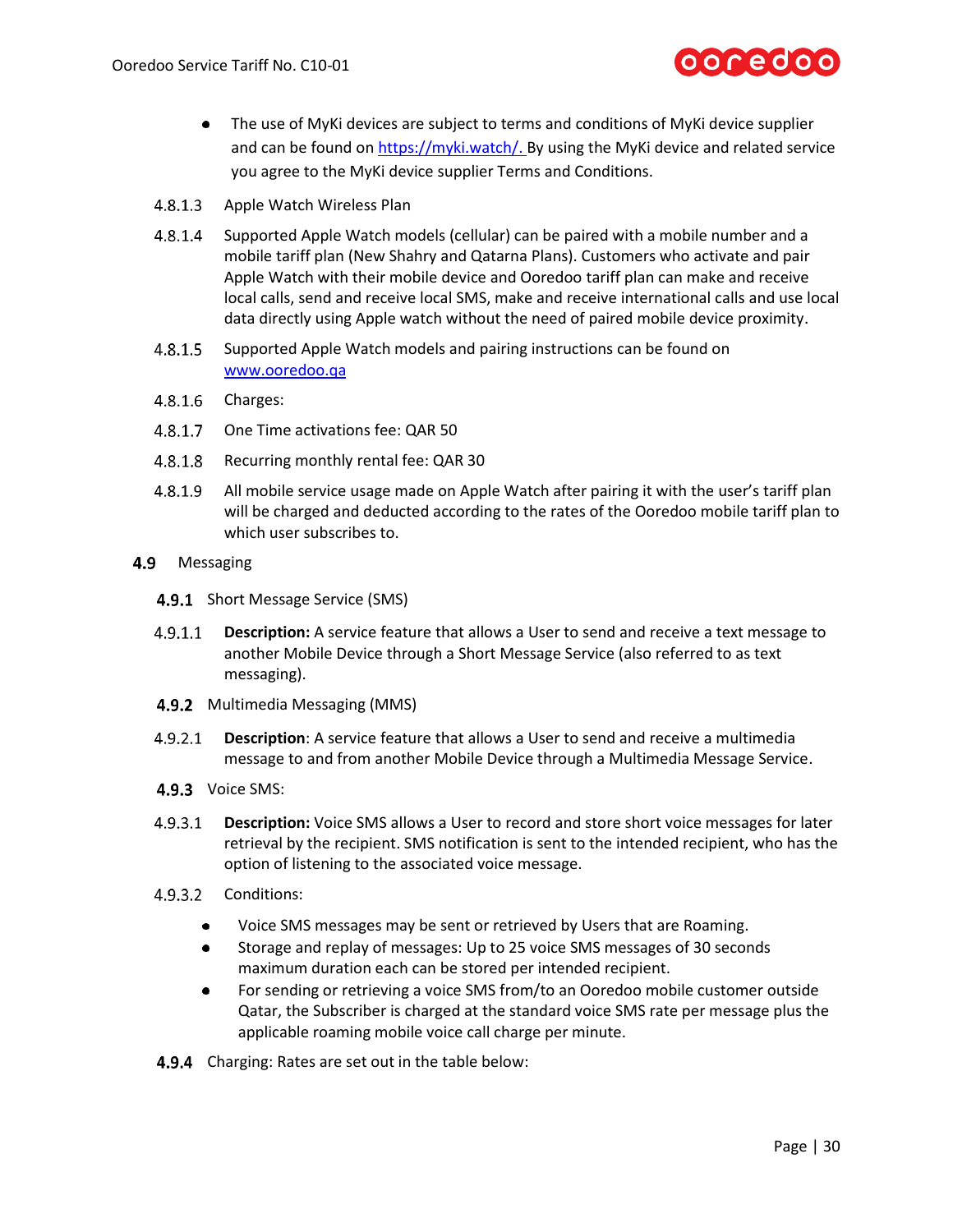#### Ooredoo Service Tariff No. C10-01



| Service                                                         | Charges (QAR)/ message |          |  |
|-----------------------------------------------------------------|------------------------|----------|--|
|                                                                 | Peak                   | Off-peak |  |
| SMS to Ooredoo mobile                                           | 0.30                   | 0.30     |  |
| SMS to other mobile                                             | 0.30                   | 0.30     |  |
| SMS short code access (924xx, 925xx, 928xx, 929xx, 92730-92759) | $0 - 100$              |          |  |
| MMS to Ooredoo or other mobile - picture                        | 0.90                   | 0.90     |  |
| MMS to Ooredoo or other mobile – video                          | 1.20                   | 1.20     |  |
| <b>International SMS</b>                                        | 0.60                   | 0.60     |  |
| SMS to 'In flight' mobiles (via Access code 88299)              | 5.00                   | 5.00     |  |
| International MMS - picture                                     | 1.35                   | 1.35     |  |
| International MMS - video                                       | 1.80                   | 1.80     |  |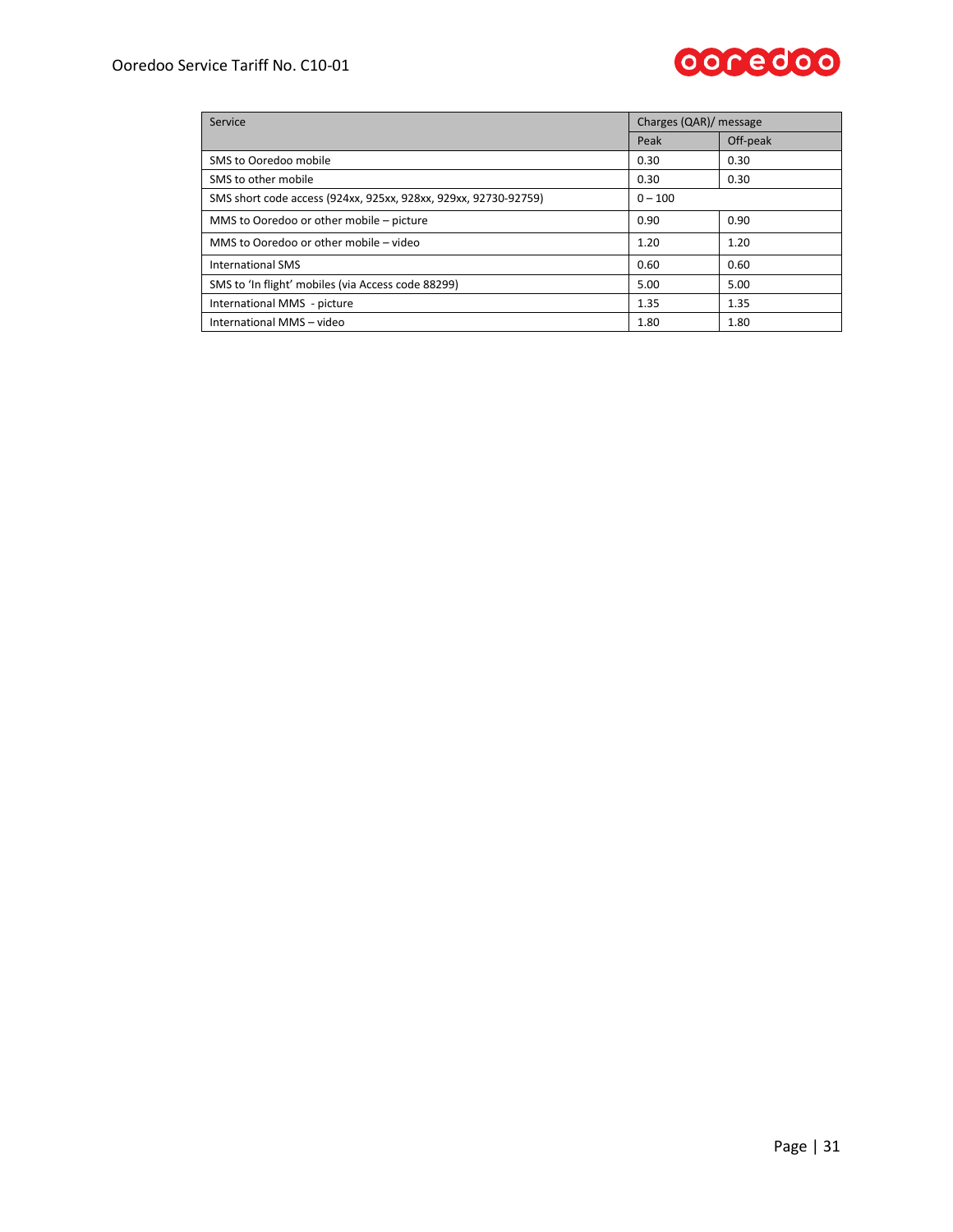# ocedo

#### 4.10 Ooredoo Passport

- **4.10.1** Description: This optional subscription will allow the subscribers to have of data and voice calls minutes (Inbound and outbound) while roaming. A weekly and monthly Ooredoo Passport are available for the subscribers.
- 4.10.2 Conditions:
	- $\bullet$ Customers need to send "OP" for weekly or "OPM" for monthly to 114 to subscribe to this optional feature. To check the balance customers can send a SMS to 114 with a keyword "BAL OP" for weekly and "BAL OPM" for monthly. To Stop the OPM, customers can send a SMS to 114 with a keyword "STOP OP" for weekly and "STOP OPM" for monthly.
	- Subscriber will have the allowance for 7 days for the weekly Ooredoo Passport (OP) or 30 days for monthly Ooredoo Passport (OPM) from the date of subscription.
	- Subscribers to the weekly Ooredoo Passport will have 1GB data and 100 voice call minutes while roaming. Subscribers to the monthly Ooredoo Passport will have 4GB data and voice call 300 minutes.
	- Subscribers can re-subscribe to this optional service after the weekly (7 days) is  $\bullet$ complete. The monthly Ooredoo Passport is an auto-renewal subscription.
	- Roaming Customers will receive detailed SMS in the specific country with the preferred  $\bullet$ roaming network partners. (Please check 4.10.4 list of the passport countries and operators).
	- $\bullet$ Customers may pre-activate Passport for the next week 48 hours prior to the current passport expiring by sending a text 'OPE' to 114. Once the customer sends the text 'OPE' to the relevant code (114), they will receive a confirmation SMS that they have successfully pre-ordered Ooredoo Passport and they have been charged QAR 100. Immediately upon their current validity expiry a new Passport will be activated and the allowances will be reset to 1GB and 100mins for the next week (the unused allowances will not be transferred into the next week). This feature can be used once every week, (customers can pre-order Ooredoo Passport only 1 week upfront and then repeat it a week later).
	- $\bullet$ Subscribers on the weekly Ooredoo Passport will get additional 1GB of data allowance if they are roaming in GCC countries. Subscribers on the monthly Ooredoo Passport will get additional 4GB of data allowance if they are roaming in GCC countries. These additional data can only be consumed in GCC countries.
	- Customers will have a choice to activate the OPM for a number of months (up to 6) of their choice; OPM will auto-renew up to the selected month and it will expire at the end of the last selected month automatically. Customers will have an option to stop the auto-renewal anytime in between the selected months. Customers can use a keyword "OPMX  $(X = 1$  to 6)

#### $4.10.3$  Charging:

- Customers have to pay QAR 100 for the weekly Ooredoo Passport to subscribe to the feature and QAR 350 for the monthly Ooredoo Passport.
- Customer will pay the following after the allowance has been used within the weekly and monthly period on the selected network (s): QAR 1 per MB and QAR 1 per roaming minute.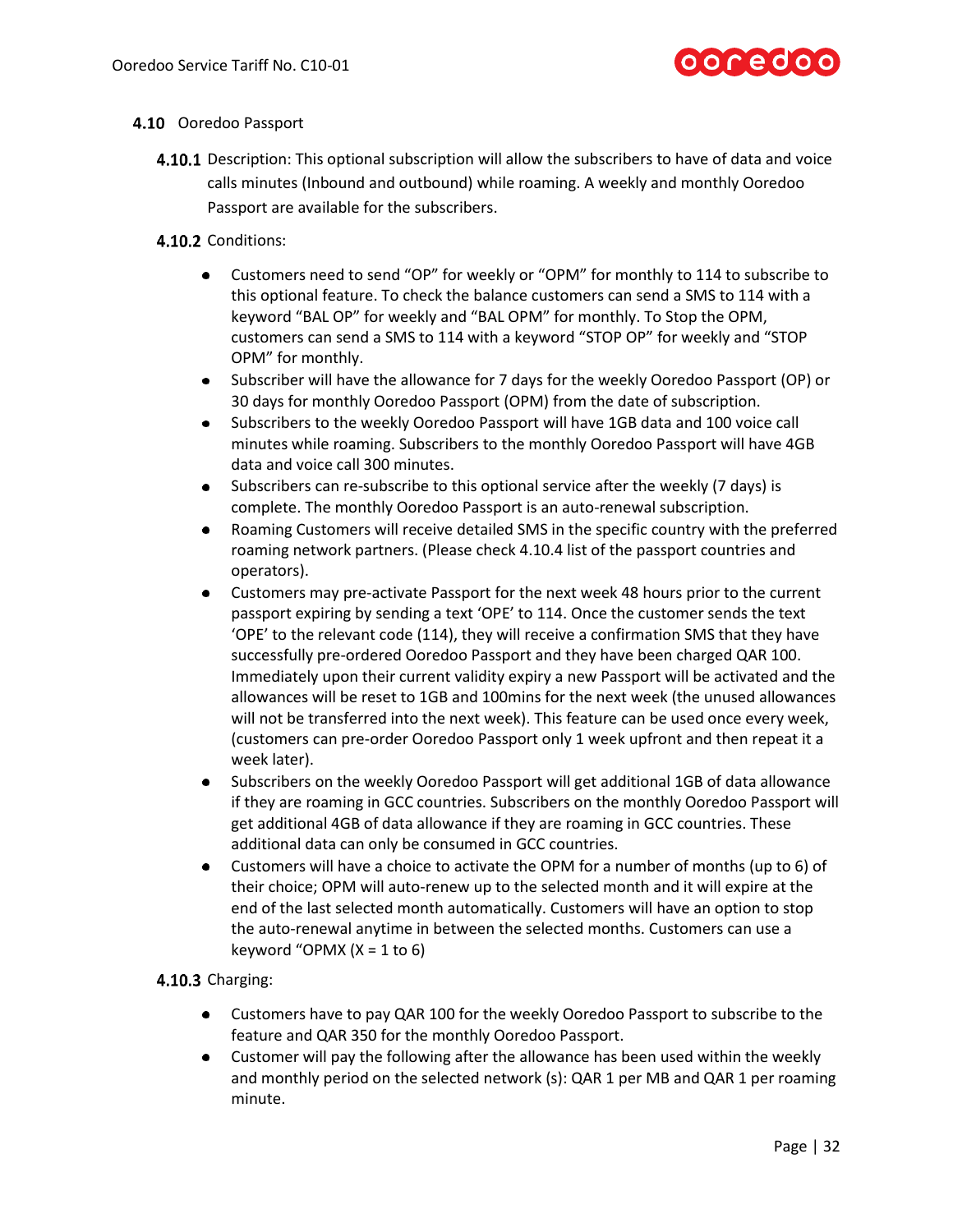

- When customers who will be charged for standard our of bundle roaming rates or OP out of bundle roaming rates, applicable when OP is not activated, expired or OP allowances are consumed, Ooredoo will automatically activate OP, at no additional charge, when the customer spends QAR 100 on OP partner networks only. The customer will get full OP benefits. No action is required from the customer in order to get this feature.
- 4.10.4 List of the passport countries and operators in the following link
- 4.11 Optional Features
	- 4.11.1 Itemized Billing for International, Mobile and Value Added Services
	- **Description**: A monthly billing statement will itemize subscriber charges separately namely, for calls made to a mobile phone, value added services, and/or to international calls.
	- **Conditions**: The Subscriber may elect to receive a non-itemized or censored bill by informing Ooredoo.
	- 4.11.2 Easy-to-Remember Numbers
	- **Description:** Easy to remember numbers are especially desirable numbers classified in five categories according to the number of consecutive identical digits and other factors.
	- **Examples:** The table below provides examples of the types of number patterns that are classified in each category. Due to the large number of number of permutations available, an exhaustive list is not shown.

| <b>Number Category</b> | <b>Typical format example</b> |                 |                 |                 |                 |                 |  |
|------------------------|-------------------------------|-----------------|-----------------|-----------------|-----------------|-----------------|--|
| Royal                  | <b>XXXXXXXX</b>               |                 |                 |                 |                 |                 |  |
| Diamond plus           | <b>AXXXXXXX</b>               | XXXXXXAX        | XXXXXXXA        | XYYYYYYX        | XAXXXXXX        |                 |  |
| Diamond                | <b>XXAXXXXX</b>               | <b>XXXAXXXX</b> | XXXXXYYY        | XXXXYYYY        | XXXYXXXY        | <b>XXXYYXXX</b> |  |
| <b>Platinum Plus</b>   | <b>XXYYYXXX</b>               | XYXXXYYY        | XYXXXXXY        | XXXXYYYX        | <b>XXYYYYXX</b> | XYYYXXXX        |  |
| Platinum               | XXXXYXXY                      | <b>XXXXYXYX</b> | XXXXYXYY        | XXXXYYXY        | XXXYXYYY        | XXXYYXXY        |  |
| Gold Plus              | XXXXAYYY                      | <b>XXXAYYYY</b> | <b>XXXYYYZZ</b> | XXXXYYYA        | <b>XXXYYYYA</b> | <b>XXXXXAYY</b> |  |
| Gold                   | <b>AXXXXBXX</b>               | AXXXXYXY        | <b>AXXXXYYX</b> | <b>AXXYYYYX</b> | <b>XXXXXABC</b> | XXXXXABX        |  |
| <b>Silver Plus</b>     | <b>ABXXXYYY</b>               | XYYYYYXA        | <b>XYZZZZXY</b> | ABXXYYYY        | <b>XXXABYYY</b> | <b>XXXYYYAX</b> |  |
| Silver                 | <b>ABXXXXYY</b>               | <b>ABXYYYYX</b> | <b>AXBCXXXX</b> | AXBXYYYY        | <b>AXXXBYYY</b> | <b>AXXXXBYY</b> |  |
| <b>Bronze</b>          | ABXXXXCD                      | <b>ABXXXYXY</b> | <b>ABXXXYYX</b> | <b>ABXXYYYX</b> | ABXYXXXY        | <b>ABXYXYYY</b> |  |
| Pearl                  | <b>AXXBCXXX</b>               | <b>AXXYBYYY</b> | AXYXYZZZ        | AXYYXZZZ        | <b>XXXYZYZZ</b> | XXXYZZYZ        |  |
| Mercury                | <b>XABXXYYY</b>               | XAXYYZZZ        | XAYYXZZZ        | <b>XXABCYYY</b> | <b>XXABXYYY</b> | <b>XXYABYYY</b> |  |
| Cooper                 | XAYXYZZZ                      | XXYXXAYY        | XXYXXYYA        | XXYXXYZZ        | XXYXYXZZ        | XYXYZXYZ        |  |
| 8 digit sequence       | 23456789                      | 34567890        | 45678991        | 56790092        | 67901193        | 79012294        |  |
| 7 digit sequence       | X0123456                      | X1234567        | X2345678        | X3456789        | X4567901        | X5679013        |  |
| 6 digit sequence       | XY012345                      | XY123457        | XY234567        | XY345678        | XY456789        |                 |  |
| Descending             | 654321XY                      | 543210XY        |                 |                 |                 |                 |  |

**Regulation:** Easy to remember numbers remain under the administrative jurisdiction of CRA, which may require surrender or reassignment of certain telephone numbers at any time. In no case does Ooredoo guarantee the right to use any easy to remember number for more than one year following the date of assignment.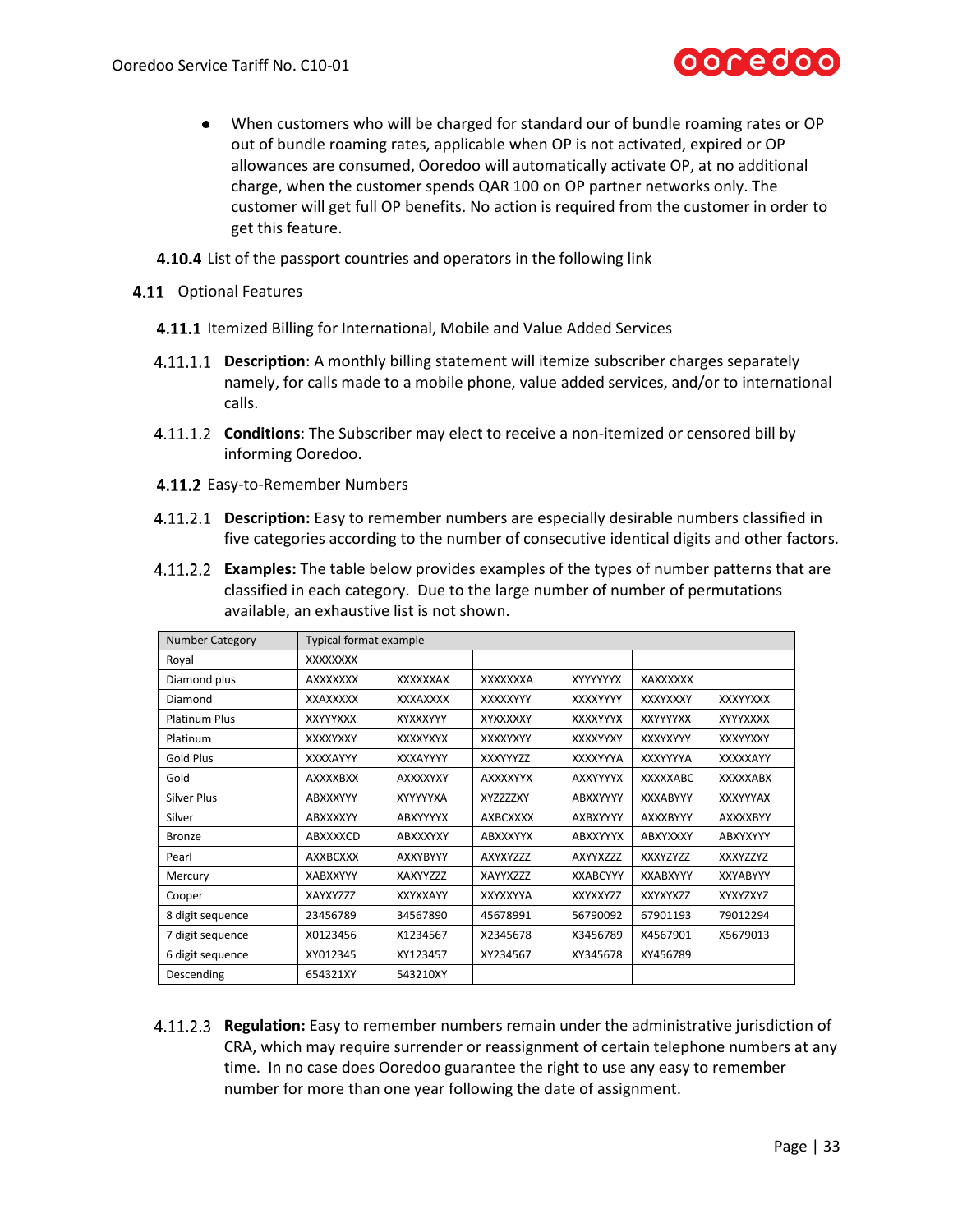

| . .                          |                                  |
|------------------------------|----------------------------------|
| <b>Number Classification</b> | Applicable one-time charge (QAR) |
| Roval                        | 1,000,000                        |
| Diamond plus (with "0"s)     | 500,000                          |
| Diamond plus                 | 300,000                          |
| Diamond (with "0"s)          | 200,000                          |

Diamond 150,000 Platinum Plus (with "0"s) and the set of the set of the set of the set of the set of the set of the set of the set of the set of the set of the set of the set of the set of the set of the set of the set of the set of the s Platinum Plus 40,000 Platinum (with "0"s) 35,000 Platinum 25,000 Gold Plus (with "0"s) 20,000 Gold Plus 15,000 Gold (with "0"s) 13,000 Gold 10,000 Silver Plus (with "0"s) 2,500 Silver Plus 6,000 Silver (with "0"s) 5,500  $Silver$  and  $4,500$ Bronze (with "0"s) 4,000 Bronze 3,000 Pearl (with "0"s) 2,500 Pearl 1,500 Mercury (with "0"s) 1,000 Mercury 700 Cooper (with "0"s) 500 Cooper 300 8 digit sequence 10,000 7 digit sequence and  $\vert$  3,000 6 digit sequence and the set of the set of the set of the set of the set of the set of the set of the set of the set of the set of the set of the set of the set of the set of the set of the set of the set of the set of the Descending 300

#### **Charging:** Easy to remember numbers are subject to a one-time charge as follows: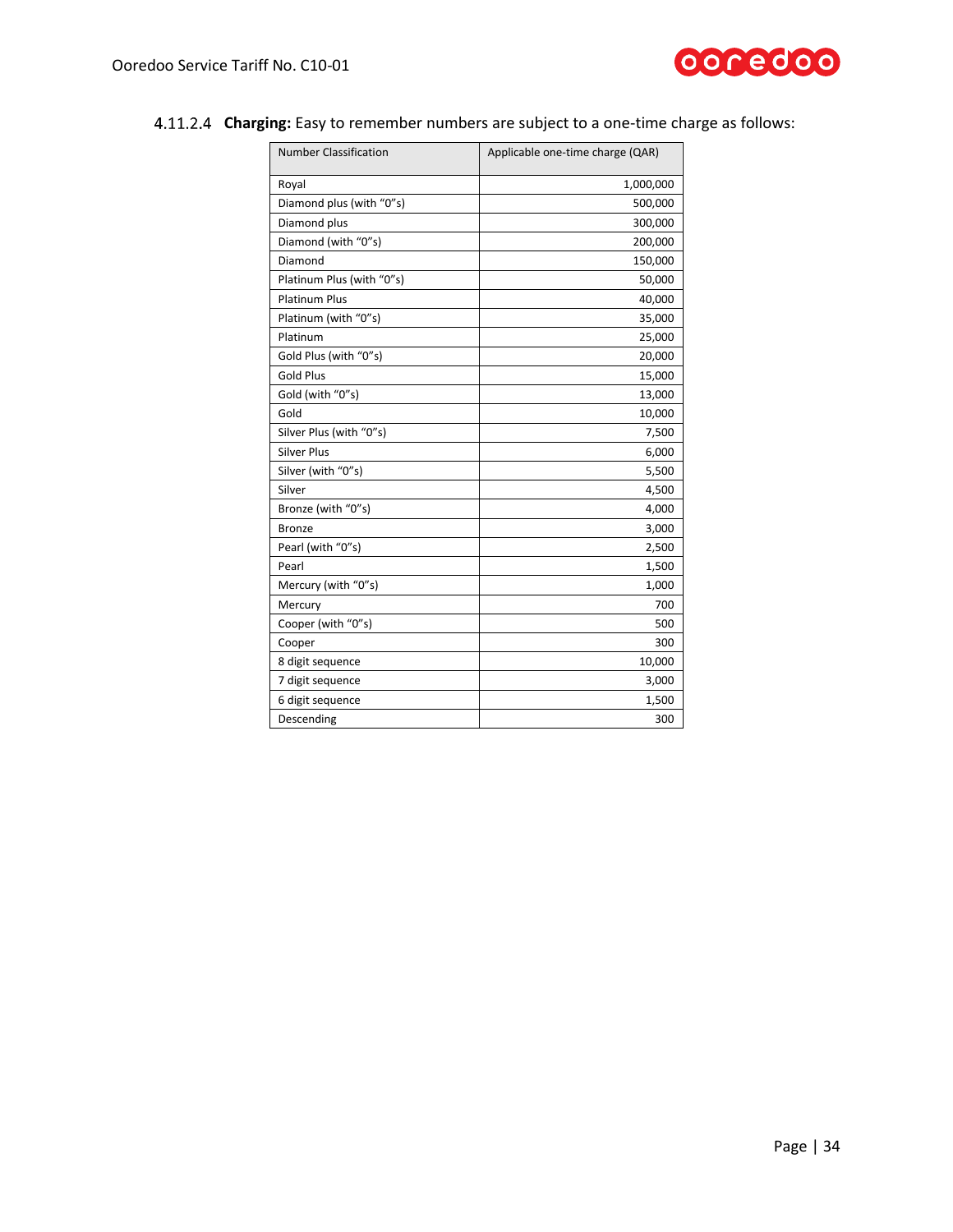

#### 4.12 Shahry QATARNA Packs<sup>21</sup>:

**4.12.1** QATARNA Packs are permanent product and available for consumer customers.

4.12.2 Shahry QATARNA Packs portfolio:

- Qatarna 350 Plan allowances are updated as per table provided in section [4.14.2](#page-36-0)
- Non telecom benefits will be available from 1<sup>st</sup> April 2022.

| <b>QATARNA Pack</b>              | QATARNA 500 | QATARNA 600 |
|----------------------------------|-------------|-------------|
| Monthly Rental                   | 570         | 680         |
| Local Allowance<br>(Minutes/SMS) | Unlimited   | Unlimited   |
| <b>Full Speed Allowance</b>      | 120         | 150         |
| Roaming Data (GB)                | 45          | 50          |

#### 4.12.3 Conditions:

- QATARNA Packs have dedicated local data allowance and roaming data allowance. One cannot use local data allowance in roaming and roaming data allowance cannot be used locally in Qatar.
- 4.12.3.2 If customer is not subscribed to any additional local data add-on pack, then after consumption of 100% QATARNA 500 and QATARNA 600 Pack local data allowance, local data speed will be throttled to 64kbps.
- Unless otherwise specified, the allowances of additional local data add-on pack to which a customer subscribes will be consumed before available QATARNA Pack local data allowance.
- 4.12.3.4 One can restore QATARNA local data to full speed using the Endless Internet Pack, Data Recharge cards or any of the available speed boosters.
- 4.12.3.5 QATARNA Packs roaming benefits are valid only on Ooredoo Passport partners' networks.
- After consumption of QATARNA Pack roaming data allowance, special pay as you go rate of QR1/MB will apply while roaming on Ooredoo Passport partners. When roaming in other than Passport partner networks customer will be charged standard roaming rates.
- QATARNA subscribers will be charged special pay as you go rate for Roaming voice (incoming, outgoing); Roaming SMS (outgoing) of QR1/min & QR1/SMS, respectively while roaming on Ooredoo Passport partners. When roaming in other than Passport partner networks customer will be charged standard roaming rates.
- All add-on packs except QR100/- Shahry International Key, can be subscribed to on all QATARNA Packs.
- When subscribed to Ooredoo Passport and connected on Ooredoo Passport partners' networks, Passport allowances will be consumed first, followed by available QATARNA Pack roaming data allowance.

<sup>&</sup>lt;sup>21</sup> QATARNA Packs are no longer available for sale from 10 of December 2019. Customers who are still subscribed to QATARNA packs can still enjoy the benefits of the packs until they change their pack or unsubscribe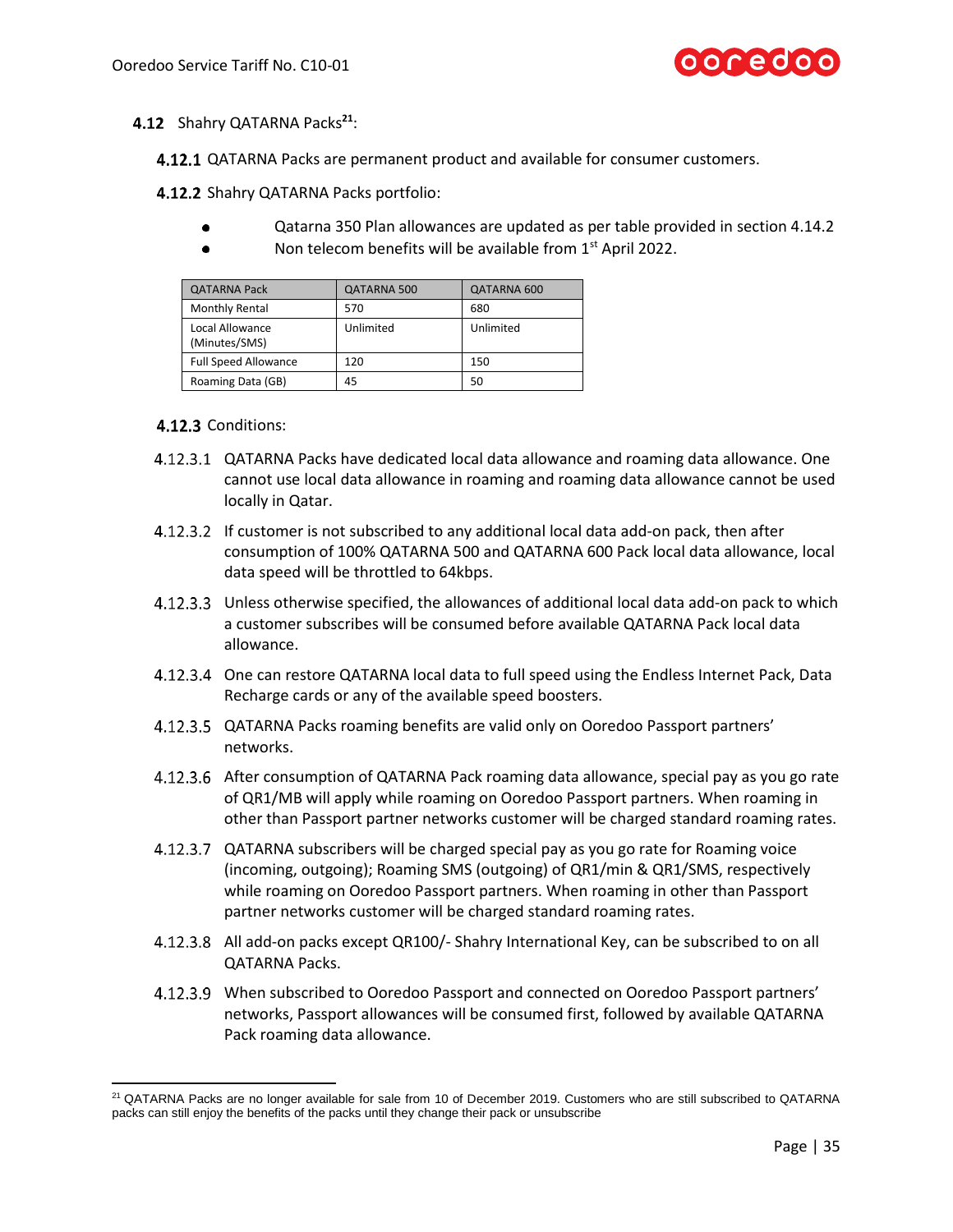

- 4.12.3.10 QATARNA Pack allowances, cannot be carried over to next month.
- 4.12.3.11 QATARNA Pack allowances, are aligned with bill cycle.
- 4.12.3.12 "NO PERMANENT ROAMING" clause: QATARNA service can be used for personal purpose only. Ooredoo will monitor use of QATARNA Packs and may as appropriate restrict the long term continuous usage of QATARNA in international roaming. Specific terms of such restriction will be specified at the time of its introduction.
- 4.13 Disabilities and Retirees
	- 4.13.1 Customers who are registered and hold a valid Special Needs or Retirement Card (ID) from the Qatar Society for the Rehabilitation of Special Needs (QSRSN) or National Retirement Authority (Eligible Customer) can get a benefit of having a discount of 50% off the following services:, New Shahry 5G – XL pack and all QATARNA 5G plans. This discount is limited up to one (1) GSM line and one (1) Fixed line only per ID.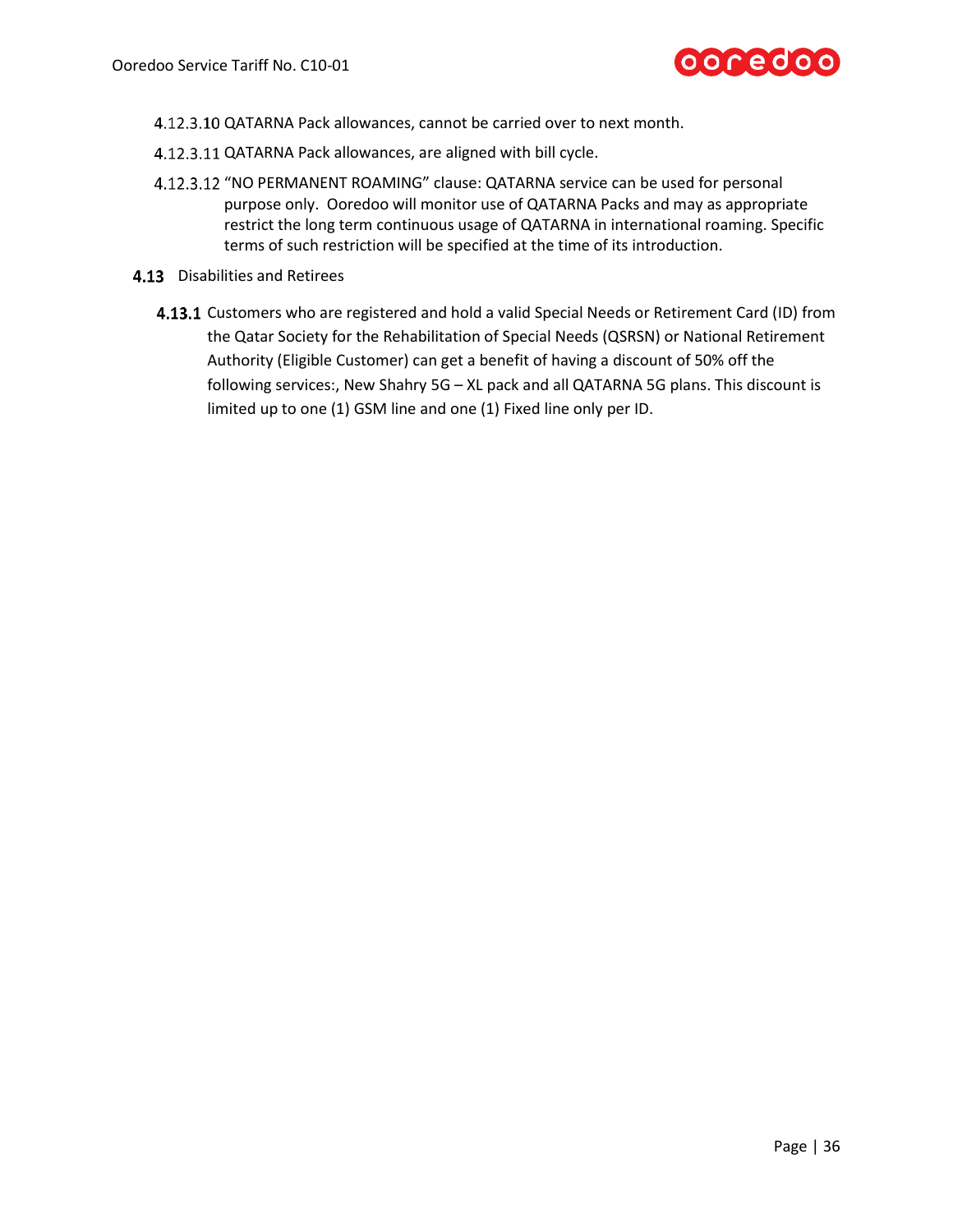

#### <span id="page-36-1"></span>4.14 Shahry 5G and QATARNA 5G Packs

### 4.14.1 The Shahry 5G and QATARNA 5G Packs are permanent product and available for consumer customers.

<span id="page-36-0"></span>

| Plan                                                                |                                                         | <b>SHAHRY 5G</b>                                                           |                                                           |                                                        |                                                                                                                                                        | <b>QATARNA 5G</b>                         |                  |                          |
|---------------------------------------------------------------------|---------------------------------------------------------|----------------------------------------------------------------------------|-----------------------------------------------------------|--------------------------------------------------------|--------------------------------------------------------------------------------------------------------------------------------------------------------|-------------------------------------------|------------------|--------------------------|
|                                                                     |                                                         | Shahry<br>$\mathsf{S}$<br>(Shahry<br>Super<br>90/120<br>New Shahry<br>100) | Shahry<br>M<br>(Shahry<br>Super 140<br>New Shahry<br>150) | Shahry<br>L<br>(New Shahry<br>200)                     | Shahry<br><b>XL</b><br>(New Shahry<br>250)                                                                                                             | <b>QATARNA</b><br>Silver<br>(Qatarna 350) | QATARNA<br>Gold  | QATARNA<br>Platinum      |
| Monthly Rental (QR)                                                 |                                                         | 130                                                                        | 190                                                       | 250                                                    | 310                                                                                                                                                    | 420                                       | 625              | 925                      |
|                                                                     |                                                         | Endless                                                                    | <b>Endless</b>                                            | <b>Endless</b>                                         | Endless                                                                                                                                                | <b>Endless</b>                            | <b>Endless</b>   | <b>Endless</b>           |
|                                                                     | <b>Full Speed</b><br>Allowance                          | 6 GB                                                                       | 10 GB                                                     | 14 GB                                                  | 20 GB                                                                                                                                                  | 40 GB                                     | 150 GB           | 500 GB                   |
| Local Data<br>Allowance                                             | Second<br>throttling<br>allowance<br>& speed<br>(up to) | $\overline{\phantom{a}}$                                                   | ÷,                                                        | ÷,                                                     | 10 GB<br>@2Mbps                                                                                                                                        | 20 GB<br>@20Mbps                          | 75 GB<br>@20Mbps | 250 GB<br>@20Mbps        |
|                                                                     | Unlimited<br>Data at<br>Lower<br>Speed<br>(up to)       | 128kbps                                                                    | 128kbps                                                   | 512kbps                                                | 512kbps                                                                                                                                                | 512kbps                                   | 1Mbps            | 1Mbps                    |
| Roaming Data<br>Allowance <sup>25</sup>                             |                                                         | $\sim$                                                                     | $\overline{a}$                                            | $\overline{a}$                                         | 2 GB                                                                                                                                                   | 30 GB                                     | 50 GB            | 100 GB                   |
| Local Units (Voice call,<br>SMS and MMS)<br>allowance <sup>26</sup> |                                                         | 250                                                                        | 600                                                       | 1,000                                                  | Unlimited                                                                                                                                              | Unlimited                                 | Unlimited        | Unlimited                |
| <b>International Voice Calls</b>                                    |                                                         | 25                                                                         | 50                                                        | 75                                                     | 100                                                                                                                                                    | 150                                       | 200              | 300                      |
| WhatsApp data (ref.<br>clauses 4.17)                                |                                                         | included                                                                   | included                                                  | included                                               | included                                                                                                                                               | included                                  | included         | included                 |
| Non-telco benefits                                                  |                                                         | Monthly Subscribtion to                                                    | Netflix (T&Cs for Netflix benefit are in 4.18)            | StarzPlay or ErosNow or OSN Streaming or Shahid VIP or | Monthly Subscribtion to<br>StarzPlay or ErosNow or beIN CONNECT or OSN<br>Streaming or Shahid VIP or Netflix (T&Cs for Netflix<br>benefit are in 4.18) |                                           |                  |                          |
|                                                                     |                                                         | Urban point                                                                |                                                           |                                                        |                                                                                                                                                        |                                           |                  |                          |
|                                                                     |                                                         |                                                                            |                                                           |                                                        |                                                                                                                                                        |                                           |                  |                          |
| Add-ons:                                                            |                                                         |                                                                            |                                                           |                                                        |                                                                                                                                                        |                                           |                  |                          |
| Local Data Pack 30 - QR<br>30                                       |                                                         | 2 GB                                                                       | 2.5 <sub>GB</sub>                                         | 3 GB                                                   | 5 GB                                                                                                                                                   | $\overline{a}$                            | $\overline{a}$   | $\overline{\phantom{a}}$ |

#### 4.14.2 5G packs portfolio as follows<sup>22 23 24</sup>:

 $22$  Plans in brackets are grandfathered plans, not available for new customers.

<sup>&</sup>lt;sup>23</sup> Customers subscribed to Shahry 5G or to Qatarna 5G plans who are still under the minimum service period of 3 month as at 1 February 2022 have been informed 30 days in advance (as per CRA regulation) of price increases in the monthly rental of these plans. As such the price increases will apply in this instance. Customers can cancel their contract before the completion of the minimum service period without liability penalties.

 $^{24}$  Customers who availed of promotional offers before 1 February 2022 (for example - QR x discount for first Y months when subscribed via eShop) will be able to enjoy the benefits associated with the promotional offer as per earlier agreed contract terms.

<sup>25</sup> Available in Passport Partner Networks. For the list of Passport Partner Networks see Ooredoo.qa <sup>26</sup> Fair Usage Policy (FUP): 10,000 units per month for Shahry 5G XL and 20,000 Units for All Qatarna 5G plans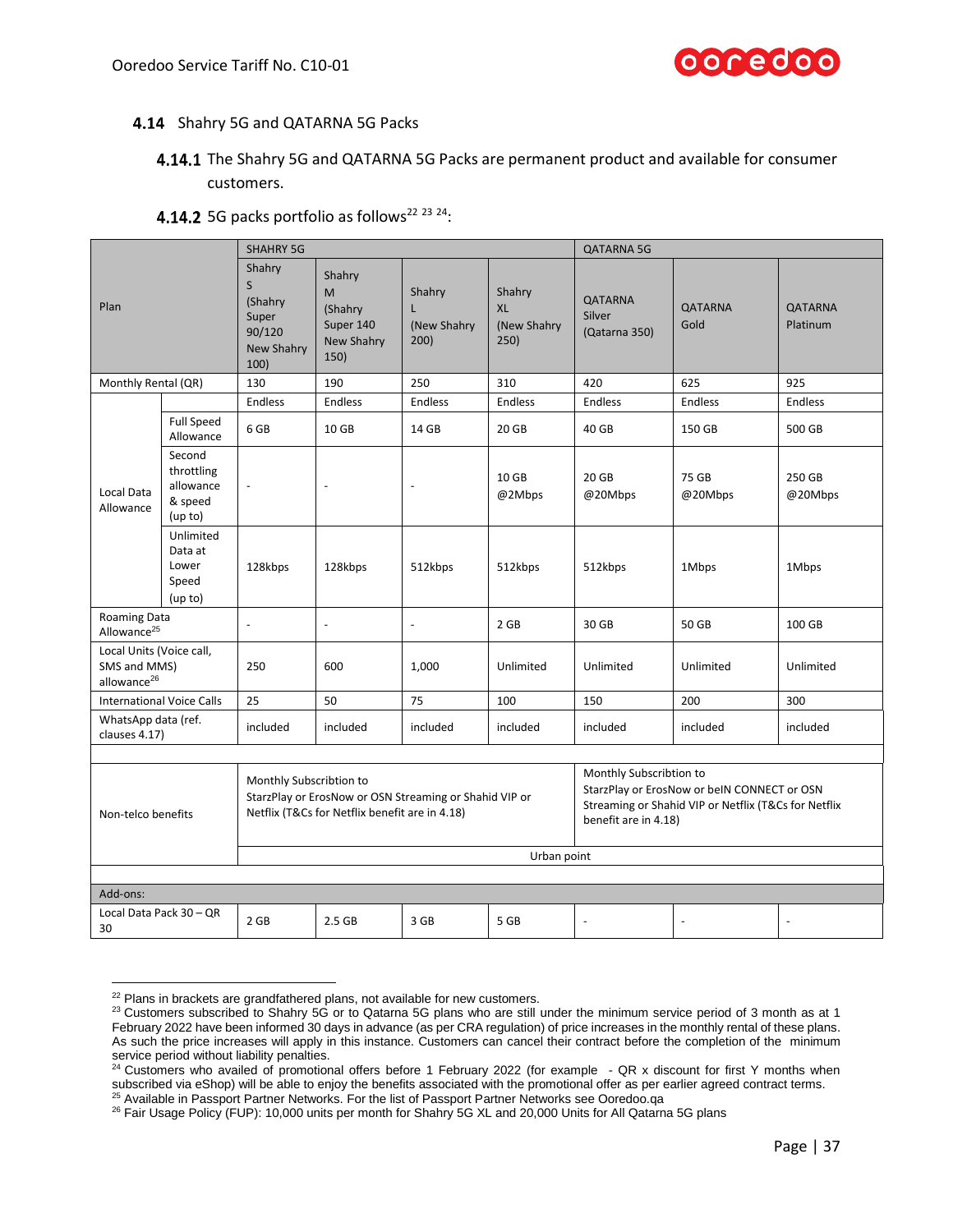

<span id="page-37-0"></span>

| Local Data Pack 50 - QR<br>50                                  | 4 GB | 5 GB | 6 GB | 10 GB | 20 GB          | 30 GB                    | $\overline{\phantom{a}}$ |
|----------------------------------------------------------------|------|------|------|-------|----------------|--------------------------|--------------------------|
| Local Voice 30 - QR 30                                         | 300  | 400  | 500  | 1,000 | $\blacksquare$ | $\overline{\phantom{a}}$ | $\overline{\phantom{a}}$ |
| International Pack 30-<br>QR 30 <sup>27</sup>                  | 25   | 50   | 75   | 100   | 100            | 100                      | 100                      |
| International Pack 50 -<br>QR 50 <sup>28</sup>                 | 100  | 200  | 300  | 400   | 500            | 600                      | 1,000                    |
| <b>International Pack 35</b><br>(Bangladesh) – QR 35           | 700  |      |      |       |                |                          |                          |
| <b>International Pack 35</b><br>$(Egypt) - QR 35$              | 220  |      |      |       |                |                          |                          |
| <b>International Pack 35</b><br>(India) – QR 35                | 1200 |      |      |       |                |                          |                          |
| <b>International Pack 35</b><br>475<br>(Nepal Telecom) – QR 35 |      |      |      |       |                |                          |                          |
| <b>International Pack 35</b><br>475<br>(Pakistan) - QR 35      |      |      |      |       |                |                          |                          |
| <b>International Pack 35</b><br>160<br>(Philippines) – QR 35   |      |      |      |       |                |                          |                          |
| International Pack 35 (Sri<br>Lanka) $-$ QR 35                 | 160  |      |      |       |                |                          |                          |

#### 4.14.3 Conditions:

- All Shahry 5G and QATARNA 5G Packs will have 5G feature enabled
- Shahry 5G and QATARNA 5G Packs have dedicated local data allowance and roaming data allowance. One Cannot use local data allowance in roaming and roaming data allowance cannot be used locally in Qatar.
- After the consumption of the "Full Speed" local data allowance, local data speed will be reduced accordingly to the subscribed pack (Table [4.14.2\)](#page-36-0).
- 4.14.3.4 Customer can restore Shahry 5G and QATARNA 5G packs local data to full speed by subscribing to Local Data Pack 30 or 50 or top up with Data Recharge Cards.
- When subscribed to Ooredoo Passport and connected on Ooredoo Passport partner's networks, Passport allownaces will be consumed first, followed by available Shahry 5G and QATARNA 5G packs roaming data allowance.
- 4.14.3.6 Out of bundle rates of these packs are as follows:
	- Local units: QAR 0.50 per unit.
	- Local Data: customers will not be charged for out of bundle usage.
	- $\bullet$  International Calls: Standard international rate charges.
	- Roaming Rate for Ooredoo Passport Networks: QAR 1 per MB/Minute/SMS with few exeptions mentioned at [4.6.3](#page-22-0)**.**
	- Roaming Rate for non Ooredoo Passport Networks: Standard Roaming Rates [4.6.3](#page-22-0)**.**
- 4.14.3.7 Subsribers to Shahry 5G XL and QATARNA Packs will be charged pay as you go rate for Roaming voice (incoming, outgoing); Roaming SMS (outgoing) of QAR 1/minutes and QAR/SMS, respectively while roaming on Ooredoo Passport partner networks –

<sup>&</sup>lt;sup>27</sup> Available to International destinations listed in [4.4.4](#page-20-0)

<sup>28</sup> See footnote [27](#page-37-0)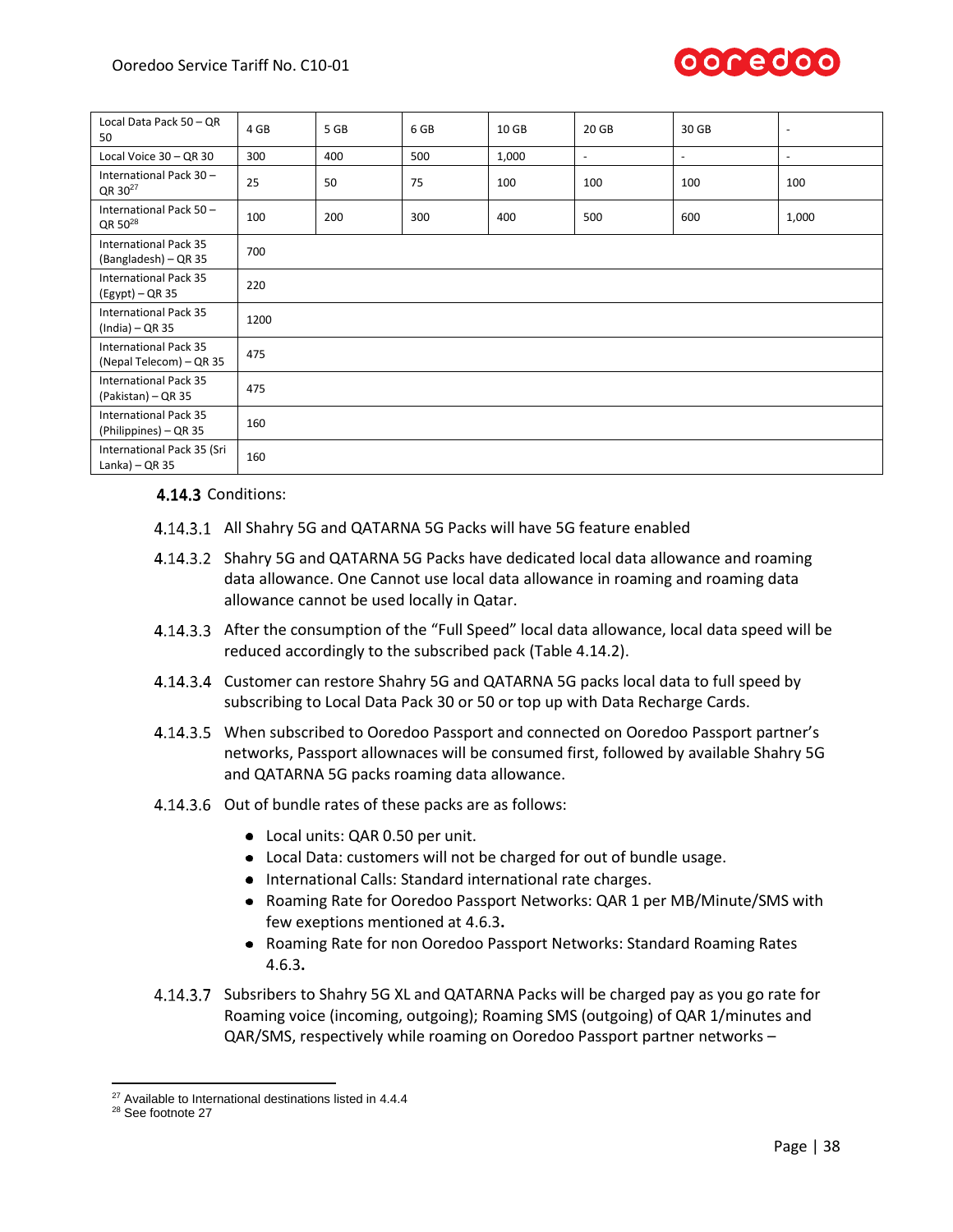

exceptions or any other applicable rates mentioned in sectio[n 4.6.3.](#page-22-0) When roaming in other than Passport partner networks customer will be charged standard roaming rates.

- Shahry 5G and QATARNA 5G packs and Add-on allowances cannot be carried over to the next monthly bill cycle.
- 4.14.3.9 Shahry 5G and QATARNA 5G and Add-on packs allowances are aligned with bill cycle.
- 4.14.3.10 "NO PERMANENT ROAMING" clause: Shahry 5G and QATARNA 5G service can be used for personal purpose only. Ooredoo will monitor use of Shahry 5G and QATARNA 5G packs and may as appropriate restrict the long term continuous usage of Shahry 5G and QATARNA 5G in international roaming. Specific terms of such restriction will be specified at the time of its introduction.
- 4.14.3.11 Non-Telecom Benefits: Shahry 5G and QATARNA 5G packs will be able to subscribe from to pre-selected benefits in the table for one (1) billing cycle. Subscribers can change their benefits anytime and the change will apply on the next bill cycle.
- 4.14.3.12 Ooredoo have the right to change or remove any of the benefit content without giving customers 30 days notice.
- Easy To Remember (ETR) number discount All new subscribers getting new line with QATARNA Plans are eligible to one-time ETR discount.
	- Qatarna 5G Silver up to 3000 QR Discount.
	- Qatarna 5G Gold up to 4000 QR Discount.
	- Qatarna 5G Platinum up to 6000 QR Discount.
- ETR discount is provided with condition that customer will use new line at least 12 months from day of subscribtion on same or higher value tariff plan.
- 4.14.3.15 ETR discount appies only to ETR numbers valued from 300 to 6000 QR. Discount is not refundable and cannot be used for other services If discount is higher that ETR number value.
- 4.14.3.16 Customers who used ETR discount will have to pay prorated value (based on remining months) of used ETR discount If customer terminates line or downgrades tariff plan to lower value earlier than 12 months period.

#### 4.14.3.17

#### **4.14.4 eShop Offer**

**Description:** Customers who subscribe (including migration from Hala) to Shahry and Qatarna plans (listed below) via eShop will get 30% discount on their rental for three (3) months:

|                     | <b>SHAHRY 5G</b> |        |        |           | <b>QATARNA 5G</b> |                |          |
|---------------------|------------------|--------|--------|-----------|-------------------|----------------|----------|
| Plan                | Shahrv           | Shahrv | Shahrv | Shahrv    | <b>QATARNA</b>    | <b>QATARNA</b> | QATARNA  |
|                     |                  | M      |        | <b>XL</b> | Silver            | Gold           | Platinum |
| Monthly Rental (QR) | 130              | 190    | 250    | 310       | 420               | 625            | 925      |
| eShop Offer         | 94               | 136    | 184    | 220       | 300               | 445            | 655      |

- **Conditions:** The minimum service period of three (3) months applies.
- 4.15 Postpaid to Prepaid Conversion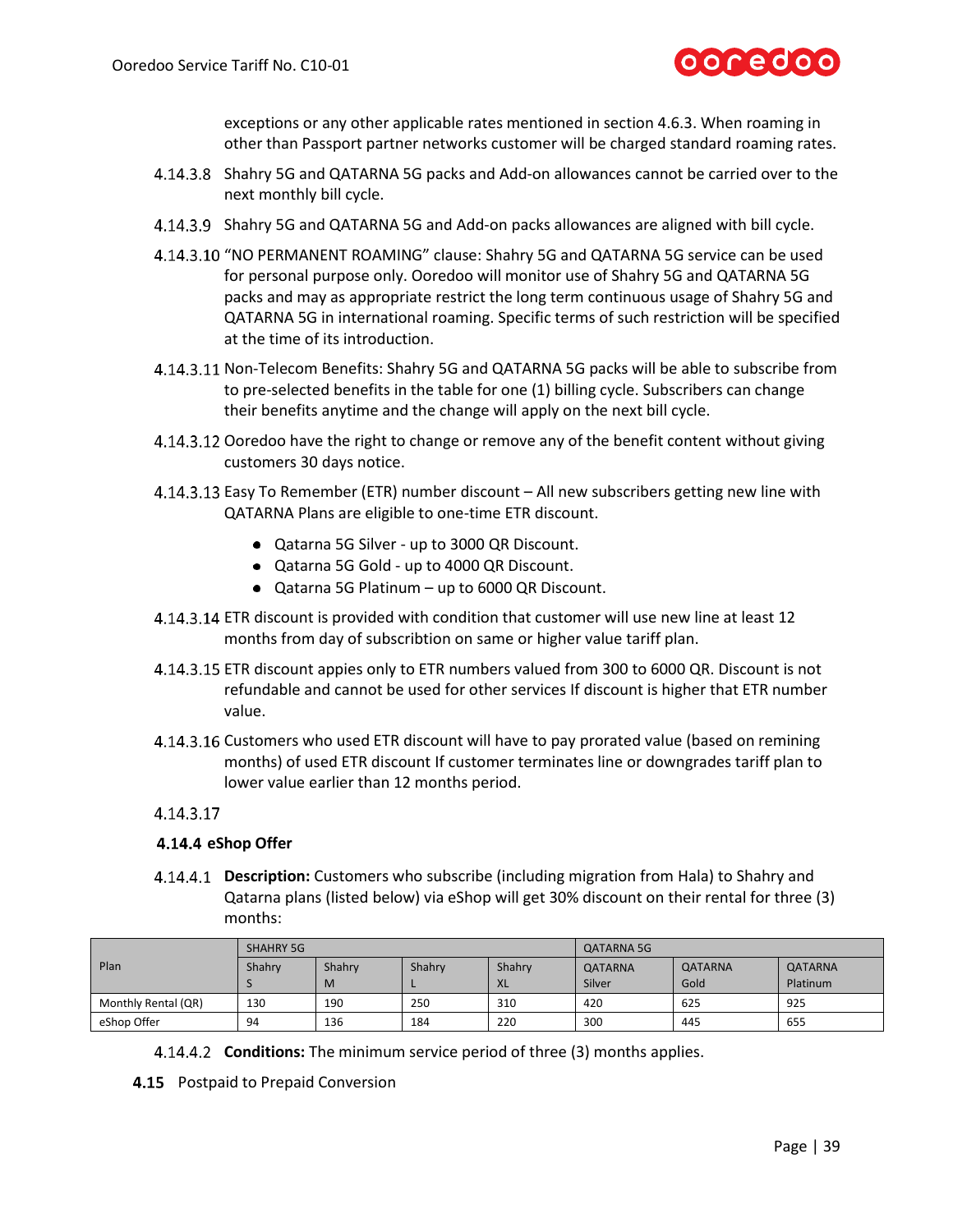

- **4.15.1** Description: A subscriber may migrate his or her postpaid services account to prepaid service account.
- 4.15.2 Charging: A subscriber will incur one-off migration charge of 30 QAR per a SIM connection.

#### **Mobile Gaming Add-on**

**4.16.1** Description: customer who subscribes to any of the Shahry 5G plans (4.14.2) via Ooredoo App will get additional data allowances. Once the add-ons is activated, subscribers will be entitled to redeem Gaming Coins offer throught UPAR platform.

#### 4.16.2 Charging:

4.16.2.1 Gaming Add-ons allowances are as follows:

|                       | Lite | Pro   |
|-----------------------|------|-------|
| Rental (QAR)          | 50   | 150   |
| Data Allowance (GB)   | 30   | 100   |
| Gaming Credits (UP\$) | 7,00 | 18,00 |

#### 4.16.3 Conditions:

- 4.16.3.1 Gaming Add-on will be on auto-renewal and linked to the customer bill cycle.
- 4.16.3.2 The Gaming Coins balance is valid until the end of the billing cycle and will be renewed for each new billing cycle as long as the gaming Add-on is active. Unused Gaming Coins or data allowance for this Add-on will not be carried over to the next billing cycle.
- 4.16.3.3 Customers can deactivate the Add-on at any point in time though Ooredoo App/ Ooredoo website and will remain active until the end of the bill cycle.

#### <span id="page-39-0"></span>**WhatsApp - Included benefit**

- **4.17.1** The benefit of this feature is restricted to local use only, meaning the benefit will be active only when the WhatsApp messaging service is being used while the message sender is connected to a local data service in Qatar.
- 4.17.2 WhatsApp consumption with the use of a VPN will affect the identification of data traffic and will consume the available monthly local data allowance of the specific plan (or be charged as out-of-bundle if the monthly local data allowance has expired).
- 4.17.3 WhatsApp consumption while roaming will consume the available monthly roaming data allowance of the specific plan (or be charged as out-of-bundle if the monthly roaming data allowance has expired or not available as part of plan).
- 4.17.4 The WhatsApp- Included benefit, is dedicated only for personal use and cannot be used for commercial activities or for mass broadcasting purposes. Customers whose usage is deemed excessive will be warned in advance and if excessive usage continues may be subject to service termination.

#### **4.18 Netflix Offer**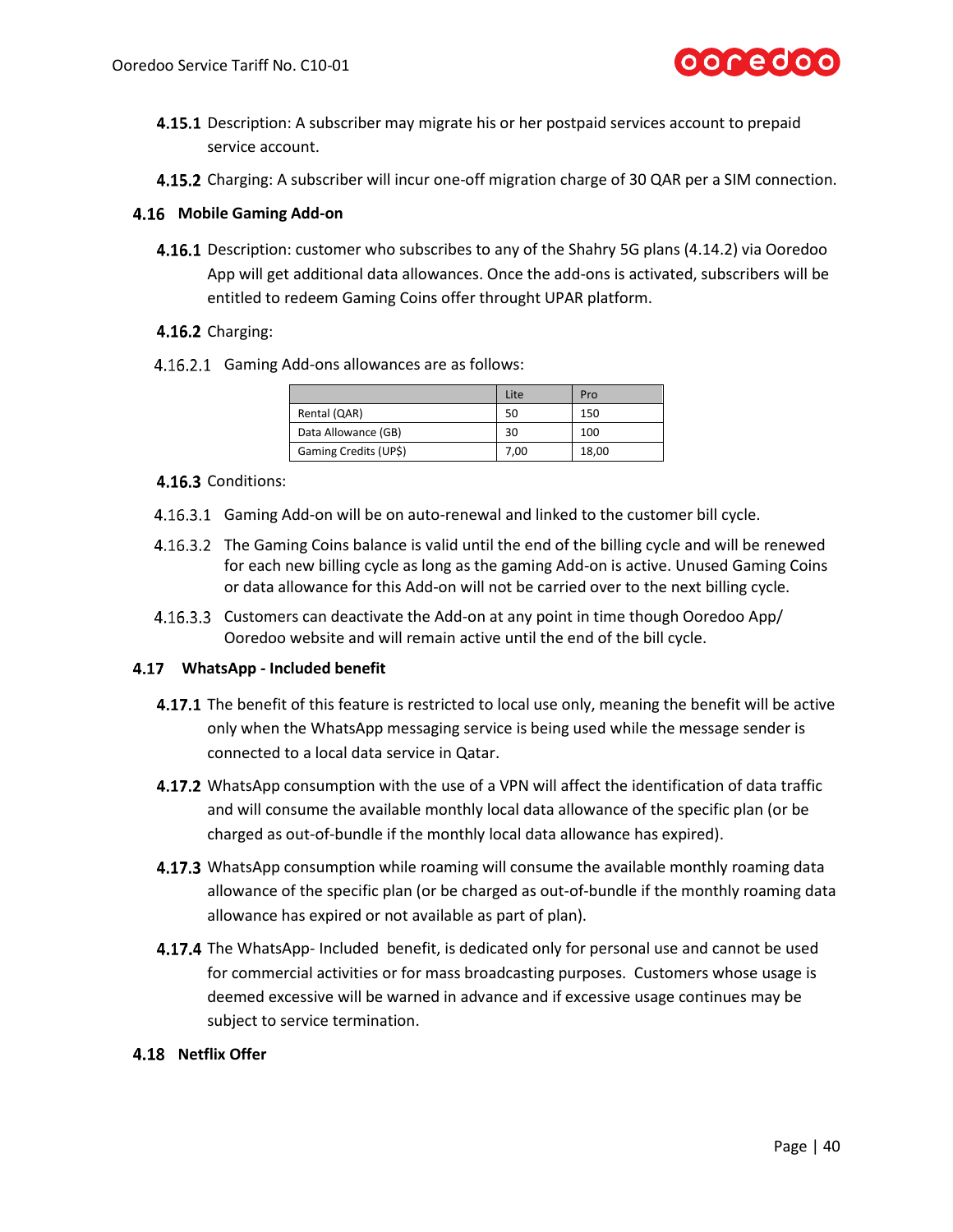

**4.18.1 Description:** New and existing Ooredoo mobile customers currently subscribed to selected Shahry 5G and QATARNA 5G (ref[. 4.14\)](#page-36-1) plans are entitled to additional non-telco benefit of one-time redeption of Netflix subscription according to non-telco benefits rules as per the table in the section 4.14.2.

#### **Conditions:**

4.18.2.1 New and existing Shahry (M, L, XL) and QATARNA 5G (Silver, Gold, Platinum) plans are entitled to one-time redeption - up to 31 July 2022 - of six (6) months Netflix subscription.

While customers who subscribe or upgrade to Shahry 5G (S) between 9 June 2022 and 31 July 2022 can redeem a 6 (six)-month Netflix gift subscription compliments of Ooredoo, customers who purchased this plan before the promotion are not eligible for this benefit, but can become eligible for the 6-month benefit by upgrading to a higher plan (listed above).

- Customers are entitled to redeem one Netflix offer under each Ooredoo service. Customers who have previously redeemed the offer will not be able to redeem it again.
- 4.18.2.3 The Netflix subscription consist of Netflix (Standard HD) service which is currently sold by Netflix at \$9.99 per month. Changing the Netflix subscription plan to Basic or Premium will affect the offer period (i.e. Ooredoo will terminate the offer).
- 4.18.2.4 The Netflix subscription offer can be used for a new Netflix subscription or for customers' existing Netflix subscription. For existing Netflix subscribers, the value of the offer (\$59.94, for the 6 months offer) will be credited to existing plan.
- All eligible customers will be informed of the subscription to Netflix (Standard HD) service via a SMS message.
- Eligible customers will need to opt-in to receive the Netflix subscription to Netflix (Standard HD) services. Cuetomer who choose to benefit from Ooredoo Netflix offer will not be able to use following non-telecom benefits [\(4.14.2\)](#page-36-0) until the expiry of the Netflix gift subscription: StarzPlay, ErosNow, BeIN Connect, OSN streaming, Shahid.net.
- After the expiry of the Netflix subscription (Standard HD) service, if the subscription is not canceled, customers will automatically be charged monthly fee for further use of Netflix service. Subscription charges will be added to Ooredoo bill for all new Netflix subscribers. Existing Netflix subscribers (i.e. customers that were already subscribed to Netflix before taking this offer) will be charged as per their existing payment method. Customers may stop their Netflix subscription at any time.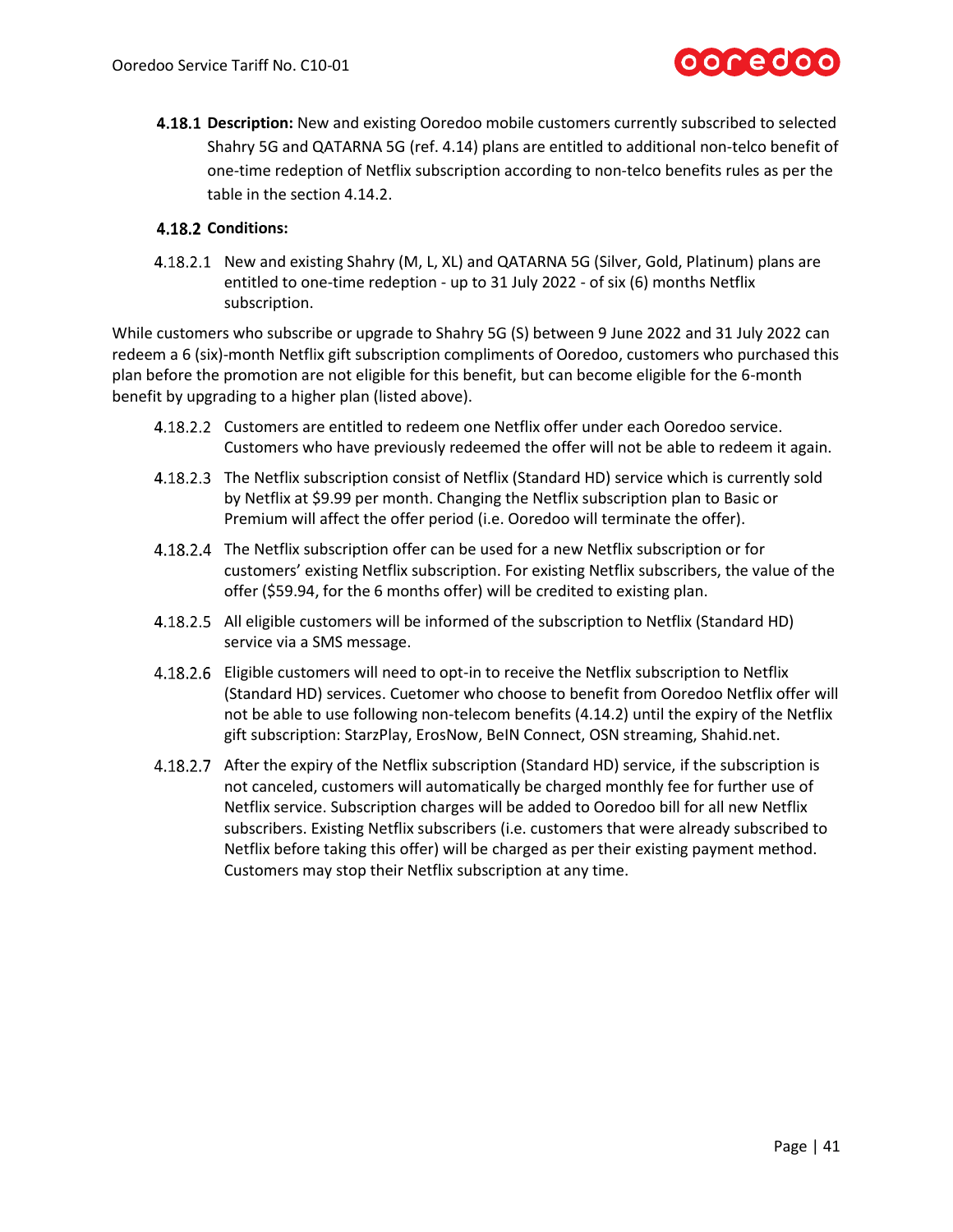

#### **5. Service Provider obligations**

- **5.1** Commencement of Service: The Post Paid Mobile Service shall commence from the date of service connection activation by Ooredoo.
- **5.2** Service Availability and Limits:
	- **5.2.1** Certain factors, such as network changes, traffic volume, transmission limits, service outages, technical limitations, signal strength, customer device, terrain, structures, weather, or other conditions that may arise from time to time, may interfere with actual service quality and availability.
	- 5.2.2 Calls may be interrupted, dropped, refused or limited. Ooredoo will not be liable for any service limits due to these conditions that may arise from time to time, subject to our statutory, licence and other obligations.

#### **6. Subscriber obligations**

- 6.1 Equipment:
	- **6.1.1** The Subscriber shall comply with any reasonable request by Ooredoo concerning the configuration of their Mobile Device or the use of the Post Paid Mobile Service.
	- **6.1.2** The Post Paid Mobile Services for the use of the registered Subscriber and authorized Users only. The Subscriber undertakes to remain responsible for the Post Paid Mobile Service use it for his private interest and shall not transfer the service or assign it to a separate unrelated third party without obtaining Ooredoo's prior written consent.
- 6.2 SIM Card:
	- **6.2.1** The Subscriber must promptly notify Ooredoo if the SIM Card is damaged.
	- 6.2.2 In the event of loss or theft of SIM Card, the Subscriber must notify Ooredoo within fortyeight (48) hours of becoming aware of such loss or theft.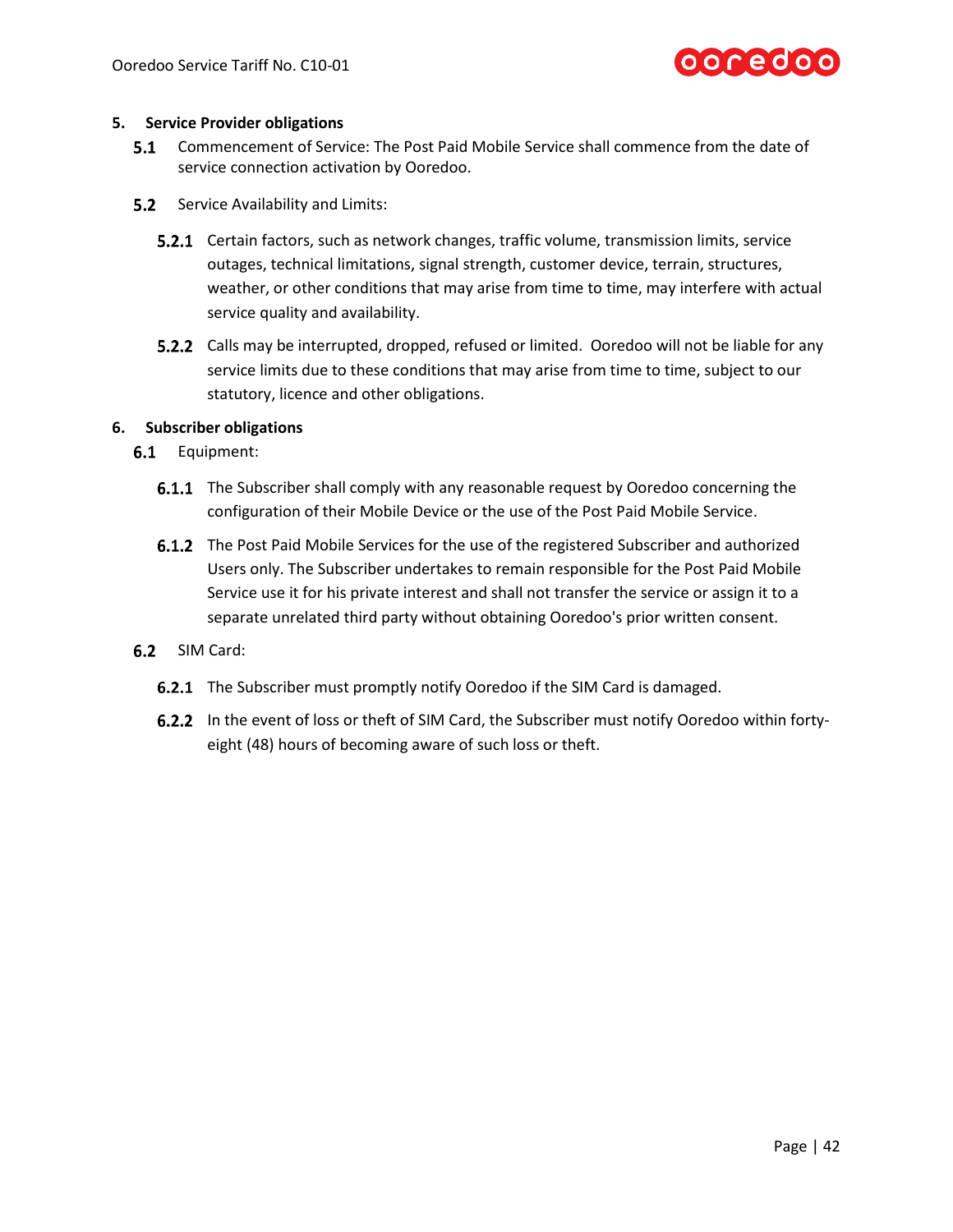#### **7. Mobile Number Portability**

- 7.1 Porting of mobile number away from Ooredoo
	- **7.1.1** Subscriber may port mobile number: The Subscriber may port a mobile number allocated to the Subscriber by Ooredoo to the OLO by requesting the port of that mobile number from the OLO. Not all mobile numbers will be technically capable of being ported.
	- **7.1.2** Charges payable as at date of port: The Subscriber cannot port a mobile number to the OLO until all invoiced charges that are outstanding at the time the Subscriber requests the port are fully paid. If charges are outstanding at the time the Subscriber requests a port, Ooredoo will inform the Subscriber of the amount payable and the timeframe in which that payment must be made to avoid the cancellation of the Subscriber's port request.
	- 7.1.3 Charges that are owed but which have not been invoiced also payable: The Subscriber must pay all charges that have been incurred by the Subscriber but which have not been invoiced by Ooredoo as at the date of the port, including any early contract termination fees. Ooredoo will issue the Subscriber with a final invoice in respect of those charges. If the final invoice is not paid:
	- $7.1.3.1$ within 30 days of the invoice date, Ooredoo may direct the OLO to bar the ability of Users to make outgoing calls (except for calls to emergency service organisation numbers and operator service numbers), send SMS/MMS, access data services and any other outgoing services using the ported mobile number;
	- $7.1.3.2$ within 45 days of the invoice date, Ooredoo may direct the OLO to suspend the ability of Users to receive public telecommunications services using the ported mobile number; and
	- $7.1.3.3$ within 60 days of the invoice date, Ooredoo may direct the OLO to terminate the supply of the public telecommunications services in respect of the ported mobile number. The Subscriber may lose the right to use the ported mobile number if the invoiced charges are not paid within a certain period after the date of termination.
	- 7.1.4 Termination: This agreement will automatically terminate on the earlier of:
	- $7.1.4.1$ the date on which all invoiced charges under this agreement (including charges invoiced after the date of porting) are received by Ooredoo; and
	- $7.1.4.2$ the date that the supply of public mobile telecommunications services to the Subscriber is terminated by the OLO due to non-payment of Ooredoo's outstanding invoices, if applicable.
- $7.2$ Porting of mobile numbers to Ooredoo:
	- 7.2.1 A Subscriber that ports a mobile number from the OLO to Ooredoo must pay all charges that are owed to the OLO in respect of that ported mobile number, notwithstanding the fact that the Subscriber has ceased to acquire public mobile telecommunications services from the OLO.
	- **7.2.2** If the Subscriber does not pay all outstanding charges to the OLO in respect of that ported mobile number: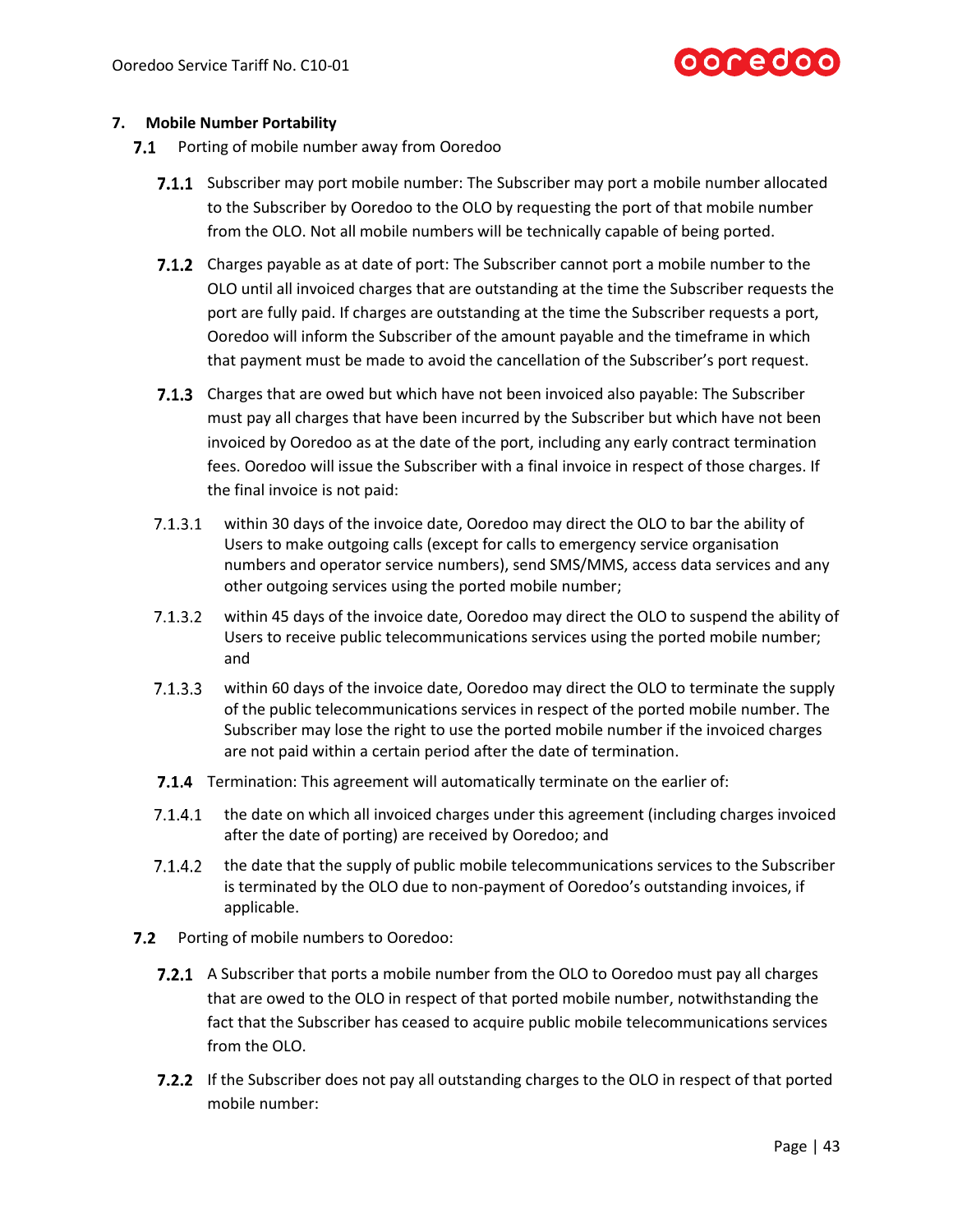## ooredoo

- $7.2.2.1$ within 30 days of the invoice date, Ooredoo will, upon request of the OLO, bar the ability of Users to make outgoing calls (except for calls to emergency service organisation numbers and operator service numbers), send SMS/MMS, access data services and any other outgoing services using the ported mobile number;
- $7.2.2.2$ within 45 days of the invoice date, Ooredoo will, upon request of the OLO, suspend the ability of Users to receive public telecommunications services using the ported mobile number; and
- $7.2.2.3$ within 60 days of the invoice date, Ooredoo will, upon request of the OLO, terminate the supply of the public telecommunications services in respect of the ported mobile number. The Subscriber may lose the right to use the ported mobile number if the invoiced charges are not paid within a certain period after the date of termination.
- **7.2.3** If the Subscriber requests the porting of a mobile number to Ooredoo and it is subsequently discovered that the port has been made in error, is fraudulent or the Subscriber does not otherwise have the right to port that mobile number to Ooredoo, Ooredoo may take such measures as are necessary to address this issue, including returning the ported number to the original range holder.

**- END OF TARIFF -**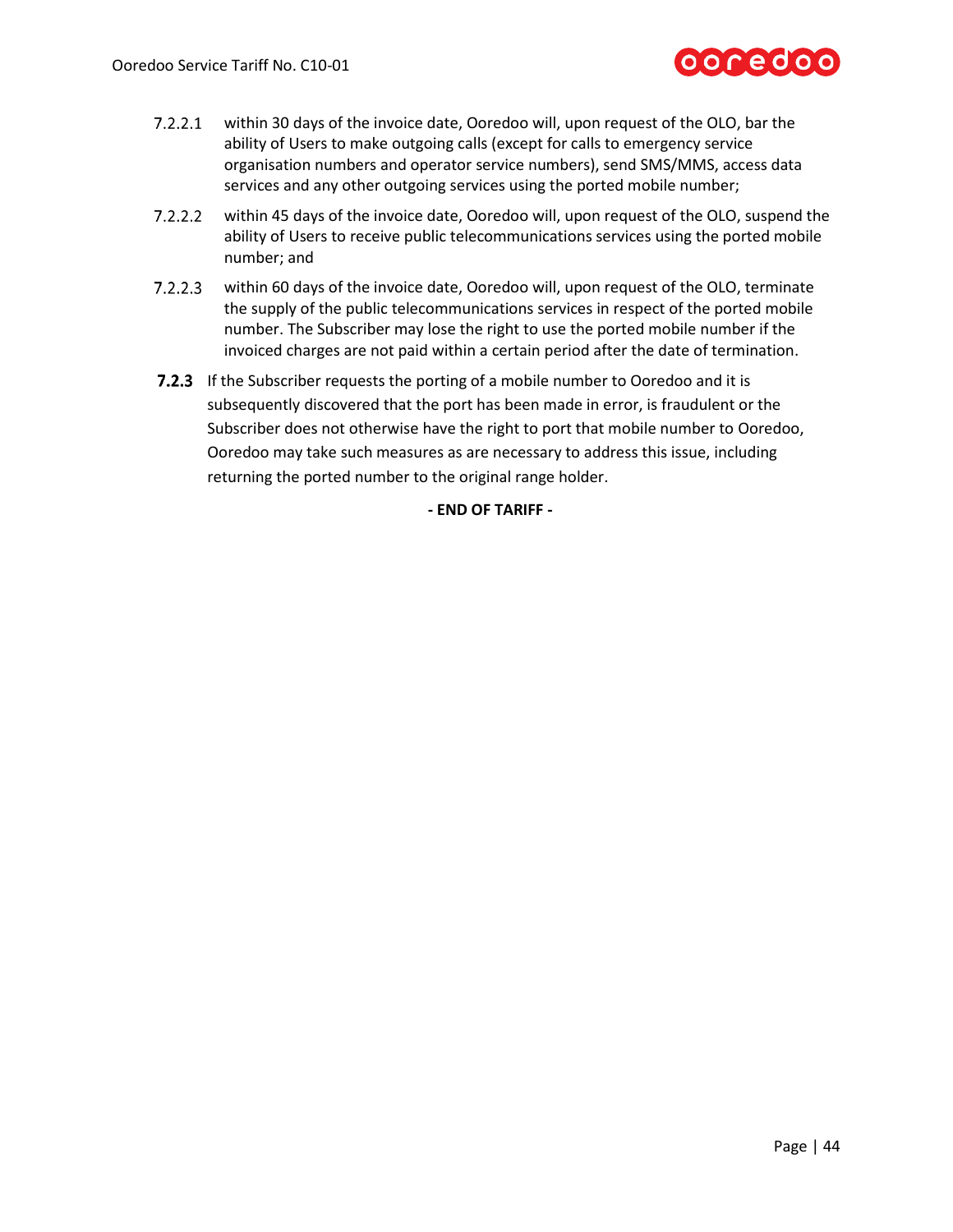

#### **Tariff Version Control**

| <b>Tariff</b>  | <b>Approval Date</b> | <b>Effective Date</b> | <b>Tariff Modifications</b>                        |
|----------------|----------------------|-----------------------|----------------------------------------------------|
| <b>Version</b> |                      |                       |                                                    |
| <b>Number</b>  |                      |                       |                                                    |
| 01             |                      | 1 December 2011       | Permanent Tariff Change, Roaming Voice Calls to    |
|                |                      |                       | Ooredoo Call Centre Free of Charge.                |
| 02             |                      | 1 March 2012          | Permanent Tariff Change, International Key         |
| 03             |                      | 20 May 2012           | Permanent Tariff Change, BlackBerry Key            |
| 04             |                      | 1 October 2012        | Ooredoo Passport Permanent                         |
| 05             |                      | 14 November 2012      | Permanent Tariff Change, Shahry Value Plans price  |
|                |                      |                       | reductions                                         |
| 06             |                      | 8 January 2013        | New Mobile Data Plans Permanent Change             |
| 07             |                      | 31 January 2013       | Permanent Tariff Change, Mobile Number             |
|                |                      |                       | Portability                                        |
| 08             |                      | 25 February 2013      | Permanent Tariff Change, Shahry Value Plans        |
|                |                      |                       | Upgrade                                            |
| 09             |                      | 1 October 2013        | Permanent Tariff Change, 4G Key                    |
| 10             |                      | 1 November 2013       | Permanent Tariff Change, International Calling     |
| 11             |                      | 13 February 2014      | Permanent Tariff change, Shahry Smart Packs        |
| 12             |                      | 7 April 2014          | Permanent Tariff change, Passport                  |
| 13             |                      | 16 April 2014         | Permanent Tariff Change, Data Scrathc Card         |
| 14             |                      | 1 May 2014            | Permanent Tariff Change, Smartphone Plan           |
| 15             |                      | 1 May 2014            | Permanent Tariff Change, Ooredoo Passport          |
| 16             |                      | 16 June 2014          | Permanent Tariff Change, Shahry Saver Key          |
| 17             |                      | 17 July 2014          | Permanent Tariff Change, Data Services             |
| 18             |                      | 22 September 2014     | Permanent Tariff Change, Fair Usage Policy         |
| 19             |                      | 1 November 2014       | Permanent Tariff Change, Ooredoo Passport          |
| 20             |                      | 22 November 2014      | Permanent Tariff Change, Service Features          |
| 21             |                      | 28 January 2015       | Permanent Tariff Change, BlackBerry Global         |
| 22             |                      | 13 July 2015          | Permanent Tariff Change, Shahry Smart Packs        |
| 23             |                      | 23 August 2015        | Permanent Tariff Change, Smartphone Tariff         |
| 24             |                      | 27 August 2015        | Permanent Tariff Change, Smartphone Shahry         |
|                |                      |                       | Combo                                              |
| 25             |                      | 17 September 2015     | Permanent Tariff Change, Shahry Discount Offer     |
| 26             |                      | 25 December 2015      | Permanent Tariff Change, Shahry Saver Key          |
| 27             |                      | 12 February 2016      | Permanent Tariff Change, Shahry Refresh, increased |
|                |                      |                       | data                                               |
| 28             |                      | 28 February 2016      | Permanent Tariff Change, Unlimited data first      |
|                |                      |                       | month                                              |
| 29             |                      | 15 March 2016         | Permanent Tariff Change, IDD rate increase, India  |
|                |                      |                       | pack permanent.                                    |
|                |                      |                       |                                                    |
| 30             |                      | 27 March 2016         | Permanent Tariff Change, PAYG rate changed to      |
|                |                      |                       | QAR 0.99                                           |
| 31             |                      | 1 April 2016          | Permanent Tariff Change, Intra GCC roaming rates.  |
| 32             |                      | 1 May 2016            | Permanent Tariff Change, student discount changed  |
|                |                      |                       | to young person, under 26 years of age.            |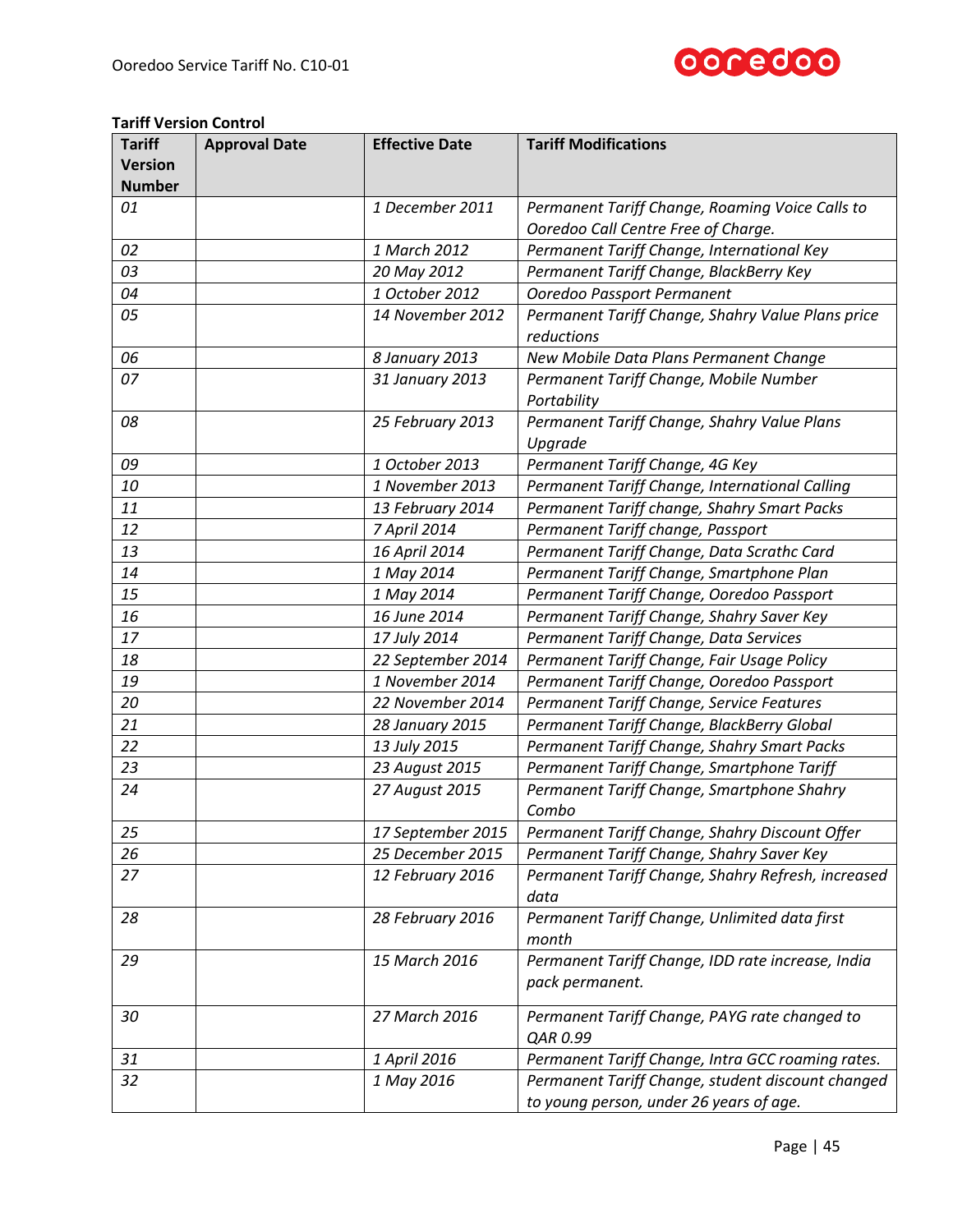

| <b>Tariff</b><br><b>Version</b> | <b>Approval Date</b> | <b>Effective Date</b> | <b>Tariff Modifications</b>                       |
|---------------------------------|----------------------|-----------------------|---------------------------------------------------|
| <b>Number</b>                   |                      |                       |                                                   |
| 33                              |                      | 29 May 2016           | Ascension Island rate increased to QAR 10.        |
| 34                              |                      | 13 June 2016          | Permanent Tariff Change, revisions of credits     |
| 35                              |                      | 17 June 2016          | Permanent Tariff Change, Smart Packs              |
| 36                              |                      | 5 July 2016           | Permanent Tariff Change, Ooredoo Passport         |
| 37                              |                      | 18 July 2016          | Permanent Tariff Change, revision of credits      |
| 38                              |                      | 28 July 2016          | Permanent Tariff Change, Mobile Internet Data     |
| 39                              |                      | 2 August 2016         | Permanent Tariff Change, Data Services            |
| 40                              |                      | 5 August 2016         | Permanent Tariff Change, roaming rate change      |
| 41                              |                      | 29 August 2016        | Permanent Tariff Change, short codes              |
| 42                              |                      | 8 September 2016      | Permanent Tariff Change, Voicemail                |
| 43                              |                      | 18 November 2016      | Permanent Tariff Change, Unlimited Data Pack      |
| 44                              |                      | 30 November 2016      | Unlimited Data Pack changes removed.              |
|                                 |                      |                       | Permanent Tariff Change, Mobile Money             |
|                                 |                      |                       | international transfer bonus data.                |
| 45                              |                      | 19 December 2016      | Fair Usage Policy for Unlimited data corrected.   |
| 46                              |                      | 29 December 2016      | Permanent Tariff Change, Shahry Smart Pack and    |
|                                 |                      |                       | Young Discount.                                   |
| 47                              | 5 January 2017       | 5 January 2017        | Permanent Tariff Change, Fair Usage Policy        |
|                                 |                      |                       | updated.                                          |
| 48                              | 6 February 2017      | 6 February 2017       | Permanent Tariff Change, Fair Usage Policy        |
|                                 |                      |                       | <i>increase.</i>                                  |
| 49                              | 16 March 2017        | 16 March 2017         | Permanent Tariff Change, Endless Internet Pack    |
| 50                              | 1 April 2017         | 1 April 2017          | Permanent Tariff Change, GCC Roaming rate         |
|                                 |                      |                       | change.                                           |
| 51                              | 15 April 2017        | 15 April 2017         | Permanent Tariff Change, Shahry Smart Pack and    |
|                                 |                      |                       | Roaming                                           |
| 52                              | 16 May 2017          | 16 May 2017           | Permanent Tariff Change, Standard PAYG changes    |
| 53                              | 17 July 2017         | 17 July 2017          | Permanent Tariff Change, Standard Validity of     |
|                                 |                      |                       | <b>Selected Data Recharges</b>                    |
| 54                              | 18 July 2017         | 18 July 2017          | Permanent Tariff Change, Shahry 450 data          |
|                                 |                      |                       | allowance and Shahry QATARNA.                     |
| 55                              | 3 August 2017        | 3 August 2017         | Permanent Tariff Change, Shahry International     |
|                                 |                      |                       | Calling Rate Change.                              |
| 56                              | 17 August 2017       | 17 August 2017        | Permanent Tariff Change, Shahry QATARNA Packs.    |
| 57                              | 21 September 2017    | 21 September 2017     | Permanent Tariff Change,                          |
| 58                              | 21 November 2017     | 21 November 2017      | Permanent Tariff Change, Data Recharge.           |
| 59                              | 22 November 2017     | 22 November 2017      | Permanent Tariff Change, India Pack               |
| 60                              | 18 February 2018     | 18 February 2018      | Permanent Tariff Change, Roaming Rates for OP     |
|                                 |                      |                       | change                                            |
| 61                              | 21 February 2018     | 21 February 2018      | Permenent Tariff Change, OPM and DSK              |
| 62                              | 8 March 2018         | 8 March 2018          | Permanent Tariff Change, young discount and first |
|                                 |                      |                       | month removal                                     |
| 63                              | 20 March 2018        | 20 March 2018         | Permanent Tariff Change, Calls to Tunisia         |